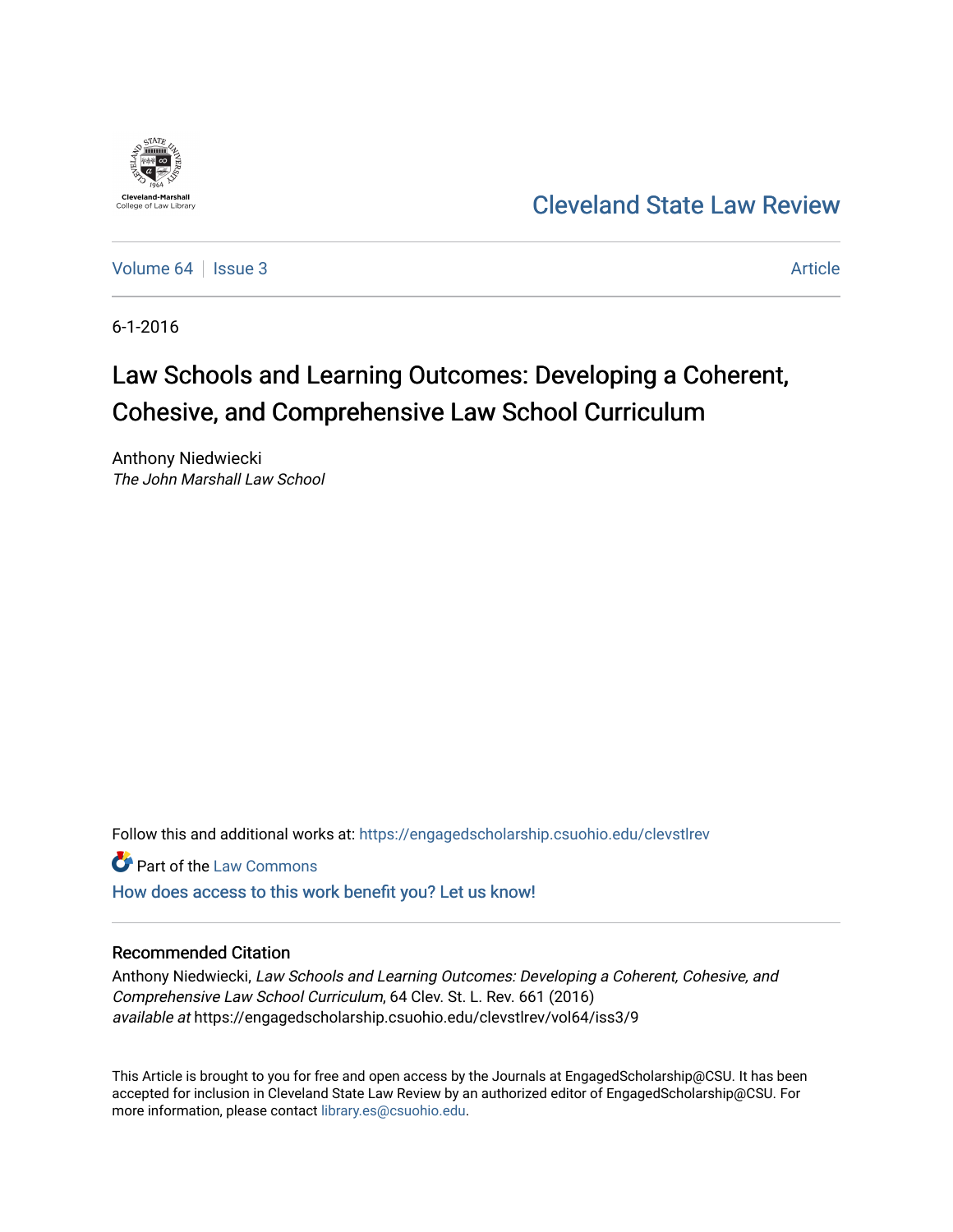# **LAW SCHOOLS AND LEARNING OUTCOMES: DEVELOPING A COHERENT, COHESIVE, AND COMPREHENSIVE LAW SCHOOL CURRICULUM**

# ANTHONY NIEDWIECKI

This Article will detail a process that law schools can use to comply with the *ABA Standards* requiring schools develop their learning outcomes for the entire institution, academic programs, and courses. At the same time, this process can be used as a roadmap for curricular review and planning. As an example, this Article will use the steps that The John Marshall Law School took to review and change its professional skills curriculum. Part I will outline the accreditation requirements for developing and publishing learning outcomes. Part II of the Article will provide an overview of the process of curricular planning and development, with a focus on developing learning outcomes. This Article will also discuss how assessment and curricular mapping should play a role in curricular planning. Part III will detail the specific steps schools can take to develop learning outcomes for the law school, academic programs, and courses. Part IV will discuss which knowledge, skills, and values should be included in these learning outcomes. The source of these outcomes comes from surveys administered by various law schools, state bar associations, the National Conference on Bar Examiners, and the ABA. Additionally, The John Marshall Law School administered an extensive survey in 2012 to determine the needs of our students and employers to help develop learning outcomes for the school's professional skills program.

# **CONTENTS**

|               |                                                              | 662 |
|---------------|--------------------------------------------------------------|-----|
|               | ACCREDITATION STANDARDS FOR OUTCOMES AND ASSESSMENT 665      |     |
| $A_{\cdot}$   | Requirements of Regional Accreditors of Higher Education 666 |     |
| $B_{\cdot}$   | The Development of the ABA Standards on Outcomes             |     |
|               |                                                              | 668 |
| C             | The New ABA Standards on Outcomes and Assessment 673         |     |
|               |                                                              |     |
|               |                                                              |     |
|               | IV. THE SUBSTANCE OF LAW SCHOOL LEARNING OUTCOMES 681        |     |
| $A_{\cdot}$   | Mapping the Current Courses to Determine Learning            |     |
|               |                                                              | 683 |
| $B_{\cdot}$   |                                                              |     |
| $\mathcal{C}$ |                                                              |     |
| D.            | Determining School-Specific Skills for the Learning          |     |
|               |                                                              |     |
|               |                                                              |     |
|               |                                                              |     |
|               |                                                              |     |
|               |                                                              |     |

 <sup>\*</sup> Anthony Niedwiecki, Associate Dean for Academic Affairs, Associate Professor of Law, The John Marshall Law School.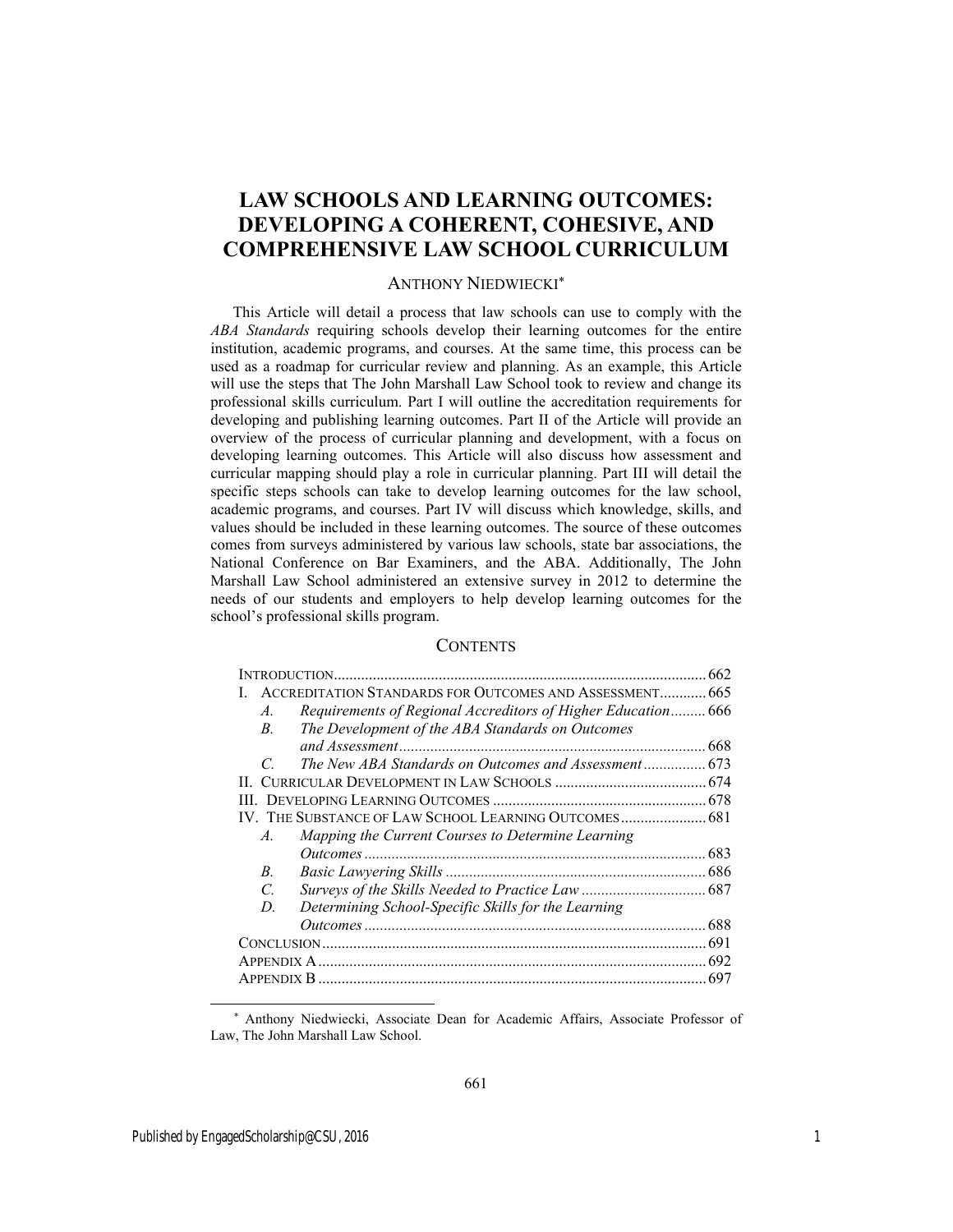#### **INTRODUCTION**

Over recent years, law schools have faced serious problems, including a drastic decrease in the number of students attending law school, $<sup>1</sup>$  negative media coverage</sup> about the poor job prospects of graduates and increasing costs of a legal education, $2$ and lawsuits filed against schools for how they represent employment rates of graduates.<sup>3</sup> Along with the significant declines in the number of students attending law school,<sup>4</sup> many law schools have seen a shift in the quality<sup>5</sup> of students attending their respective schools. In fact, many schools have seen a significant decline in the median LSAT score from 2010 to 2014.<sup>6</sup> For example in 2010, there were no law

<sup>2</sup>*See* Steven J. Harper, Opinion, *Too Many Law Students, Too Few Legal Jobs*, N.Y. TIMES (Aug. 25, 2015), http://www.nytimes.com/2015/08/25/opinion/too-many-law-studentstoo-few-legal-jobs.html (detailing the problems recent graduates face in finding employment); Michael I. Krauss, *Legal Education: What's Wrong With It, and How Do We Fix It?*, FORBES (Mar. 10, 2015), http://www.forbes.com/sites/michaelkrauss/2015/03/10/legal-educationwhats-wrong-with-it-and-how-do-we-fix-it (criticizing law schools for spikes in tuition and arguing that success will come from retuning to early 2000s pricing); Elizabeth Olson, *Burdened with Debt, Law School Graduates Struggle in Job Market*, N.Y. TIMES (Apr. 26, 2015), http://www.nytimes.com/2015/04/27/business/dealbook/burdened-with-debt-lawschool-graduates-struggle-in-job-market.html?\_r=1 (detailing the problems facing law school graduates, who struggle with both unemployment and large debt).

<sup>3</sup>*See, e.g.*, David Jesse, *Read the Lawsuit: Cooley Law School Sued for Allegedly Misleading Employment Statistics*, DETROIT FREE PRESS, Aug. 10, 2011, at A1; Sophia Pearson, *Law Schools Sued Over Promises: Employment, Salary Statistics Inflated to Recruit, Lawsuit Claims*, HOUS. CHRON., Aug. 14, 2011, at A20. Courts have dismissed most of these lawsuits. *See, e.g.*, MacDonald v. Thomas M. Cooley Law Sch., 724 F.3d 654, 663-64 (6th Cir. 2013) (affirming the dismissal of the lawsuit filed against Cooley Law School because the employment statistics were objectively true and the plaintiffs unreasonably relied on them).

4 *See* David Barnhizer, *Law Schools, Law Jobs and the "Second Wave" of Applicant Decline*, LAWNEXT (Aug. 12, 2015), http://lawnext.org/law-schools-law-jobs-and-the-secondwave-of-applicant-decline.

 5 *See* Jerry Organ, *Projections for Law School Enrollment for Fall 2015*, LEGAL WHITEBOARD (Aug. 12, 2015), http://lawprofessors.typepad.com/legalwhiteboard/2015/ 04/projections-for-law-school-enrollment-for-fall-2015.html.

6 *Id.* 

1

<sup>1</sup>*See* Daniel O. Bernstine, *The State of Law School Admissions: Where Are We in 2014?*, B. EXAMINER, June 2014, at 12 (discussing the nation-wide continuing decline by region, test score, and admittance); Jacob Gershman, *Fewer and Fewer Students Are Applying to Law School*, WALL ST. J.: LAW BLOG (Jan. 15, 2015), http://blogs.wsj.com/law/2015/01/15/lawschool-applicant-pool-continues-to-shrink-2; Mark Hansen, *Law School Enrollment Continues to Drop, and Experts Disagree on Whether the Bottom Is in Sight*, ABA J. (Mar. 1, 2015), http://www.abajournal.com/magazine/article/as\_law\_school\_enrollment\_drops\_experts\_disag ree\_on\_whether\_the\_bottom (detailing that schools nationwide have not had enrollment this low since 1987); Natalie Kitroeff, *Law School Applications Set to Hit 15-Year Low*, BLOOMBERG BUS. (Mar. 19, 2015), http://www.bloomberg.com/news/articles/2015-03-19/lawschool-applications-will-hit-their-lowest-point-in-15-years.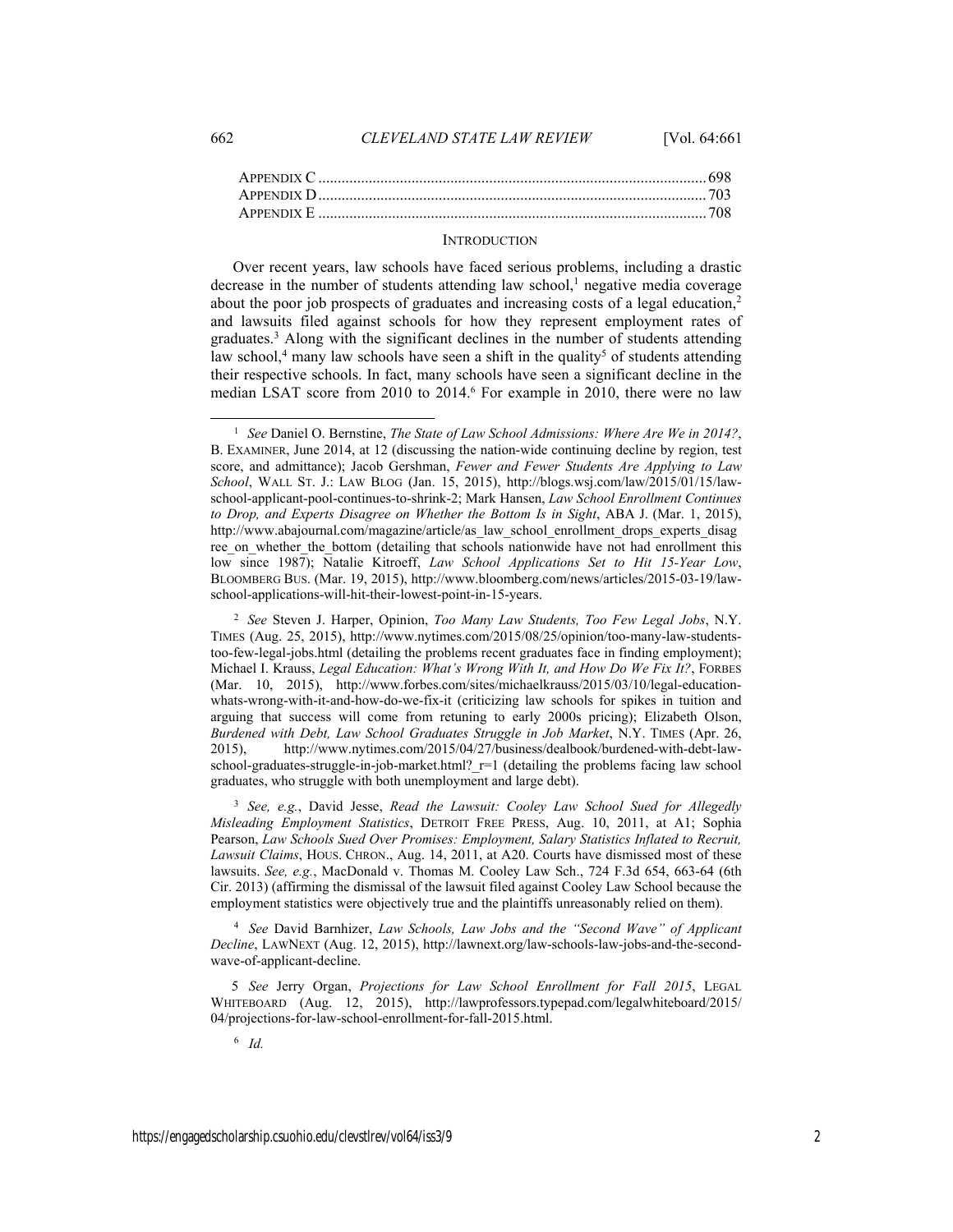schools with a median LSAT score below 145 in its entering class, and only nine schools' entering class had a median LSAT score below 150.7 However, in 2014 those numbers changed drastically, resulting in seven law schools with a median LSAT score below a 145, and thirty-six schools with a median LSAT score below 150 in its entering class.<sup>8</sup>

Throughout these changes, many people in and out of the legal field have criticized legal education for not sufficiently preparing students, for exorbitant costs, and for lack of transparency regarding job prospects. Additionally, the legal profession has suffered many job losses with big and small firms laying off lawyers and not hiring.<sup>9</sup> All of these problems have forced the academy and the American Bar Association ("ABA"), $10$  as the main accreditor of law schools, to re-examine how schools train their students.<sup>11</sup>

In response to the difficulties facing law schools, the ABA created a task force to look at reforming legal education.<sup>12</sup> One of the main recommendations from the task force was to have law schools provide more professional training in their curriculum: "The balance between doctrinal instruction and focused preparation for the delivery of legal services needs to shift still further toward developing the competencies and professionalism required of people who will deliver services to clients."13

8 *Id.* 

9 *See* Jacob Gershman, *Odds Improve for New Law Graduates, But Hiring Levels Remain Soft*, WALL ST. J.: LAW BLOG (June 23, 2014), http://blogs.wsj.com/law/2014/06/23/ odds-improve-for-new-law-graduates-though-hiring-levels-remain-soft.

<sup>10</sup> Specifically, the ABA Section on Legal Education and Admission to the Bar is the entity that accredits law schools.

<sup>11</sup> *See generally* AM. BAR ASS'N, TASK FORCE ON THE FUTURE OF LEGAL EDUCATION, REPORT AND RECOMMENDATIONS (Jan. 2014), http://www.americanbar.org/content/dam/aba/ administrative/professional\_responsibility/report\_and\_recommendations\_of\_aba\_task\_force.a uthcheckdam.pdf.

#### <sup>12</sup>*Id.* at 1.

<sup>13</sup> *Id.* at 3. In making this recommendation, the task force stated that a main mission of all law schools should be on preparing students to engage in some training related to the delivery of legal services:

The educational programs of a law school should be designed so that graduates will have (a) some competencies in delivering (b) some legal services. A graduate's having *some* set of competencies in the delivery of law and related services, and not just some body of knowledge, is an essential outcome for *any* program of legal education. What particular set of competencies a school, through an educational program, should ensure is a matter for the school to determine. However, a law school's judgment in this regard should be shaped in reference to: (a) the fact that most students attend law school desiring to practice law; (b) available studies of competencies sought by employers or considered broadly valuable for long-term professional success; and (c) the mission and strengths of the particular school.

*Id.* at 26.

 <sup>7</sup> *See* Jerry Organ, *The Composition of Graduating Classes of Law Students—2013- 2016—Part One*, LEGAL WHITEBOARD (Dec. 29, 2014), http://lawprofessors.typepad.com/ legalwhiteboard/2014/12/the-composition-of-graduating-classes-of-law-students-2013-2016 part-one-.html.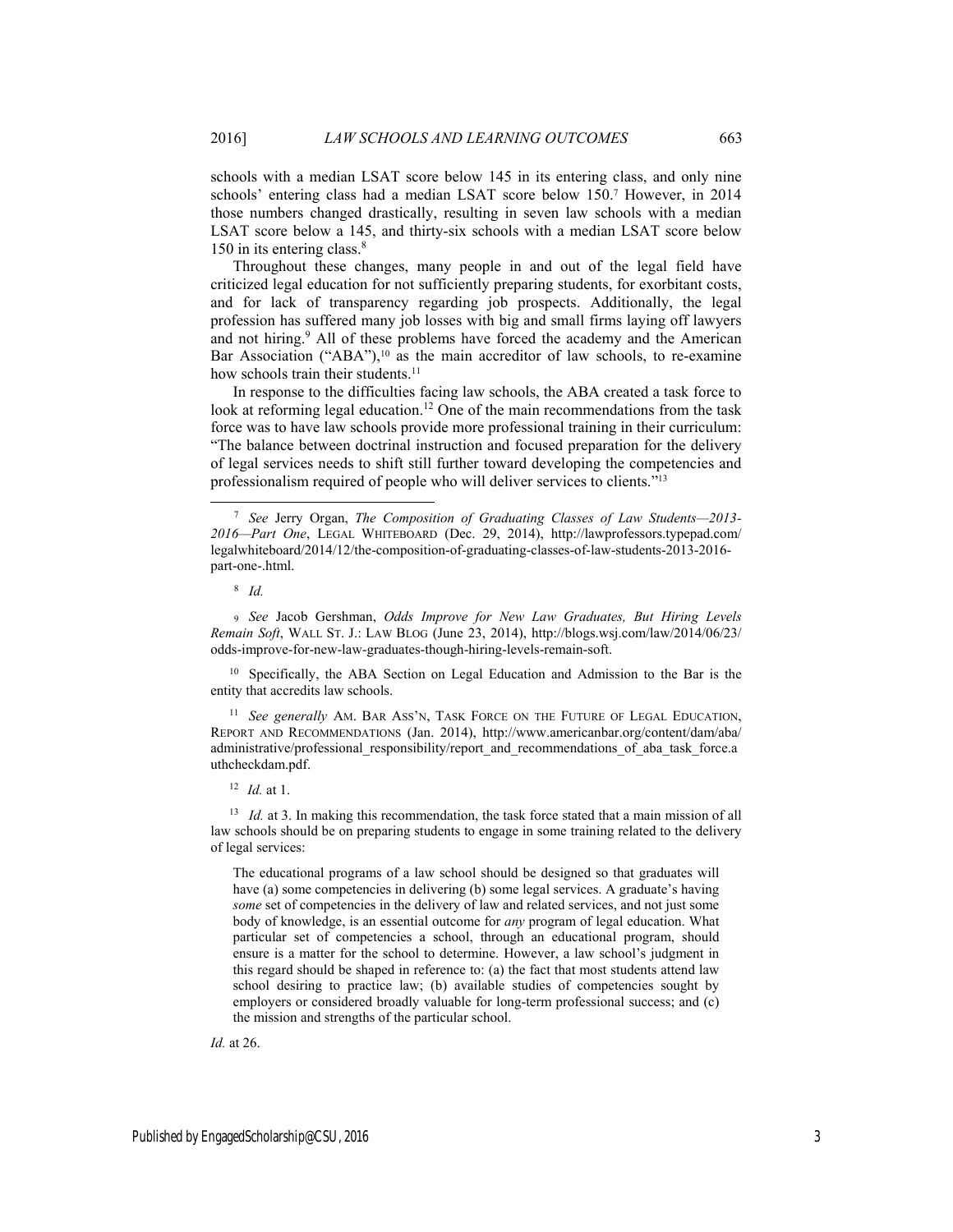Immediately before the task force began its work, the Carnegie Foundation issued a report criticizing how law schools train lawyers by not fully integrating the teaching of skills, knowledge, and values required of a lawyer.<sup>14</sup> Even some state bars are pushing for reforms in legal education, with some requiring that students engage in more practical training in law school, such as simulation courses, clinics, and externships.15 California is going the furthest with a requirement that all law students take at least fifteen credit hours in experiential learning classes.<sup>16</sup>

Most immediately, law schools are now subject to new accreditation standards from the ABA Council on Legal Education and Admission to the Bar, which requires schools to integrate outcomes and assessments into their curriculum and to provide at least six credit hours of experiential learning courses beyond the legal writing courses already required.<sup>17</sup> Overall, the standards are meant to better prepare students for the practice of law while establishing assessment techniques that evaluate the actual preparation level of the students.<sup>18</sup>

In light of these fundamental changes, criticisms, recommendations, and requirements, law schools must now be more deliberate in the planning of their curriculum so it is coherent, cohesive, and comprehensive. More specifically, the new *ABA Standards and Rules of Procedure for Approval of Law Schools* ("*ABA Standards*") require that law schools develop and publish learning outcomes that explicitly state what they want their students to be able to do upon completion of the law school curriculum.19 The *ABA Standards* also require that law schools develop a plan to assess learning outcomes through course assessment,<sup>20</sup> programmatic

<sup>16</sup>*See* STATE BAR OF CALIFORNIA TASK FORCE ON ADMISSIONS REGULATION REFORM: PHASE II FINAL REPORT 2 (2014), http://board.calbar.ca.gov/docs/agendaItem/Public/ agendaitem1000012730.pdf.

<sup>17</sup> AM. BAR ASS'N, STANDARDS AND RULES OF PROCEDURE FOR APPROVAL OF LAW SCHOOLS 2015-2016, Standard 303(a)(3) (Aug. 2015), http://www.americanbar.org/content/ dam/aba/publications/misc/legal\_education/Standards/2015\_2016\_aba\_standards\_for\_approva l\_of\_law\_schools\_final.authcheckdam.pdf [hereinafter 2015-16 ABA STANDARDS AND RULES].

<sup>18</sup>*See id.* at Standard 301(a) ("A law school shall maintain a rigorous program of legal education that prepares its students upon graduation, for admission to the bar and for effective, ethical, and responsible participation as members of the legal profession."); *id.* at Standard 301(b) ("A law school shall establish and publish learning outcomes designed to achieve these objectives.").

<sup>20</sup>*Id.* at Standard 314 ("A law school shall utilize both formative and summative assessment methods in its curriculum to measure and improve student learning and provide meaningful feedback to students.").

-

 <sup>14</sup> WILLIAM M. SULLIVAN ET AL., EDUCATING LAWYERS: PREPARATION FOR THE PROFESSION OF LAW (2007) [hereinafter CARNEGIE REPORT].

<sup>15</sup>*See, e.g.*, N.Y. STATE BAR ASS'N, INFORMATIONAL REPORT TO NEW YORK STATE BAR ASSOCIATION EXECUTIVE COMMITTEE ON SKILLS TRAINING REQUIREMENT FOR ADMISSION TO THE NEW YORK BAR (Jan. 30, 2014), http://www.nysba.org/workarea/ DownloadAsset.aspx?id=46440; Karen Sloan, *California's Practical-Skills Plan Alarms Outof-State Deans*, LAW.COM (July 8, 2015), http://www.law.com/sites/articles/2015/07/08/ californias-practical-skills-plan-alarms-out-of-state-deans/?slreturn=20160215201857.

<sup>19</sup> *Id.* at Standard 301(b).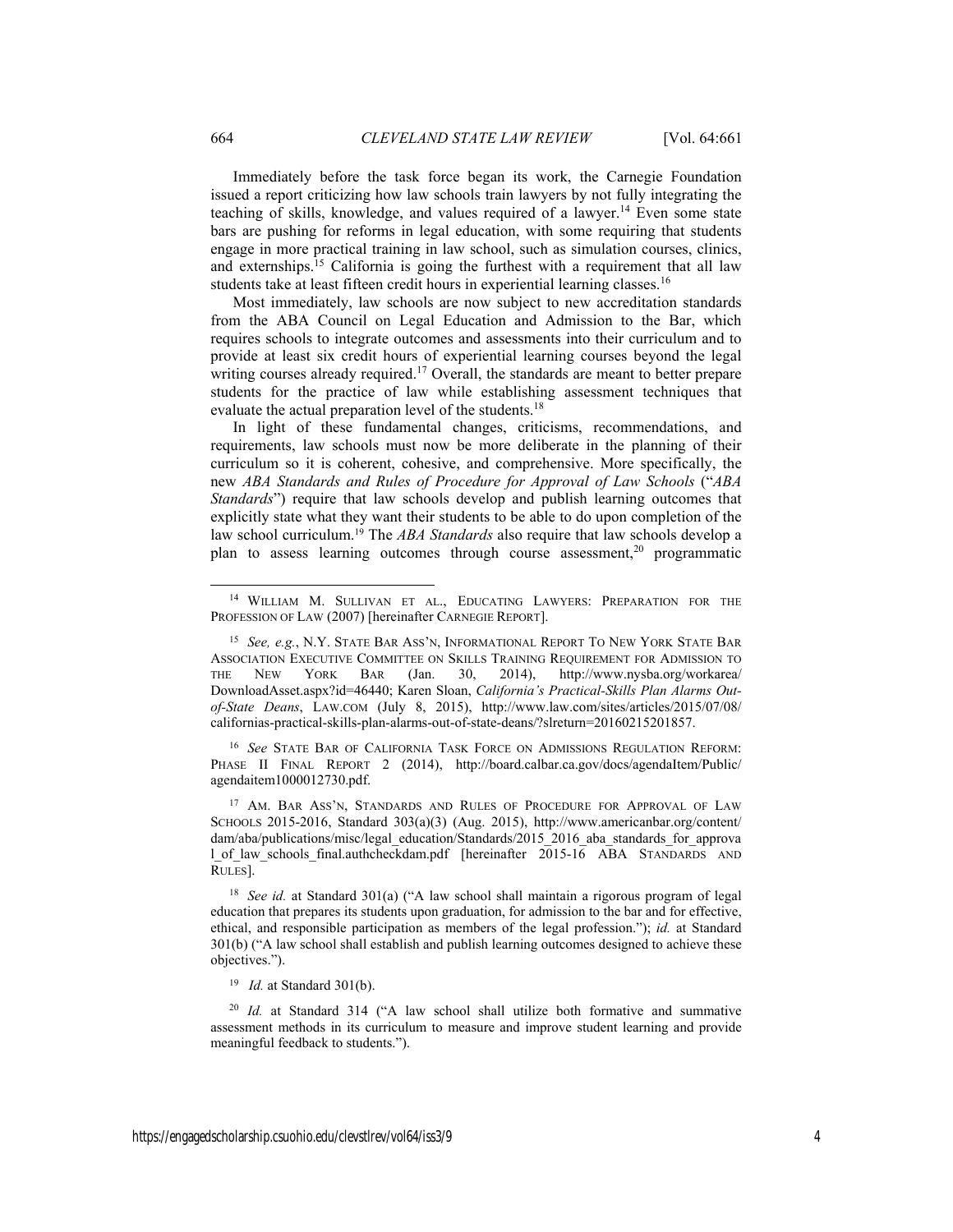assessment, $21$  and institutional assessment. $22$  Additionally, regional accreditors also require that universities and law schools have an extensive learning outcome and assessment plan.23 Put simply, law schools are now required to answer two questions: (1) what do they want their students to learn, and (2) how will they know when the students have learned the requisite skills or obtained this requisite knowledge?

This Article will detail a process that law schools can use to comply with the *ABA Standards* requiring schools develop their learning outcomes for the entire institution, academic programs, and courses. At the same time, this process can be used as a roadmap for curricular review and planning. As an example, this Article will use the steps that The John Marshall Law School took to review and change its professional skills curriculum.

Part I will outline the accreditation requirements for developing and publishing learning outcomes. Part II of the Article will provide an overview of the process of curricular planning and development, with a focus on developing learning outcomes. This Article will also discuss how assessment and curricular mapping should play a role in curricular planning. Part III will detail the specific steps schools can take to develop learning outcomes for the law school, academic programs, and courses. Part IV will discuss which knowledge, skills, and values should be included in these learning outcomes. The source of these outcomes comes from surveys administered by various law schools, state bar associations, the National Conference on Bar Examiners, and the ABA. Additionally, The John Marshall Law School administered an extensive survey in 2012 to determine the needs of our students and employers to help develop learning outcomes for the school's professional skills program.

#### I. ACCREDITATION STANDARDS FOR OUTCOMES AND ASSESSMENT

The federal government requires that accreditors of institutions of higher education include standards on outcomes and assessment, which has been a big driver of some of the changes to the *ABA Standards*. 24 The Department of Education's Office of Postsecondary Education requires accrediting agencies to

23 *See* MIDDLE STATES COMM'N ON HIGHER EDUC., CHARACTERISTICS OF EXCELLENCE IN HIGHER EDUCATION 63 (2011), http://www.msche.org/publications/CHX-2011-WEB.pdf.

-

<sup>&</sup>lt;sup>21</sup> *Id.* at Standard 315 ("The dean and the faculty of a law school shall conduct ongoing evaluation of the law school's program of legal education, learning outcomes, and assessment methods; and shall use the results of this evaluation to determine the degree of student attainment of competency in the learning outcomes and to make appropriate changes to improve the curriculum.").

<sup>&</sup>lt;sup>22</sup> *Id.* at Standard 311(a) ("A law school shall require, as a condition for graduation, successful completion of a course of study of not fewer than 83 credit hours. At least 64 of these credit hours shall be in courses that require attendance in regularly scheduled classroom sessions or direct faculty instruction."); *id.* at Standard 311(b) ("A law school shall require that the course of study for the J.D. degree be completed no earlier than 24 months and, except in extraordinary circumstances, no later than 84 months after a student has commenced law study at the law school or a law school from which the school has accepted transfer credit."); *id.* at Standard 311(c) ("A law school shall not permit a student to be enrolled at any time in coursework that exceeds 20 percent of the total credit hours required by that school for graduation.").

<sup>&</sup>lt;sup>24</sup> 34 C.F.R. § 602.16 (a) (2016).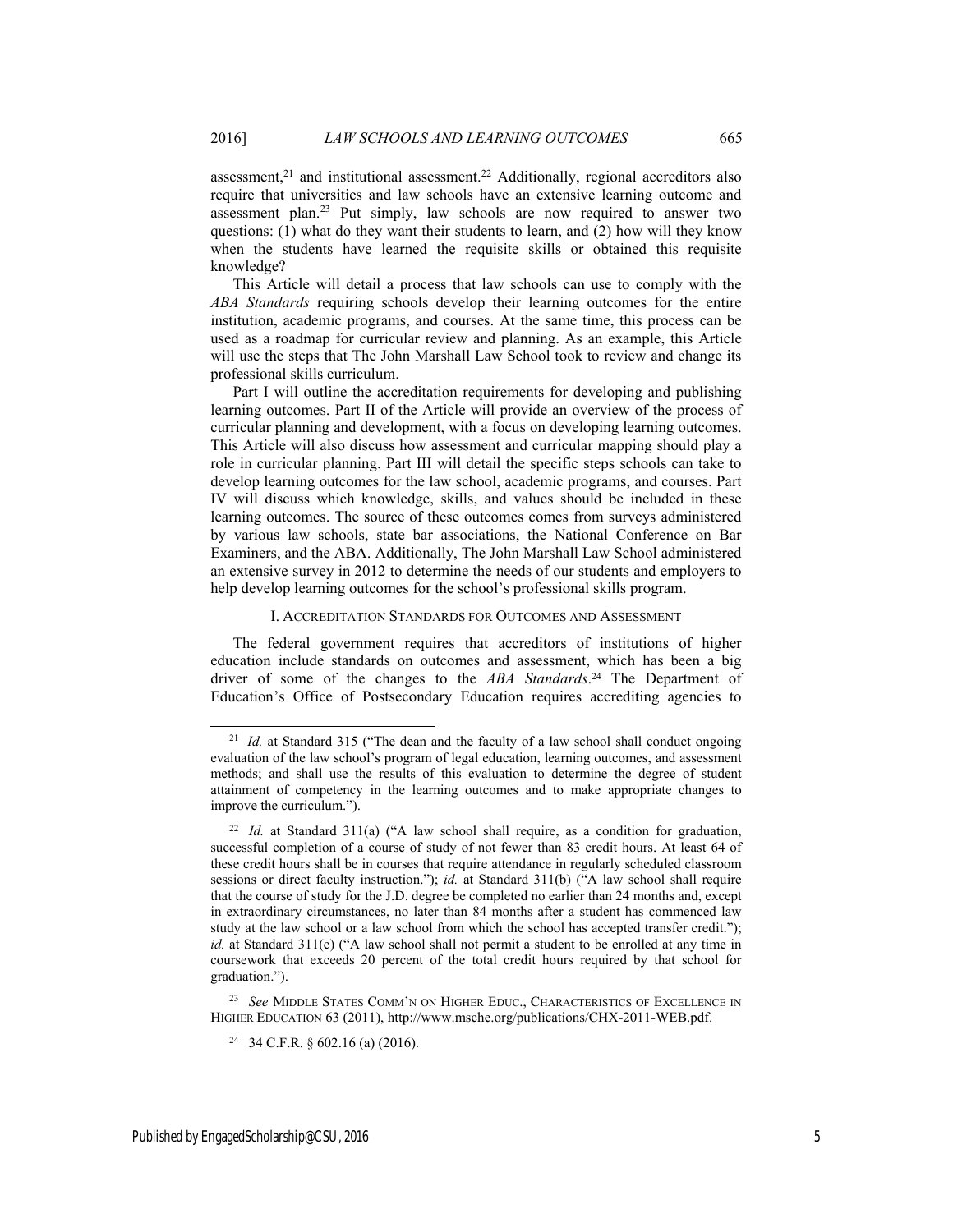demonstrate that its "standards for accreditation . . . are sufficiently rigorous to ensure that the agency is a reliable authority regarding the quality of the education or training provided by the institutions or programs it accredits."25 To meet these standards, an agency that accredits postsecondary institutions must have "accreditation standards [that] effectively address the quality of the institution or program" including "[m]easures of program length and the objectives of the degrees or credentials offered."26 The accreditation agency must also assess the success of a school's students based on its mission, state licensing examinations, attrition, and job placement rates.<sup>27</sup> The accrediting agency evaluates a school by examining its success "in achieving its stated objectives and maintain[ing] degree and certificate requirements that at least conform to commonly accepted standards."28 These regulations have set up the framework for the establishment of accreditation standards on outcomes and assessment.

Well before the ABA passed its new version of accreditation standards in 2014, regional accreditation agencies, whose main function is to accredit all institutions of higher education, began implementing new accreditation standards that focused heavily on whether a school was properly developing learning outcomes and assessing the students' successful completion of the outcomes.29 The ABA Council on Legal Education and Admission to the Bar began a comprehensive review of its standards for accreditation in 2007, and approved a completely revised set of standards in 2014.30 The ABA is currently phasing in the standards on outcomes and assessment, and law schools will be required to comply with them in the 2016-17 academic year.<sup>31</sup>

#### *A. Requirements of Regional Accreditors of Higher Education*

Well before the ABA amended its standards in 2014, many regional accreditation agencies<sup>32</sup> developed standards that emphasized learning outcomes and assessment.

25 *Id.*

- <sup>26</sup> *Id.* §§ 602.16 (a)(1), (a)(1)(vii).
- 27 *Id.* § 602.16(a)(1).
- <sup>28</sup> *Id.*  $\frac{8}{5}$  602.17 (a)(2)-(3).
- 29 *See* Section II.B. *infra* and accompanying footnotes.

<sup>30</sup> AM. BAR ASS'N, SECTION OF LEGAL EDUC. & ADMISSION TO THE BAR, REPORT OF THE OUTCOME MEASURES COMMITTEE 1-3 (July 27, 2008), http://apps.americanbar.org/legaled/ committees/subcomm/Outcome%20Measures%20Final%20Report.pdf.

31 *See* AM. BAR ASS'N, MANAGING DIRECTOR'S GUIDANCE MEMO: STANDARDS 301, 302, 314 & 315, at 6 (June 2015), http://www.americanbar.org/content/dam/aba/ administrative/legal\_education\_and\_admissions\_to\_the\_bar/governancedocuments/2015\_lear ning outcomes guidance.authcheckdam.pdf [hereinafter MANAGING DIRECTOR'S GUIDANCE MEMO].

<sup>32</sup> There are six regional accreditation originations that accredit institutions of higher education and in keeping with federal regulations. The Higher Learning Commission's (HLC) region includes nineteen states (AZ, AR, CO, IL, IN, IA, KA, MI, MN, MO, NE, NM, ND, OH, OK, SD, WV, WI, and WY). *See About the Higher Learning Commission*, HIGHER LEARNING COMM'N, https://www.hlcommission.org/About-the-Commission/about-hlc.html (last visited Mar. 16, 2016). The New England Association of Schools and Colleges' (NEASC) region includes six states (CT, MA, ME, NH, RI, and VT). *About Our Institution*,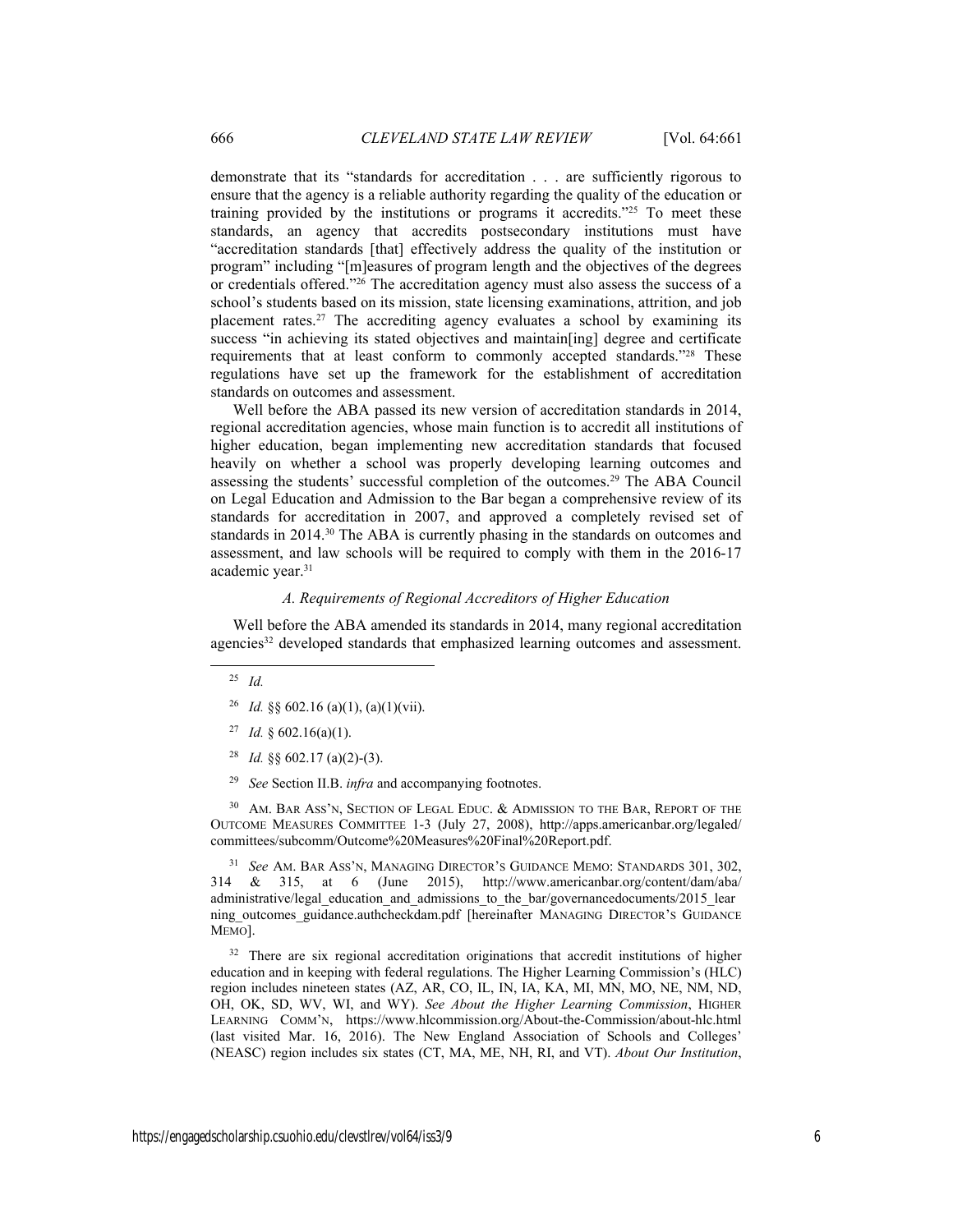$\overline{a}$ 

Because most law schools are part of a university that requires accreditation from a regional accrediting body, law schools must satisfy both the accreditation standards of the ABA and its relevant regional accreditation agency.33 This requires law schools to develop learning outcomes and ways to assess the effectiveness of the institution, programs, and courses before the ABA instituted its new standards.<sup>34</sup>

One of the largest regional accreditors is the Higher Learning Commission ("HLC"), which oversees the accreditation of colleges and universities in nineteen states.35 Similar to the ABA and other regional accreditors, the HLC requires its members to develop learning outcomes, but the HLC standards are more explicitly intertwined with the concept of assessment than is stated in the *ABA Standards* and many other regional accreditors.<sup>36</sup> Throughout the accreditation standards for the HLC, the two concepts are discussed together, focusing on the importance of using "the information gained from assessment to improve student learning."37 Additionally, the HLC clarifies that to be in compliance, the institution must consistently assess the "achievement of the learning outcomes that it claims for its curricular and co-curricular programs."38 Throughout its standards, the HLC only discusses learning outcomes when discussing assessment.39 In contrast, the *ABA* 

33 *See* Lori A. Roberts, *Assessing Ourselves: Confirming Assumptions and Improving Student Learning By Efficiently and Fearlessly Assessing Student Learning Outcomes*, 3 DREXEL L. REV. 457, 462 (2011).

<sup>34</sup> But most regional accreditors do not focus as much on law schools because they are also accredited by the ABA. Stand-alone schools that are also accredited by a regional accreditor are most affected by the regional accreditation standards, although universities may have some minimal requirements for the law school (i.e., including outcomes in each course syllabus, determine ways to assess the academic programs).

35 *About the Higher Learning Commission*, *supra* note 32.

39 *See id.* 

COMM'N ON INST. HIGHER EDUC. NEW ENG. ASS'N SCH. & C., http://cihe.neasc.org (last visited Mar. 16, 2016). The Northwest Commission on Colleges and Universities' (NWCCU) region includes seven states (AK, ID, MT, NV, OR, and UT). *History*, NW. COMM'N ON C. & U., http://www.nwccu.org/About/History/NWCCU%20History.htm (last visited Mar. 16, 2016). The Middle States Commission on Higher Education's (MSCHE) region includes four states (MD, NJ, NY, and PA), the District of Columbia, and Puerto Rico. *About Us*, MIDDLE STATES COMM'N ON HIGHER EDUC., http://www.msche.org (last visited Mar. 16, 2016). The Southern Association of Colleges and Schools Commission on Colleges' (SACS) region includes eleven states (AL, FL, GA, KY, LA, MS, NC, SC, TN, TX, and VA). *About the Commission*, SCH. ASS'N C. & SCH. COMM'N ON C., http://www.sacscoc.org (last visited Mar. 16, 2016). The Western Association of Schools and Colleges Senior College and University Commission's (WASC) region includes two states (CA and HI) and a number of United States territories in the Pacific. *About Us*, WASC SENIOR C. & U. COMM'N, http://www.wascsenior.org/about (last visited Mar. 16, 2016).

<sup>36</sup> *See Criteria for Accreditation*, HIGHER LEARNING COMM'N, http://policy.hlcommission.org/Policies/criteria-for-accreditation.html (last visited Mar. 16, 2016).

<sup>37</sup> *Id.* 

<sup>38</sup> *Id.*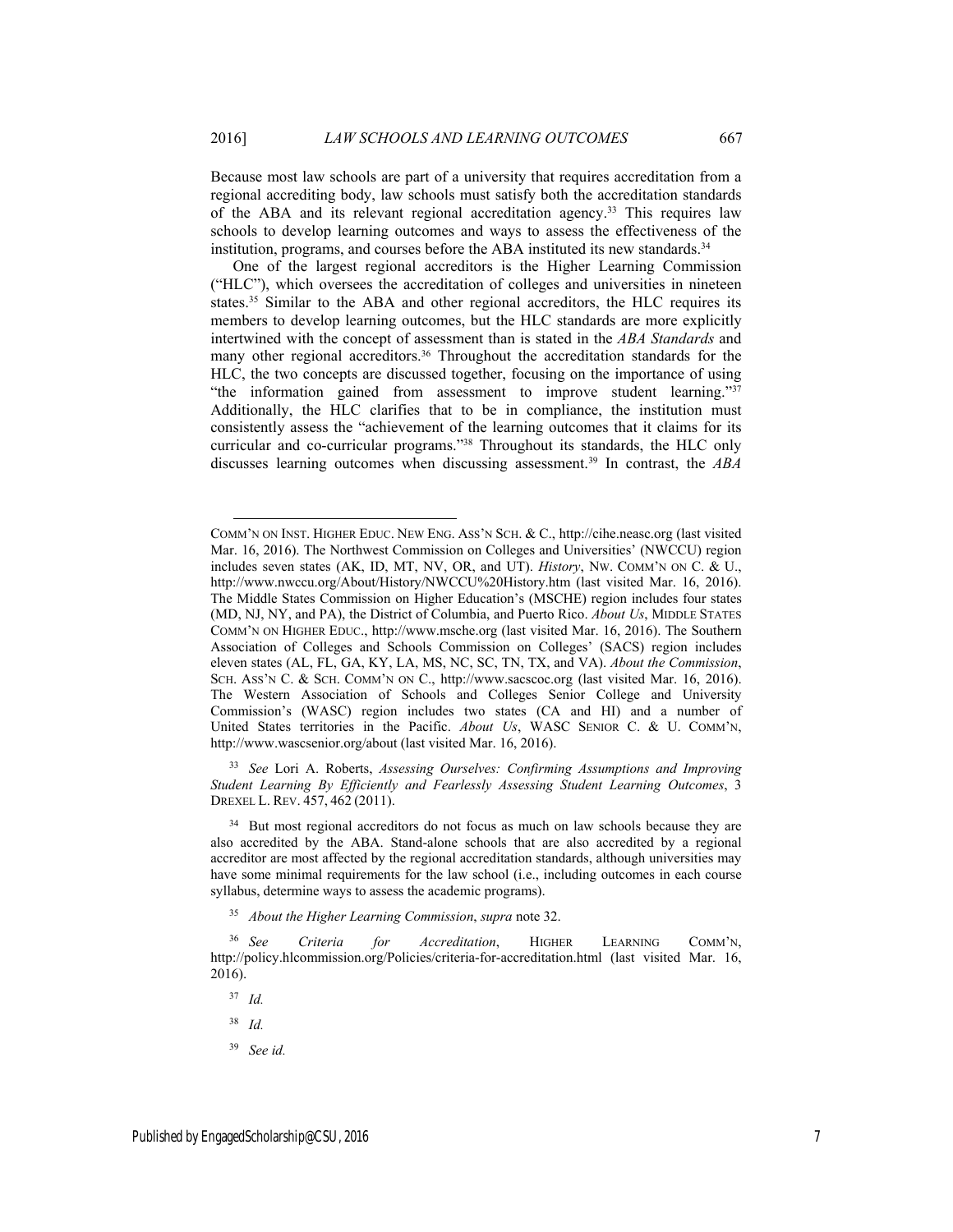*Standards* and other regional accreditors separate the standards for outcomes from the standards on assessment.<sup>40</sup>

Under HLC accreditation standards, an "institution's processes and methodologies to assess student learning [must] reflect good practice, including the substantial participation of faculty and other instructional staff members."41 Additionally, the law school's data on assessment of student learning must be "accurate and address the full range of students who enroll."42 The HLC standards emphasize that the assessment of learning outcomes should result in data from a snapshot of the student population, not just certain subsets, to be able to best utilize the data collected for analysis.43 Other regional accreditors have similar requirements dealing with outcomes and assessment.<sup>44</sup>

#### *B. The Development of the ABA Standards on Outcomes and Assessment*

The process of reviewing and rewriting the *ABA Standards* began around the same time that two major reports were issued that both criticized legal education and offered a series of recommendations on better preparing students for the practice of law. In *Educating Lawyers*, best known as the "*Carnegie Report*," the authors discuss how law schools successfully teach students legal analysis using the case method, but they criticize law schools for not adequately preparing students for the

42 *Assumed Practices*, HIGHER LEARNING COMM'N, http://policy.hlcommission.org/ Policies/assumed-practices.html (last visited Mar. 16, 2016).

43 *Id.* The specific standards on outcomes and assessment are contained in Criteria 4 and 5 of the Criteria for Admission:

4.B. The institution demonstrates a commitment to educational achievement and improvement through ongoing assessment of student learning.

4.C. The institution demonstrates a commitment to educational improvement through ongoing attention to retention, persistence, and completion rates in its degree and certificate programs.

5.C. The institution engages in systematic and integrated planning.

5.D. The institution works systematically to improve its performance.

*Criteria for Accreditation*, *supra* note 36.

44 *Standards for Accreditation*, NEW ENG. ASS'N. SCH. & C.: COMM'N ON INST. HIGHER EDUC. 24-25, https://cihe.neasc.org/standards-policies/standards-accreditation/standards-effective-july-1- 2016 (Revisions Effective July 1, 2016); NW. COMM'N ON COLL. & UNIV., ACCREDITATION HANDBOOK 23 (2015), http://www.nwccu.org/Pubs%20Forms%20and%20Updates/Publications/ Accreditation%20Handbook,%202015%20Edition.pdf; MIDDLE STATES COMM'N ON HIGHER EDUC., STANDARDS FOR ACCREDITATION AND REQUIREMENTS AFFILIATION 4 (2014), http://www.msche.org/documents/RevisedStandardsFINAL.pdf; S. ASS'N OF COLL. & SCH. COMM'N ON COLL., THE PRINCIPLES OF ACCREDITATION: FOUNDATIONS FOR QUALITY ENHANCEMENT 28 (2012), http://www.sacscoc.org/pdf/2012PrinciplesOfAcreditation.pdf; WASC SENIOR COLL. & UNIV. COMM'N, 2013 HANDBOOK OF ACCREDITATION REVISED 8 (2015), https://www.wascsenior.org/content/2013-handbook-accreditation. The specific outcomes and assessment standards for each regional accreditation agency can be found in Appendix A.

 <sup>40</sup> *Compare* 2015-16 ABA STANDARDS AND RULES, *supra* note 17, at Standard 302, *with id.* at Standard 314.

<sup>41</sup> *Criteria for Accreditation*, *supra* note 36.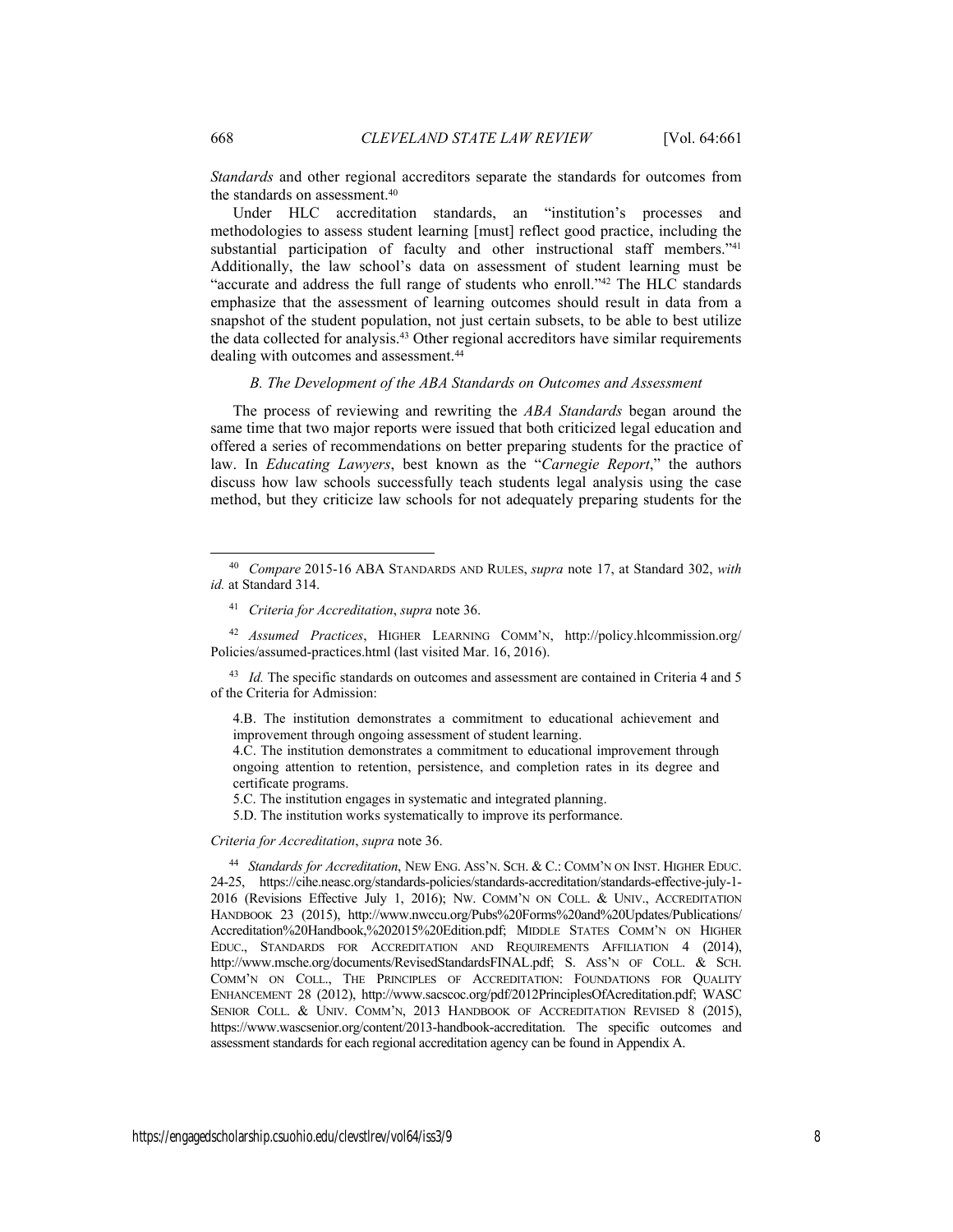practice of law and the lawyer's role in society.45 The report encourages law schools to focus more on teaching practical skills and integrating the learning of analysis with ethical and professional training.<sup>46</sup>

The same time the *Carnegie Report* was published, the Clinical Legal Education Association issued its own set of recommendations. The report, *Best Practices in Legal Education*, criticizes legal educators for not establishing appropriate learning outcomes and using effective assessment models to make law students better prepared for the practice of law.47 The report makes a series of recommendations on how to plan a curriculum, establish broad learning outcomes for the school, develop specific learning outcomes for each type of course, assess those learning outcomes, and best teach students for the practice of law.<sup>48</sup> The report recommends that learning outcomes should be developed in collaboration with the bench, Bar, and all of the relevant constituencies.49 Additionally, the report recommends that outcomes be measurable and available to students.<sup>50</sup>

With the *Carnegie Report* and *Best Practices in Legal Education* framing the discussion about legal education in 2007, the ABA began examining how to integrate outcomes and assessment into the law school curriculum. The ABA Council on Legal Education and Admission to the Bar, the branch of the ABA that oversees the law school accreditation process, began discussing outcomes and assessment when it began a comprehensive review of the entire accreditation standards for law schools in 2007.<sup>51</sup> The ABA appointed a "Special Committee on Output Measures" in October 2007.52

This committee will determine whether and how we can use output measures, other than bar passage and job placement, in the accreditation process. The Committee may consider approaches taken by other accreditation agencies, evaluate criticisms of existing measures, and analyze relevant information and studies. The Committee also should consider methods to measure whether a program is accomplishing its stated mission and goals. The Committee should define appropriate output measures and make specific recommendations as to whether the Section should adopt those measures as part of the Standards.<sup>53</sup>

- 49 *Id.* at 41-43.
- 50 *Id.* at 189.

<sup>51</sup> AM. BAR ASS'N, SECTION ON LEGAL EDUC. & ADMISSION TO THE BAR, REPORT OF THE ACCREDITATION POLICY TASK FORCE (2007), http://www.americanbar.org/content/dam/aba/ migrated/legaled/actaskforce/2007\_05\_29\_report\_accreditation\_task\_force.authcheckdam.pdf.

52 AM. BAR ASS'N, SECTION OF LEGAL EDUC. & ADMISSION TO THE BAR, REPORT OF THE OUTCOME MEASURES COMMITTEE 1-3 (2008), http://apps.americanbar.org/legaled/committees/subcomm/ Outcome%20Measures%20Final%20Report.pdf [hereinafter ABA, OUTCOME REPORT].

53 *Id.* at 1.

 <sup>45</sup> *See generally* CARNEGIE REPORT, *supra* note 14.

<sup>46</sup> *See id.* at 87-95.

<sup>47</sup> *See generally* ROY STUCKEY ET AL., BEST PRACTICES FOR LEGAL EDUCATION (2007).

<sup>48</sup> *Id.*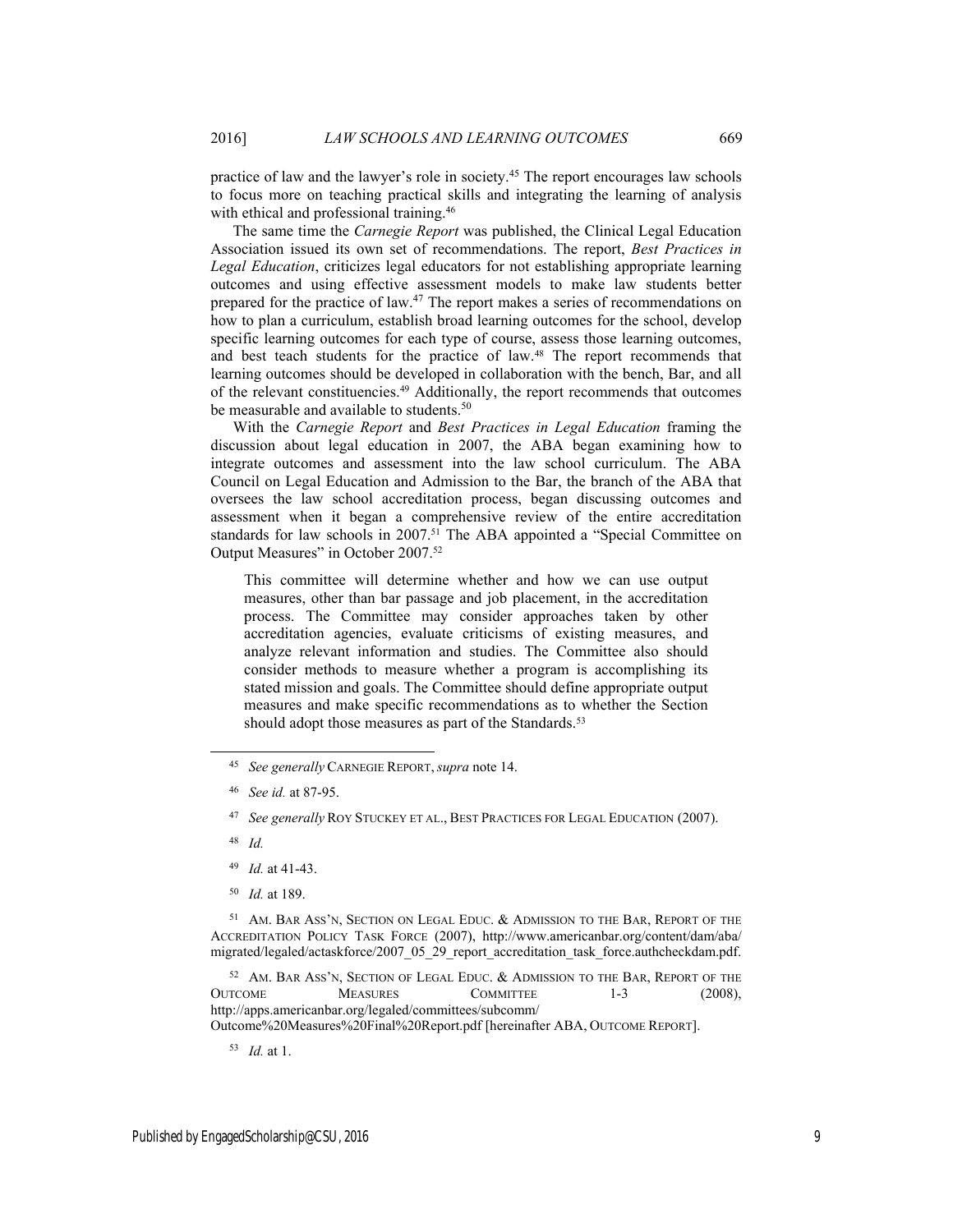This committee used the "insights gleaned" from the *Carnegie Report* and *Best Practices in Legal Education* to develop its recommendations on outcomes and assessment.54 The committee issued a series of recommendations to guide law schools that are in the process of developing an outcomes and assessment plan at their school.55 This committee recommended that the standards be amended to require schools to produce learning outcomes, but still remain flexible enough for schools to develop outcomes that conform to each law school's missions and goals, while developing some "broad contours" that would provide a minimum bar for all law schools to meet in developing their outcomes.<sup>56</sup>

Following the report, the Standards Review Committee<sup>57</sup> began reviewing specific changes to the ABA standards. The early drafts of the ABA standards during the 2008 review process were more detailed and directive than the draft that was ultimately adopted.58 For example, the proposed ABA standards required law schools to "identify, define, and disseminate the learning and other outcomes it seeks for its graduates" and included a fairly detailed list of outcomes that all law schools should have, including substantive knowledge of the law, skills necessary for an entry-level professional, and professional values and ethics.<sup>59</sup> These standards

56 ABA OUTCOME REPORT, *supra* note 52, at 2.

<sup>57</sup> The ABA Section on Legal Education and Admission to the Bar has a long process when adopting new standards. The section has a Standards Review Committee that first reviews proposed standards. This committee then makes recommendations to the Council on Legal Education and Admission to the Bar. The Council makes final recommendations, and the ABA House of Delegates makes the final decision at its annual or mid-year meetings. For more information about the ABA Section on Legal Education and Admission to the Bar's Standards Review Committee, see *Standards Review Committee*, AM. BAR ASS'N, http://www.americanbar.org/groups/legal\_education/committees/standards\_review.html (last visited Mar. 16, 2016).

58 *See Meeting Drafts: October 9-10, 2009, Standards 301-305: Student Learning Outcomes*, AM. BAR ASS'N: STANDARDS REVIEW COMM., http://www.americanbar.org/groups/ legal\_education/committees/standards\_review/comp\_review\_archive/meeting\_drafts.html (last visited Mar. 16, 2016) (click on Standards 301-305 under Meeting Date: October 9-10, 2009).

59 *Id.* at 3-4. These standards include:

a) A law school shall identify, define, and disseminate the learning and other outcomes it seeks for its graduates and for its program of legal education to enable its students to participate effectively, responsibly and ethically in the legal profession. The learning outcomes shall be consistent with and support the stated mission and goals of the law school. The learning outcomes shall include these outcomes:

- (1) knowledge and understanding of the substantive law generally regarded as
- necessary to effective and responsible participation in the legal profession;
- (2) entry-level proficiency in professional skills including:

 <sup>54</sup> *Id.* 

<sup>55</sup> *Id.* at 2. The main recommendation related to Chapter 3 of the *ABA Standards*, specifically Standards 302 and 303. *See* AM. BAR ASS'N, STANDARDS AND RULES OF PROCEDURE FOR APPROVAL OF LAW SCHOOLS, Standard 304 (2013-14 ed.), http://www.americanbar.org/content/dam/aba/publications/misc/legal\_education/Standards/20 13 2014 standards chapter3.authcheckdam.pdf.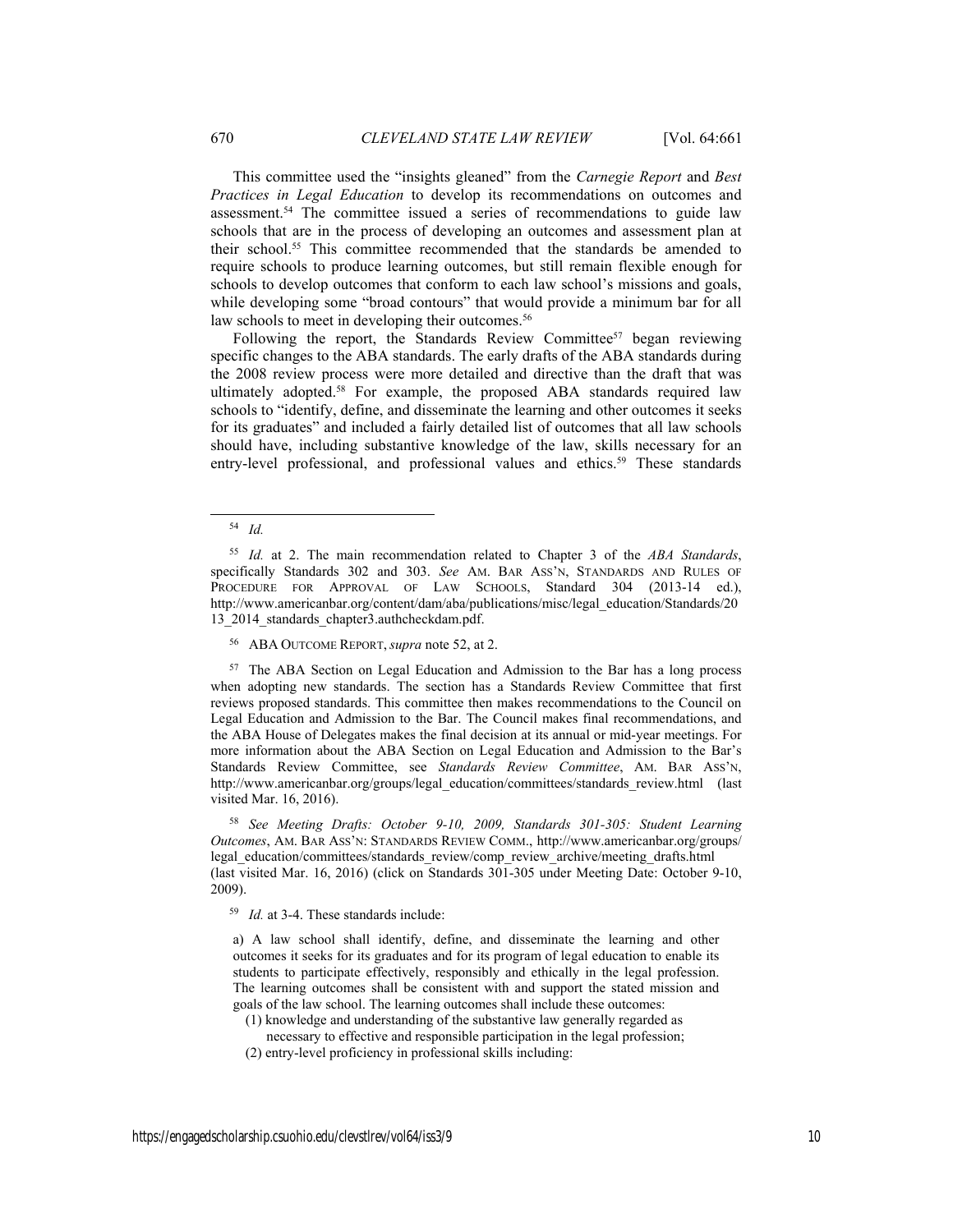detailed many outcomes focusing on professional identity.<sup>60</sup> Finally, the proposed ABA standards allowed law schools to add any other outcomes that satisfied the school's mission and goals, and this proposal was ultimately adopted.<sup>61</sup>

The biggest change dealt with the ABA standards that assessed learning outcomes. For assessing student learning, the proposed ABA standards required law schools to create a comprehensive assessment plan identifying the methods of assessment, using a "variety of valid and reliable assessment methods," providing frequent feedback throughout a student's studies, and involving faculty in the development of this assessment plan.62 The proposed ABA standards also required that law schools measure student progress of the learning outcomes set forth by the school, and that law schools keep and utilize that data to improve student learning and the curriculum as a whole.<sup>63</sup>

These proposed changes represented a fundamental change to the ABA standards and the overall approach to teaching the law. The ABA traditionally sets its standards on input measures.<sup>64</sup> For example, law schools have been evaluated on the size of the library,<sup>65</sup> the faculty-student ratio,<sup>66</sup> and the minimum amount of time a

*Id.* 

 $\overline{a}$ 

60 *Id.* at 4. These standards include:

(3) knowledge and understanding of a lawyer's ethical responsibilities as representatives of clients, officers of the courts, and public citizens responsible for the quality and availability of justice.

(4) a commitment to the profession's values of justice, fairness, candor, honesty, integrity and respect for the rule of law;

 (i) responsibility to ensure that adequate legal services are provided to those who cannot afford to pay for them; and

(ii) responsibility to enhance the capacity of law and legal institutions to do justice.

*Id.*

<sup>61</sup> *Id.* The proposed standard allowed schools to develop "any other outcomes the school identifies as necessary or important to meet the needs of its students and to accomplish the school's mission and goals. The additional learning outcomes may be targeted for all students or only for students choosing particular courses of study." *Id.*

62 *Id.* at 6.

63 *Id.*

64 MANAGING DIRECTOR'S GUIDANCE MEMO, *supra* note 31, at 3.

65 *See* AM. BAR ASS'N, STANDARDS AND RULES OF PROCEDURE FOR APPROVAL OF LAW SCHOOLS, Interpretation 606-5 (2013-14 ed.), http://www.americanbar.org/content/dam/ aba/publications/misc/legal\_education/Standards/2013\_2014\_standards\_chapter6.authcheckda m.pdf [hereinafter 2013-14 ABA STANDARDS AND RULES OF PROCEDURE] (listing the types of sources that must be in each library).

 <sup>(</sup>i) legal analysis and reasoning, legal research, problem solving, written and oral communication in a legal context;

 <sup>(</sup>ii) the ability to recognize and resolve ethical and other professional dilemmas; and

 <sup>(</sup>iii) a sufficient number of other professional skills that the law school identifies as necessary for effective, responsible and ethical participation in the legal profession . . .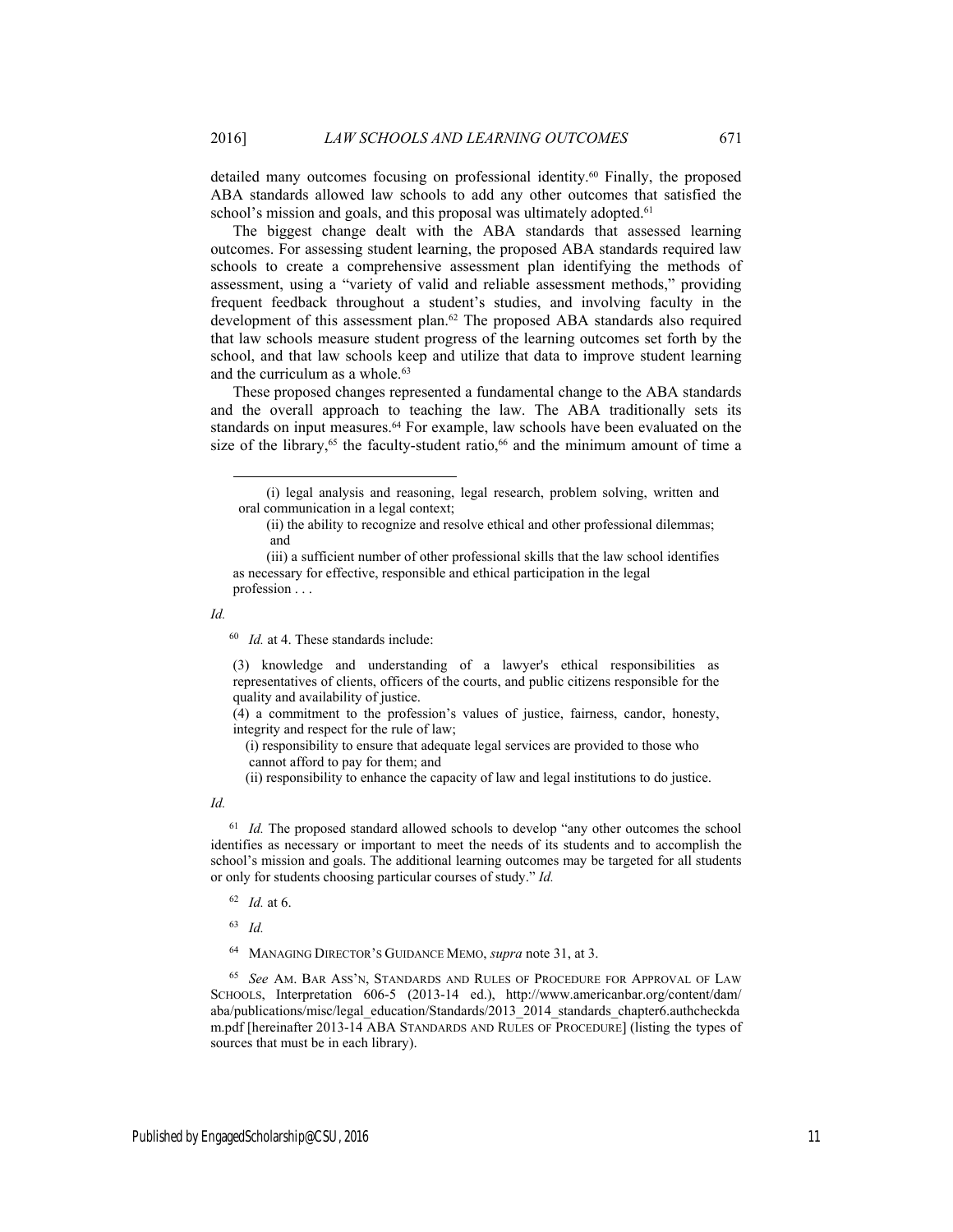student spends in class before graduation. $67$  With these proposed standards, along with the final ABA standards adopted in 2014, the ABA moved away from the traditional input measurements and toward standards that focused more on learning outcomes and assessment.<sup>68</sup>

Although the standards that the ABA adopted in August 2014 are easier to apply than those proposed outcomes and assessment standards in 2009, it still represents a significant modification to the practice of measuring inputs instead of outputs.<sup>69</sup> Although not as specific as those standards from other accreditors of higher education, the new *ABA Standards* require that schools develop and publish learning outcomes and determine ways to assess those outcomes.70 The new standards also reflect the criticisms of some law school deans by emphasizing that a law school is not evaluated on whether the school has satisfied its learning outcomes, but on the school's efforts to "establish and assess student learning."<sup>71</sup> Before these changes,

 $\overline{\phantom{a}}$ 

68 *See* 2015-16 ABA STANDARDS AND RULES, *supra* note 17, at Standards 301-308 (requiring law schools to publish the learning outcomes they expect of their students and ways that they will assess whether the students have met those learning outcomes).

69 The ABA Section on Legal Education and Admission to the Bar Standards Review Committee worked on several drafts of the proposed standards from 2009 until 2014, often modifying the drafts to respond to the criticisms that the standards would stifle innovation during a time when law schools were feeling the pressure of lower enrollment. A group of law schools dean formed an organization to fight against many of the proposed changes to the ABA Standards because they believed the changes would make law schools less likely to engage in experimentation. *See* Memorandum from the American Law Deans Association to Standards Review Committee (July 24, 2010), http://www.americanbar.org/groups/ legal\_education/committees/standards\_review/comp\_review\_archive/comments.html (click on ALDA, Part I, July 2010) ("We believe that this conjunction of obligations, perhaps inadvertently, sets up a tremendous administrative burden that is inconsistent both with the general values of diversity, innovation and experimentation and the specific goal of establishing minimum rather than maximum accreditation standards.").

70 *See* 2015-16 ABA STANDARDS AND RULES, *supra* note 17, at Standards 301-308.

71 *See* AM. BAR ASS'N, SECTION OF LEGAL EDUC. & ADMISSIONS TO THE BAR, TRANSITION TO AND IMPLEMENTATION OF THE NEW STANDARDS AND RULES OF PROCEDURE FOR APPROVED LAW SCHOOLS 2 (2014), http://www.americanbar.org/content/dam/aba/administrative/ legal\_education\_and\_admissions\_to\_the\_bar/governancedocuments/2014\_august\_transition\_a nd\_implementation\_of\_new\_aba\_standards\_and\_rules.pdf

[C]ompliance will be assessed based upon evaluating the seriousness of the school's efforts to establish and assess student learning outcomes, not upon attainment of a particular level of achievement for each learning outcome. Among factors to consider in assessing compliance with these Standards are whether a school has demonstrated faculty engagement in the identification of the student learning outcomes it seeks for its graduates; whether the school is working effectively to identify how the school's curriculum encompasses the identified outcomes, and to integrate teaching and assessment of those outcomes into its curriculum; and whether the school has

<sup>66</sup> *See id.* at 402-1.

<sup>67</sup> *See* AM. BAR ASS'N, STANDARDS AND RULES OF PROCEDURE FOR APPROVAL OF LAW SCHOOLS, Standard 304 (2013-14 ed.), http://www.americanbar.org/content/dam/ aba/publications/misc/legal\_education/Standards/2013\_2014\_standards\_chapter3.authcheckda m.pdf (detailing the number of minutes and days each academic year and course must have).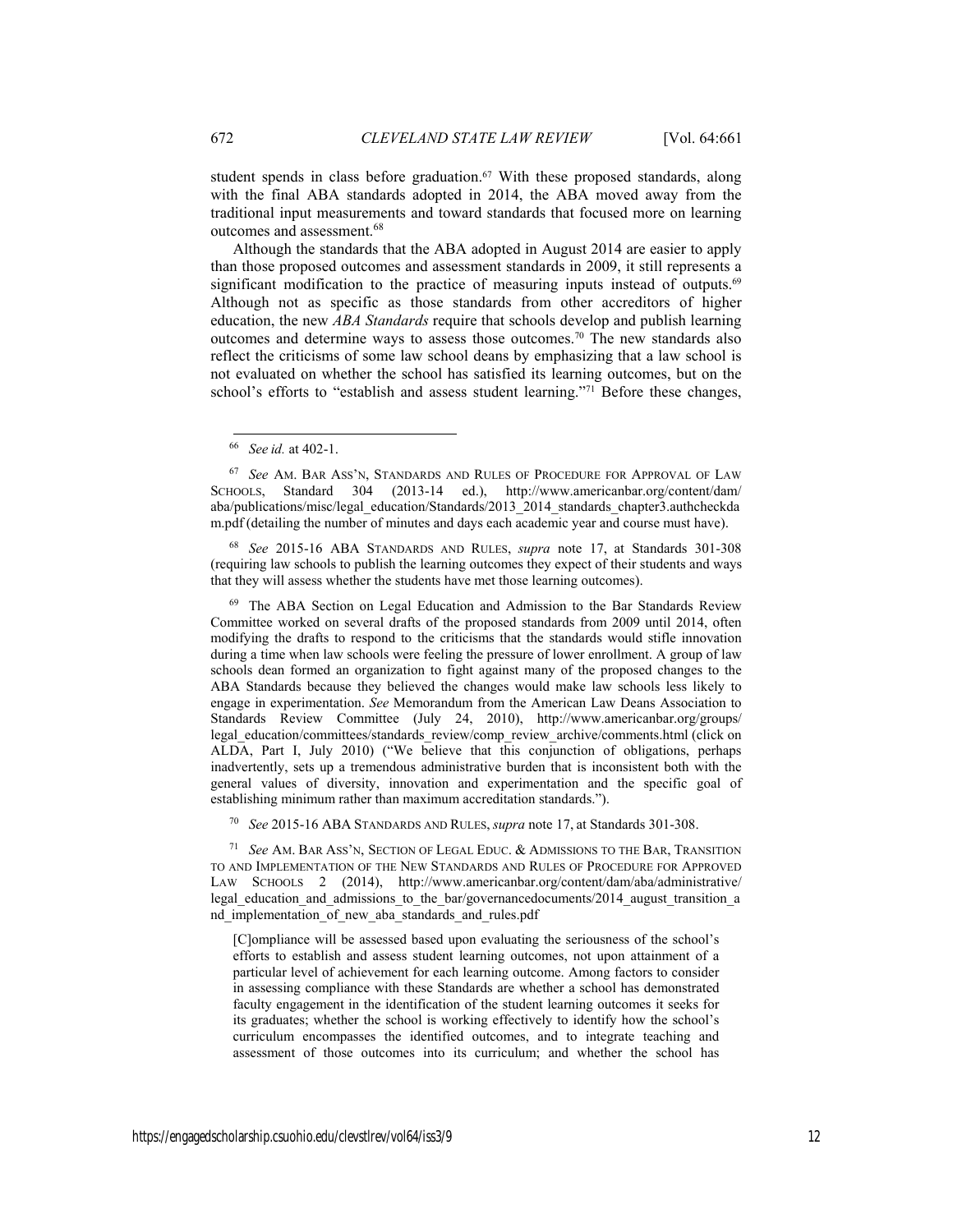the only form of assessment of student learning required by the *ABA Standards* involved the Bar passage rate for law school graduates, $72$  although schools have likely assessed their institutions success by measuring the attrition and employment rates of its graduates.73

#### *C. The New ABA Standards on Outcomes and Assessment*

The *ABA Standards* now require a school to establish learning outcomes, utilize assessment methods, and assess the entire program of legal education.<sup>74</sup> Before a school is able to develop an assessment plan that improves student learning and evaluates a school's legal education program, it must establish its learning outcomes, which are statements of what it wants its students to learn before they graduate.<sup>75</sup> The *ABA Standards* divide the learning outcomes into three categories knowledge,<sup>76</sup> skills,<sup>77</sup> and values<sup>78</sup>—which mirror the recommendations of the *Carnegie Report*, stating that law schools should do more to ensure integration of knowledge, skills, and values throughout the curriculum. 79

The *ABA Standards* begin with a requirement that a law school must have learning outcomes that focus on students obtaining the "knowledge and understanding of substantive and procedural law."80 The *ABA Standards* also require outcomes that deal with "professional and ethical responsibilities to clients and the legal system."<sup>81</sup>

What is likely the most significant and expansive part of the ABA requirements focuses on skills development, including legal research and writing, legal analysis and reasoning, problem solving, oral communication, and any other "professional skills needed for competent and ethical participation as a member of the legal

*Id.*

 $\overline{a}$ 

<sup>73</sup> ABA Standard 502 requires schools to measure their attrition rate and ABA Standard 504 requires that law school measure the bar passage rate of their students. These are the two main outcomes that schools have assessed for the past several years.

- 74 *See id.* at Standards 302, 314 & 315.
- 75 *See id.* at Standard 302.
- 76 *Id.* at Standard 302(a).

78 *Id.* at Standards 302(c) & (d).

79 CARNEGIE REPORT, *supr*a note 14, at 12 (arguing for a program of legal education that more fully integrates knowledge, skills, and values).

- 80 2015-16 ABA STANDARDS AND RULES, *supra* note 17, at Standard 302(a).
- 81 *Id.* at Standard 302(c).

identified when and how students receive feedback on their development of the identified outcomes.

<sup>72</sup> The ABA has had standards on bar passage, which require that "for students who graduated from the law school within the five most recently completed calendar years . . . 75 percent or more of these graduates who sat for the bar passed a bar examination." *See* 2015-16 ABA STANDARDS AND RULES, *supra* note 17, at Standard 316.

<sup>77</sup> *Id.* at Standard 302(b).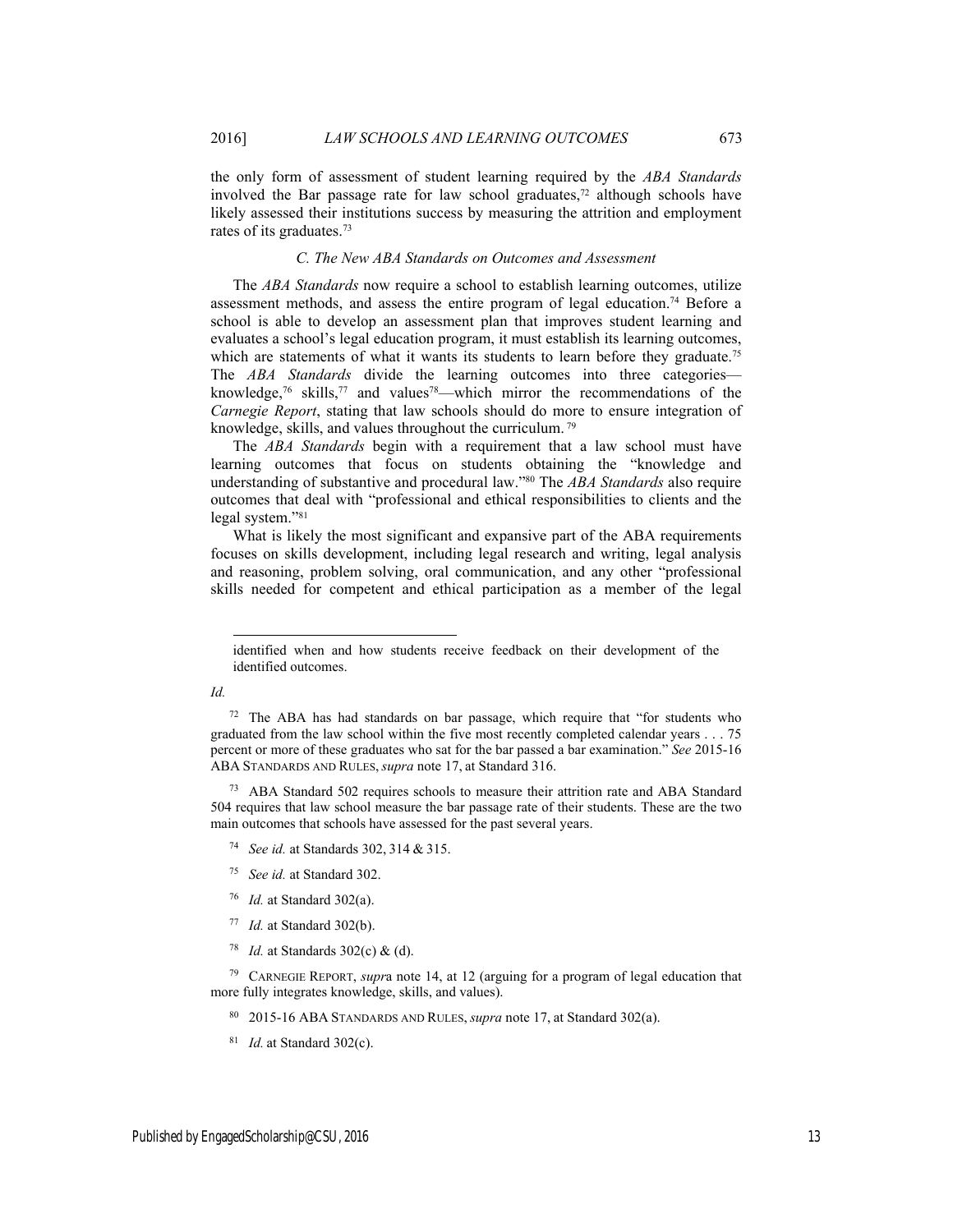profession."82 In an effort to allow law schools flexibility in the types of skills training they provide their students, the *ABA Standards* provide an illustrative list of skills that satisfy the requirement, but these skills are not required.<sup>83</sup> The list includes "interviewing, counseling, negotiation, fact development and analysis, trial practice, document drafting, conflict resolution, organization and management of legal work, collaboration, cultural competency, and self-evaluation."84 The *ABA Standards* also allow law schools to include additional learning outcomes that match the school's culture, mission, and program of legal education,<sup>85</sup> but the learning outcomes and assessment methods should be connected to one of the requirements in the *ABA Standards*.

| Types of<br><b>Outcome</b> | <b>ABA Standard</b>                                          | <b>Language of Standard</b>                                                                                                    |
|----------------------------|--------------------------------------------------------------|--------------------------------------------------------------------------------------------------------------------------------|
| Knowledge                  | Standard $302(a)$                                            | "Knowledge and understanding of substantive and<br>procedural law"                                                             |
| <b>Skills</b>              | Standard $302(b)$<br>$\&$ (d)<br>Interpretation<br>$302 - 1$ | Legal analysis and reasoning; legal research;<br>problem solving; written and oral communication;<br>other professional skills |
| <b>Values</b>              | Standard 302 (c)                                             | "proper professional and ethical responsibilities to<br>clients and legal system"                                              |

Figure 1: Required Learning Outcomes in ABA Standards

II. CURRICULAR DEVELOPMENT IN LAW SCHOOLS

Unlike universities and colleges, law schools have not taken a global view of their curriculum, with the exception of the first-year curriculum.<sup>86</sup> Although some people may find the process required by the *ABA Standards* onerous and unnecessary, $87$  it can provide schools with an opportunity to take a fresh look at their

- 84 *Id.*
- 85 *Id.*

86 *See, e.g.*, GREGORY S. MUNRO, OUTCOMES ASSESSMENT FOR LAW SCHOOLS 3 (2000), http://www.lawteaching.org/publications/books/outcomesassessment; George D. Kuh et al.*, Knowing What Students Know and Can Do: The Current State of Student Learning Outcomes Assessment in U.S. Colleges and Universities*, NAT'L INST. LEARNING OUTCOMES ASSESSMENT (Jan. 2014), http://www.learningoutcomeassessment.org/documents/2013%20Abridged%20 Survey%20Report%20Final.pdf (discussing the increasing use of learning outcomes assessment in universities, often citing regional accreditors as the driving force in making these changes).

87 *See* Memorandum from the American Law Deans Association, *supra* note 69 ("In the abstract, the injunction to list "*each*" of the learning outcomes a school seeks for its students, including *any* that is even *important* to accomplishing its *goals* might lead a school to list many tens and perhaps hundreds of specific learning outcomes (the mandatory list in Standard

 <sup>82</sup> *Id.* at Standards 302(b) & (d).

<sup>83</sup> *Id.* at Interpretation 302-1.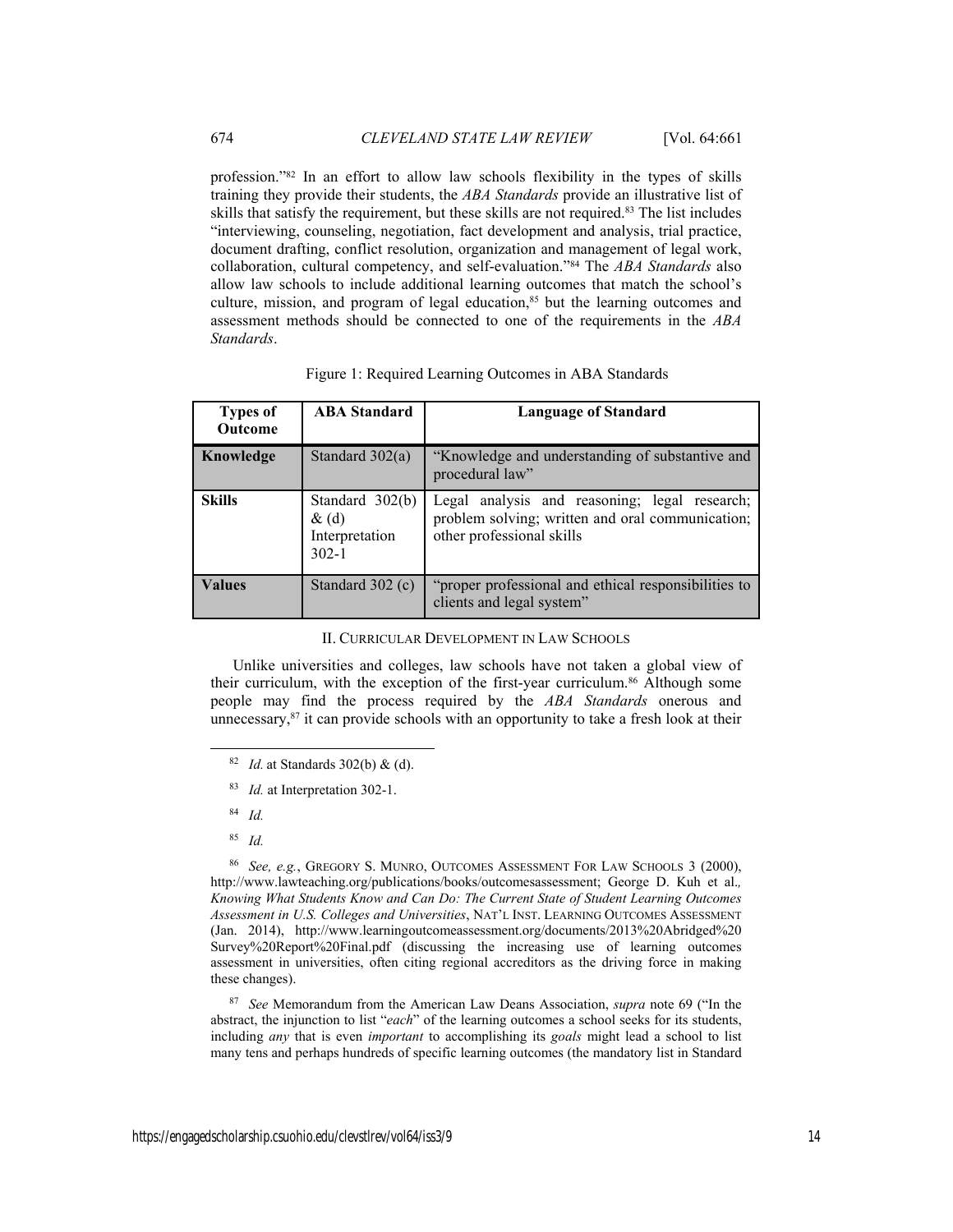$\overline{a}$ 

curriculum.88 A broad and comprehensive review may even be necessary now with so many law schools facing declining enrollment.<sup>89</sup> If done well, the review can lead to a more coherent, cohesive, and comprehensive curriculum.

The process of creating a coherent, cohesive, and comprehensive curriculum can be divided into three parts.<sup>90</sup> First, the school will begin by developing broad learning outcomes for the program of legal education. For definitional purposes, learning outcomes must be distinguished from learning objectives. Historically, most law professors focused on course objectives instead of learning outcomes.<sup>91</sup> Course objectives focus on what the professor wants to accomplish in the course, where learning outcomes focus on what the students will be able to do upon completion of the course, a program, or law school.<sup>92</sup> Course objectives focus on the content and skills important in the classroom, where learning outcomes are measurable criteria for guiding teaching and student learning.<sup>93</sup> Assessing a learning outcome focuses on whether the student has successfully mastered a skill or obtained some knowledge.<sup>94</sup> Assessing a course objective focuses on whether the professor covered the topic or skill in the class.<sup>95</sup> Put simply, course objectives are faculty-focused and learning outcomes are student-focused.96

89 *See supra* notes 2-9 and accompanying text.

90 As detailed in the Part II.C. *supra*, the ABA standards require that schools develop outcomes, place those outcomes into the curriculum, and assess those outcomes. These requirements align well with the general process of curricular development.

91 Michael Hunter Schwartz*, Teaching Law by Design: How Learning Theory and Instructional Design Can Inform and Reform Law Teaching*, 38 SAN DIEGO L. REV. 347, 351- 52 (2001) (criticizing law school teaching because it is focuses on teaching using one method –the case method–which puts the focus on what the professor does in the classroom instead of what the students learn).

92 STUCKEY ET AL., *supra* note 47, at 31 ("Currently, when law schools articulate educational goals, they most universally refer to what students do in the class, what they will learn about the law, or what specific skills they will acquire, not what they will be able to do with their knowledge and skills or how they should do it."); R.M. Harden, *Learning Outcomes and Instructional Objectives: Is There a Difference?*, 24 MED. TCHR. 150, 152 (2002) (stating that learning objectives "reflect a more teacher-centered approach to the curriculum," where outcomes are focused on the student).

- 93 STUCKEY ET AL., *supra* note 47, at 44-45.
- 94 *Id.*
- 95 *Id.*

96 As described more fully in Part IV.A. *infra*, learning objectives are a great basis for developing learning outcomes. Once professors determine what their course goals are, they can easily develop them into course learning outcomes.

<sup>302</sup> alone already numbers 14, counting conservatively). At the same time, Standard 305 establishes an elaborate and seemingly rigorous assessment process that each law school must apply to "*its learning outcomes*" (305(a), a phrase which appears to encompass every single learning outcome listed in Standard 302(a)).").

<sup>88</sup> *See* MUNRO, *supra* note 86, at 3-4 ("Absent a defined mission and the identification of attendant student and institutional outcomes, a law school lacks focus and becomes a collection of discrete activities without coherence.").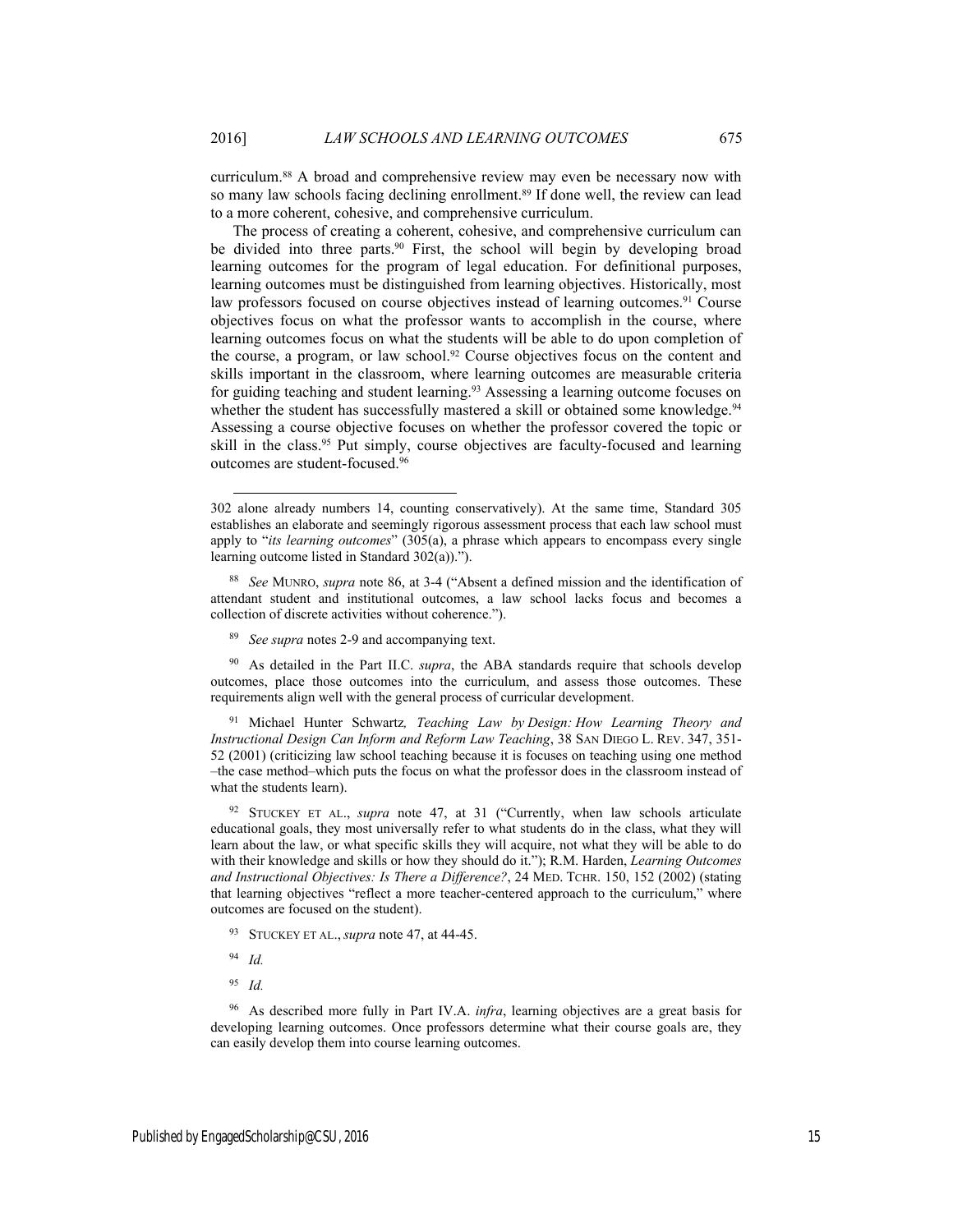The second part of developing a curriculum requires law schools to engage in curricular mapping.97 Curriculum mapping can be best explained as both a forwardlooking and backward process. It is a forward-looking process when it is used to place learning outcomes into specific parts of the curriculum.98 This process may require broad learning outcomes for the entire law school be divided into more specific learning outcomes that are placed into one or more courses or into a specific academic program. For example, a school may have the following learning outcome for the entire J.D. degree: *Upon graduation, the student will be able to research and find the relevant law to solve a client's problem*. To satisfy this outcome, students may need to be able to do legal research using print or online sources. They will also need to be able to find law using Lexis and Westlaw. These specific skills and learning outcomes are then placed into the legal research and writing program, and then one of the legal research and writing courses. One of these outcomes could even be placed into a specific doctrinal law course. This type of curricular mapping is a forward-looking process because it provides a roadmap of where the students should expect to learn a skill or legal concept.

Table 1

#### Institution:

Upon graduation, the student will be able to research and find the relevant law to solve a client's problem.

#### Program:

Upon completion of the Lawyering Skills Program, the student will be able to find cases and statutes using print and online sources.

Course: Lawyering Skills I:

By the end of the course, the student will be able to find cases and statutes using Westlaw and LexisNexis.

Curricular mapping can also be backwards focused when it is used to gather data on the topics and skills currently being covered in each of their courses.<sup>99</sup> This type of curricular mapping is often used to help begin the process of developing learning outcomes because it provides a baseline of what is already happening at the school.<sup>100</sup> It also provides information about the faculty's expectations and priorities.

98 *Id.*

 <sup>97</sup> Cecilia M. Plaza et al., *Curriculum Mapping in Program Assessment and Evaluation*, 71 AM. J. PHARM. EDUC. 1, 20 (2007) ("Curriculum mapping is a consideration of when, how, and what is taught, as well as the assessment measures utilized to explain achievement of expected student learning outcomes.").

<sup>99</sup> *See* Debra Moss Curtis & David M. Moss, *Curriculum Mapping: Bringing Evidence-Based Frameworks to Legal Education*, 34 NOVA L. REV. 473, 474-80 (2010) (detailing the process of mapping courses to help in curricular planning); Debra Moss Curtis, *Beg, Borrow, or Steal: Ten Lessons Law Schools Can Learn from Other Educational Programs in Evaluating Their Curriculums*, 48 U.S.F. L. REV 349, 365-70 (2014) (mapping curriculums can help provide information about what is already being taught).

<sup>100</sup> Moss Curtis & Moss, *supra* note 99, at 477.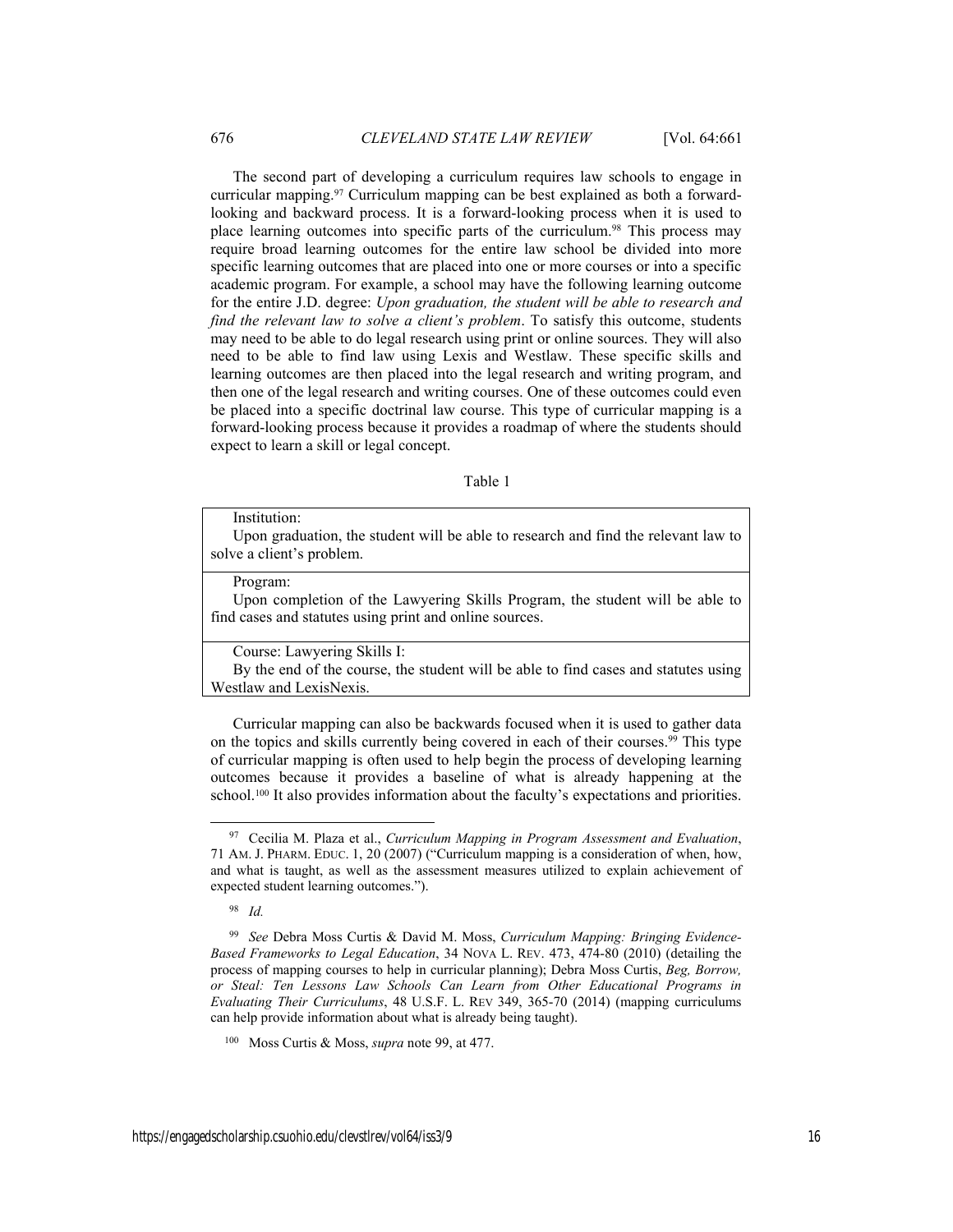Curricular mapping is a fairly new concept for law schools and has not played much of a role in developing a law school curriculum.101 If done appropriately and comprehensively, a law school can more deliberate in planning its curriculum. This type of curricular mapping is more fully explained in Part IV.A. below.

The third part of curricular planning is developing an assessment plan to determine the extent of student learning at the school. This assessment plan should include formative and summative assessment, programmatic assessment, and institutional assessment.102 All accreditors of higher education, and now the ABA, require every law school to integrate these different forms of assessment across the curriculum.103 While developing the learning outcomes and engaging in curriculum mapping will take a great deal of time at the beginning of the curricular planning process, assessment should be a constant part of the law school experience for it to properly improve student learning.

The focus of this Article is on developing clear and useful learning outcomes, but this is only one step in curricular planning. Although developing learning outcomes for the entire program of legal education will shape the remaining steps in developing a curriculum, the process is not linear.<sup>104</sup> As Figure 2 shows, each of the three parts of curricular planning—learning outcomes, assessment, and curricular mapping—play a role in developing the other. For example, once a school develops its learning outcomes, it will need to determine where each outcome will be taught and how and where it will be assessed. Data that comes from this assessment process will then help to determine if the school needs to place the outcomes in more courses or in a different academic program (curricular mapping). True curricular development is never complete, because schools should constantly engage in the process of determining whether their students are learning, and if not, how the curriculum can be altered to improve student learning.

 <sup>101</sup> *Id.*

<sup>102</sup> *See* MUNRO, *supra* note 86, at 121 (detailing the various forms of assessment that educators should use). The new ABA Standards require that the schools engage in all of these forms of assessment. *See* 2015-16 ABA STANDARDS AND RULES, *supra* note 17, at Standard 314; *see also id.* at Standard 315.

<sup>103</sup> *See* MUNRO, *supra* note 86, at 121.

<sup>104</sup> Moss Curtis & Moss, *supra* note 99, at 477-78 (describing how curricular mapping can be a continuing process of assessing the curriculum).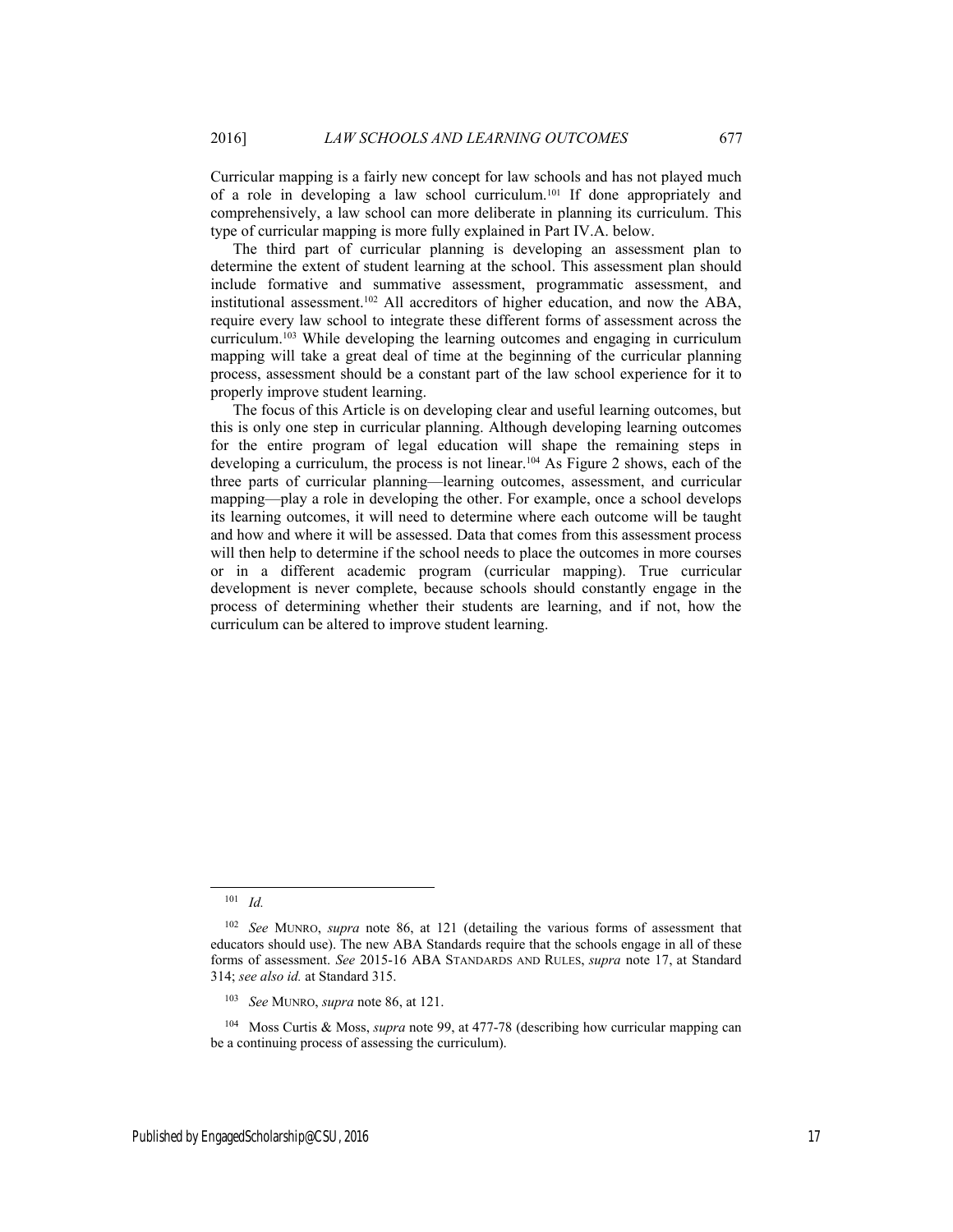

# Figure 2: The Process of Curricular Development

III. DEVELOPING LEARNING OUTCOMES

To comply with the new *ABA Standards*, law schools will likely be spending the next couple of years determining what they want their students to know and what they want them to be able to do upon graduation in a more deliberate manner.<sup>105</sup> One way for faculty to begin developing learning outcomes is to closely examine what is already being taught, initiate discussions on the goals and objectives of the curriculum, and examine what lawyers in modern practice should be able to do. Faculty will then need to take this information and develop; broad learning outcomes for the entire curriculum, specific learning outcomes for each academic program, and narrow learning outcomes for each course.<sup>106</sup>

One source of information for determining the outcomes is the required curriculum and the topics detailed in the course descriptions and syllabi of the required courses. Most professors detail in their syllabi what he or she wants to "cover" in the course and the required assignments. This generally leads to declarations of what content is important (e.g., "studying the process of offer and acceptance . . . ," "addressing the differences between . . . ," "exploring new legal theories in . . . ," "familiarizing students with the history of . . ."). While the syllabus may give students a vague idea of the knowledge and skills the instructor values, it tells little about how the students are expected to use that knowledge or skills. Therefore, faculty can make these statements in their syllabi, view them from the students' perspective, and make a realistic estimate of what students are supposed to know and be able to do by the end of the course or the program. By completing this

 <sup>105</sup> *See* Sharon K. Krackov & Henry Pohl, *Building Expertise Using the Deliberate Practice Curriculum-Planning Model*, 33 MED. TCHR. 570, 571 (2011) (explaining how developing a curriculum requires that the program establish the competencies it requires of its graduates).

<sup>106</sup> *Id.*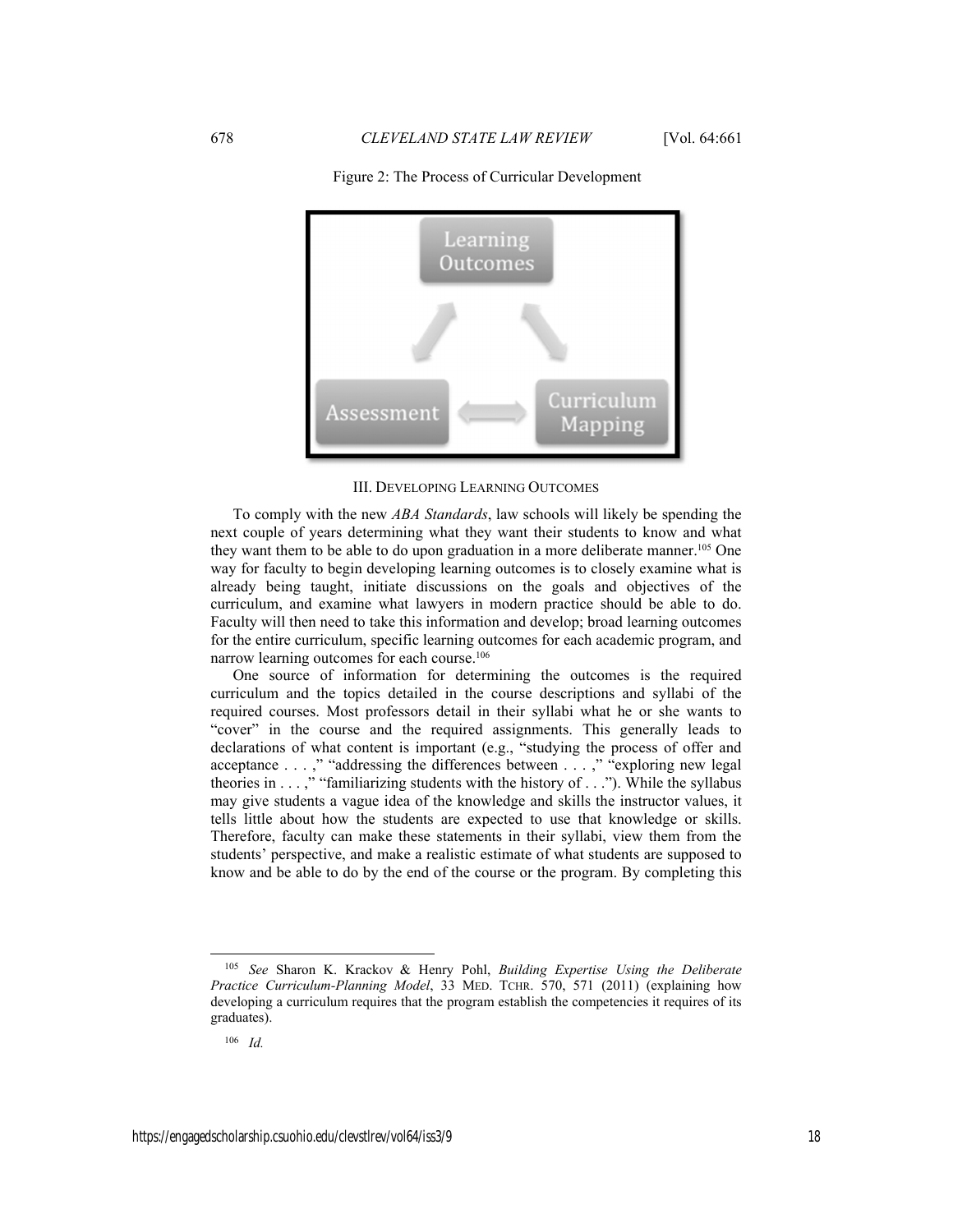process, professors will be forced to plan and develop their outcomes so they also align with the school's assessment measures and instructional activities.<sup>107</sup>

To develop effective learning outcomes for the school, a program, or a course, faculties should follow some basic guidelines. First, the focus should be on what the students should be learning and not on how much material is covered in the course.108 A course's outcomes should be tied directly to an outcome at the programmatic or institutional level. Similarly, a program's outcomes should be tied to the institution's outcomes.109 The outcomes should also reflect what is important in a particular area of law or for law practice,110 and focus on those skills or the knowledge that will endure.<sup>111</sup> Finally, learning outcomes should be specific enough to be measurable.<sup>112</sup>

Schools can use a standard formula for developing their learning outcomes, one that has been used by all types of educational institutions.113 Under this formula, each learning outcome should have a *stem*, an *action verb*, and *outcome*. 114 The stem is the part of the outcome that focuses on the students and when or what they should be able to do or know.<sup>115</sup> A learning outcome starts with the stem. For example, typical stem statements begin with: (1) By the end of the course, the students will be able to  $\dots$ , (2) Upon graduation, the students should have the following skills  $\dots$ 

The next part of the learning outcome is an action verb that aligns with a cognitive level from Bloom's Taxonomy.116 Benjamin Bloom developed six levels of

109 PEGGY L. MAKI, ASSESSING FOR LEARNING: BUILDING A SUSTAINABLE COMMITMENT ACROSS THE INSTITUTION 87-89 (2010).

- 110 *Id.* at 88.
- 111 *Id.* at 88-89.
- $112 \, Id$

113 *See* NORMAN D. GRONLUND & SUSAN M. BROOKHART, GRONLUND'S WRITING INSTRUCTIONAL OBJECTIVES 21 (8th ed. 2008); *see also Assessment Primer*, *supra* note 107.

114 *See* PETER EWELL, GENERAL EDUCATION AND THE ASSESSMENT REFORM AGENDA 1 (2004); GRONLUND & BROOKHART, *supra* note 113, at 25.

115 *See* GRONLUND & BROOKHART, *supra* note 113, at 61.

116 David R. Krathwohl, *Revising Bloom's Taxonomy*, 41 THEORY INTO PRAC. 212, 212 (2002). Krathwohl detailed the reasons Benjamin Bloom developed the taxonomy of learning:

Bloom saw the original Taxonomy as more than a measurement tool. He believed it could serve as a:

 common language about learning goals to facilitate communication across persons, subject matter, and grade levels;

 <sup>107</sup> *See* Harden, *supra* note 92, at 151-52 (discussing the difference between learning objective and learning outcomes); Kuh et al., supra note 86. For a useful explanation of outcomes and assessment, see *Assessment Primer: Goals, Objectives and Outcomes*, U. CONN., http://assessment.uconn.edu/primer/goals1.html (last retrieved on Sept. 3, 2015).

<sup>&</sup>lt;sup>108</sup> See generally L. DEE FINK, CREATING SIGNIFICANT LEARNING EXPERIENCES: AN INTEGRATED APPROACH TO DESIGNING COLLEGE COURSES (2013); David Reinhold, *Developing Effective Learning Outcomes*, SCHOLARWORKS, http://goo.gl/3lQI1W (last visited Mar. 16, 2016).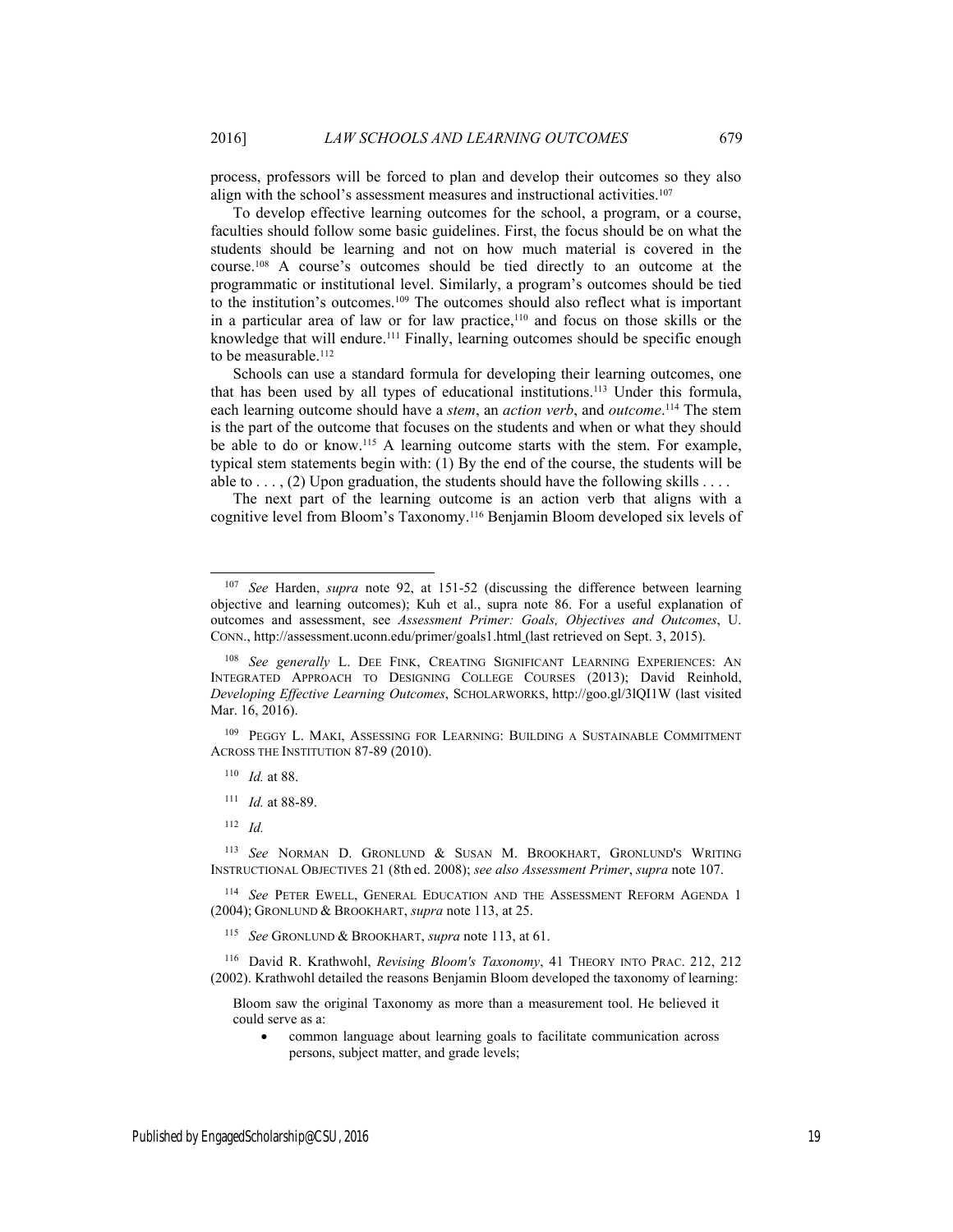cognition, which has generally been the basis for curricular and course development for several decades.117 Bloom's Taxonomy was later revised to change the types of cognition from nouns to verbs, and this version is used more often now. The six levels of cognition are: (1) Remember: retrieving, recognizing, and recalling relevant knowledge from long-term memory; (2) Understand: constructing meaning from oral, written, and graphic messages through interpreting, exemplifying, classifying, summarizing, inferring, comparing, and explaining; (3) Apply: carrying out or using a procedure through executing, or implementing; (4) Analyze: breaking material into constituent parts, determining how the parts relate to one another and to an overall structure or purpose through differentiating, organizing, and attributing; (5) Evaluate: making judgments based on criteria and standards through checking and critiquing; and (6) Create: putting elements together to form a coherent or functional whole; reorganizing elements into a new pattern or structure through generating, planning, or producing.<sup>118</sup>

The focus of the course may include all or just some of these cognitive levels from Blooms Taxonomy, depending on the course and where it is placed in the curriculum (i.e., first-year, elective course, etc.). Some examples of verbs that can form the basis of the learning outcome:

Table 2

| Remember  | Understand     | Apply          | Analyze | Evaluate | Create      |
|-----------|----------------|----------------|---------|----------|-------------|
| Define    | Choose         | Illustrate     | Compare | Assess   | Predict     |
| Underline | Discriminate   | Operate        | Inspect | Compare  | Reconstruct |
| Relate    | <b>Discuss</b> | Operationalize | Predict | Critique | Synthesize  |
|           |                |                |         |          |             |

A detailed list of verbs that fit under each of these cognitive levels appears in Appendix B.

Finally, the learning outcome should end with some product, process, or outcome that is measurable.119 This should be the most specific part of the learning outcome.120 Some examples include: (1) Draft a settlement agreement; (2) Interview

- basis for determining for a particular course or curriculum the specific meaning of broad educational goals, such as those found in the currently prevalent national, state, and local standards;
- means for determining the congruence of educational objectives, activities, and assessments in a unit, course, or curriculum; and
- panorama of the range of educational possibilities against which the limited breadth and depth of any particular educational course or curriculum could be contrasted.

# *Id.* at 212.

 $\overline{a}$ 

117 *Id.* at 212-13.

118 A TAXONOMY FOR LEARNING, TEACHING, AND ASSESSING: A REVISION OF BLOOM'S TAXONOMY OF EDUCATIONAL OBJECTIVES 67-68 (Lorin W. Anderson & David R. Krathwohl, eds. 2001).

120 *Id.*

<sup>119</sup> *See* GRONLUND & BROOKHART, *supra* note 113, at 61.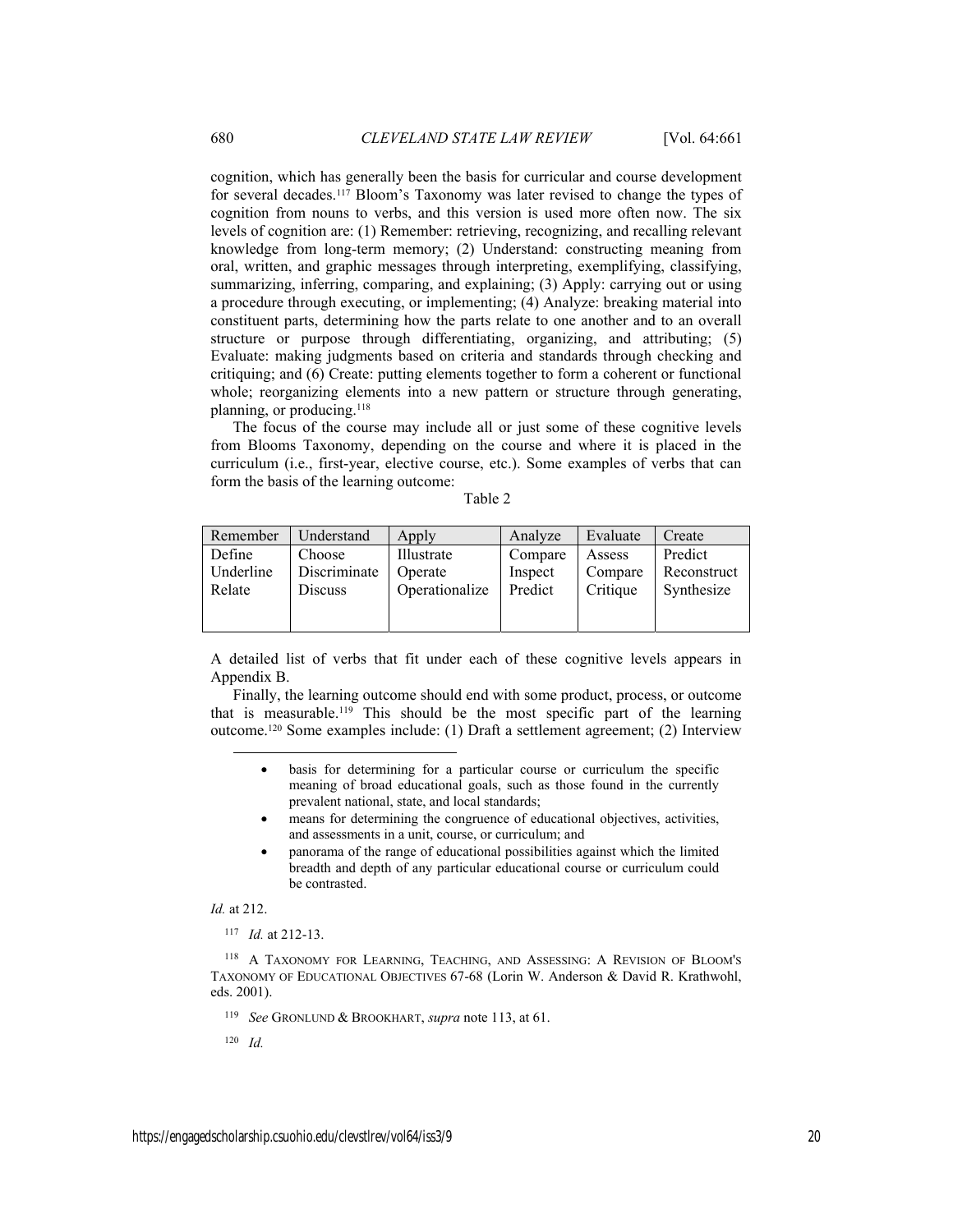a client to determine the facts of a dispute; and (3) Synthesize multiple cases to determine a relevant rule. The stem, action verb, and outcome should be put together in one sentence to form a learning outcome. These steps are the same for any type of learning outcome, including those for the entire law school, an academic program, or a course.121

Figure 3: Example of Learning Outcomes

**Stem:** At the end of the semester, students will be able **Action Verb:** to use **Outcome:** thesis sentences and appropriate transitions to create coherence. **Learning Outcome 1:** *At the end of the semester, students will be able to use thesis sentences and appropriate transitions to create coherence.* 

**Learning Outcome 2:** *Upon completion of the course, students should be able to speak in a clear, concise, well-organized, and professional manner that is appropriate to the audience and circumstances.*

\_\_\_\_\_\_\_\_\_\_\_\_\_\_\_\_\_\_\_\_\_\_\_

# IV. THE SUBSTANCE OF LAW SCHOOL LEARNING OUTCOMES

As detailed above, the *ABA Standards* require that law schools develop specific learning outcomes in three areas: knowledge of the law, professional skills, and legal ethics and values.122 The *ABA Standards* also provide schools flexibility to develop additional skills that fit within the law school's culture and mission.123

The *ABA Standards* do not specify the specific "substantive and procedural law" that should part of a law school's learning outcomes, instead allowing each school to determine the specific legal concepts it wants its students to learn.<sup>124</sup> The sources of these outcomes can come from examining the mission of the law school and the likely careers of its graduates, foundational courses, and those subjects tested on the bar exam.125 For example, some law schools are beginning to focus more on international law, administrative law, and accounting for lawyers to reflect the realities of practice, so those law schools may want to tailor their learning outcomes to reflect these changes.<sup>126</sup>

- 123 *Id.* at Interpretation 302-2.
- 124 *See id.* at Standard 302.

125 Foundational courses may include torts, criminal law, property, contracts, evidence, civil procedure, constitutional law, among others. For a list of courses covered on the Multistate Bar Exam, see *2016 MBE Subject Matter Outline*, NAT'L CONF. B. EXAMINERS, http://www.ncbex.org/pdfviewer/?file=%2Fdmsdocument%2F182 (last visited Mar. 16, 2016). For a list of state-specific materials, see *Jurisdictions Administering the MBE*, NAT'L CONF. B. EXAMINERS, https://www.ncbex.org/exams/mbe (last visited Mar. 16, 2016).

126 For example, the McGeorge School of Law integrates international law into its curriculum and includes these types of outcomes: 1) Each student will demonstrate the ability to identify and understand key concepts in substantive law, legal theory, and procedure in

 <sup>121</sup> *See id.*

<sup>122 2015-16</sup> ABA STANDARDS AND RULES, *supra* note 17, at Standard 302.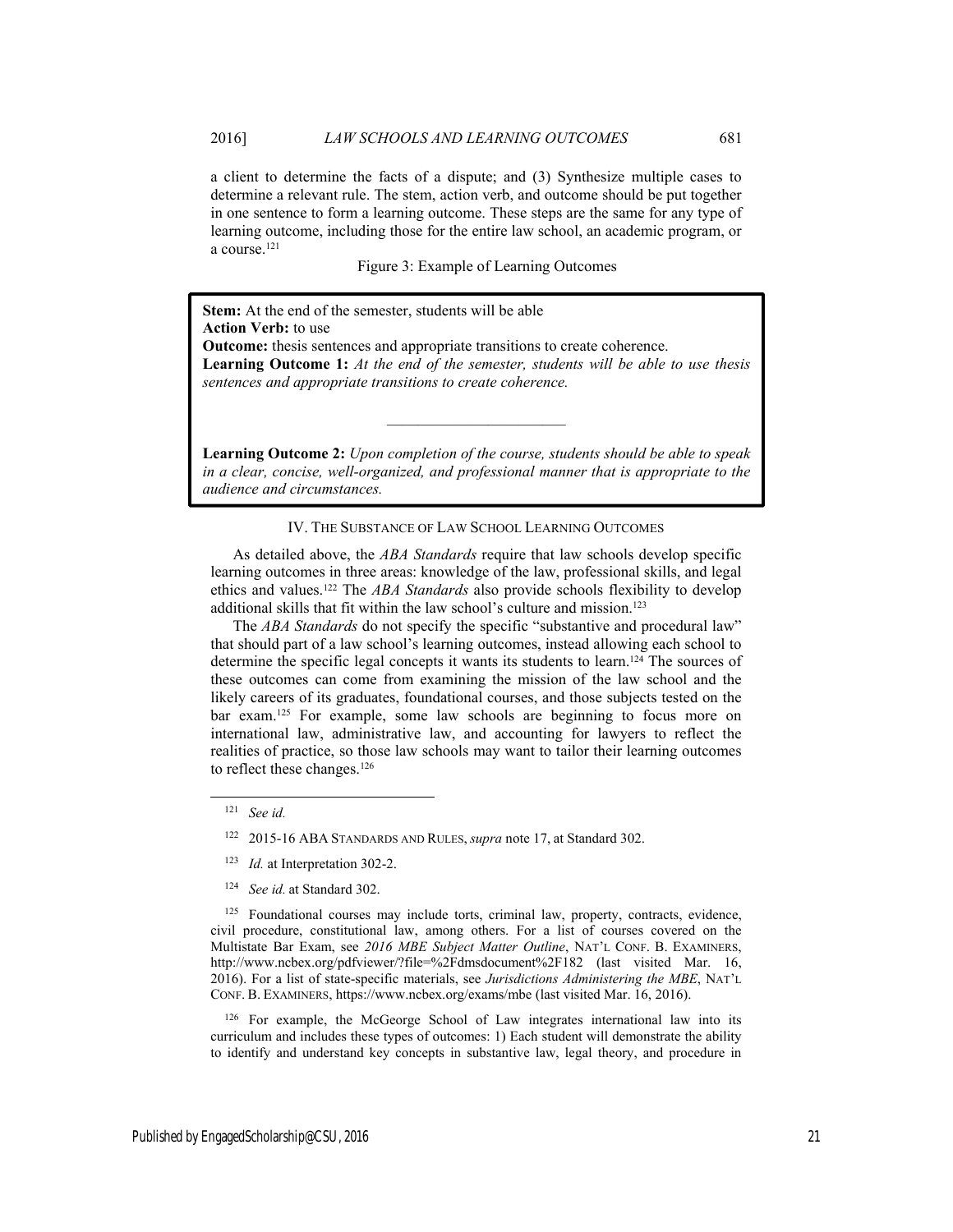For the professional responsibility and ethics requirement, the *ABA Standards* specify that the outcomes must address the lawyer's ethical responsibility to the client and to the legal system.127 These concepts are driven by the state's specific ethical rules and the subjects tested on the Multistate Professional Responsibility Exam. Further, the *ABA Standards* also require that every law school require students to take at least two credits in a professional responsibility course that includes "substantial instruction in the history, goals, structure, values, and responsibilities of the legal profession," which could be the basis of learning outcomes for the school and the course.128 Additionally, the ABA issued one of the most important reports on legal education in 1992 detailing the fundamental lawyering skills and values that should be taught in law schools.<sup>129</sup> This report, better known at the *MacCrate Report*, listed a series of values that all law schools should include in their curriculum including commitment to: (1) developing and maintaining competence; (2) promoting justice, fairness, and morality; focus on quality justice; (3) improving the profession; and (4) self-development; understanding that the law is a learned profession.130

The school could add additional values or professionalism requirements that match its mission. For example, a religious-based law school could have an outcome related to religion.<sup>131</sup> For those schools that claim to have a public interest mission, they can include a learning outcome on understanding the value of providing *pro bono* legal services to the community.132

The professional skills requirement is where most law schools will have the most flexibility when developing learning outcomes. Faculties should use a deliberate process that determines the professional skills lawyers need when they begin practicing law. Faculties can use multiple methods to gather this information. First,

129 AM. BAR ASS'N, LEGAL EDUCATION AND PROFESSIONAL DEVELOPMENT—AN EDUCATIONAL CONTINUUM, REPORT OF THE TASK FORCE ON LAW SCHOOLS AND THE PROFESSION: NARROWING THE GAP 138-41 (1992) [hereinafter MACCRATE REPORT].

130 *Id.*

 $\overline{a}$ 

131 For example, the Ave Maria School of Law has this learning outcome: "Ave Maria School of Law is committed to ensuring that Ave Maria School of Law graduates have achieved competency in…knowledge and understanding of the moral foundations of the law, appreciating the contributions of the Catholic intellectual tradition to the law and society, and understanding the importance of integrating one's moral and religious principles into one's vocation in the law." *Academics—Learning Outcomes*, AVE MARIA SCH. L., http://www.avemarialaw.edu/academics/learning-outcomes (last visited Apr. 24, 2016).

132 The Loyola School of Law in Chicago has this learning outcome: "Graduates should understand the importance of promoting justice, fairness, and morality in their practices, in the profession, and in the greater society." *Learning Outcomes and Competencies*, LOYOLA SCH. L., http://www.luc.edu/law/about/learningoutcomesandcompetencies (last visited Apr. 24, 2016).

domestic and international law contexts; and 2) Each student will demonstrate the ability to conduct domestic and international legal research. *See Learning Outcomes*, MCGEORGE SCH. L., http://www.mcgeorge.edu/Students/Academics/JD\_Degree/Learning\_Outcomes.htm (last visited Apr. 24, 2016).

<sup>127</sup> *See* 2015-16 ABA STANDARDS AND RULES, *supra* note 17, at Standard 302(c).

<sup>128</sup> *Id.* at Standard 303.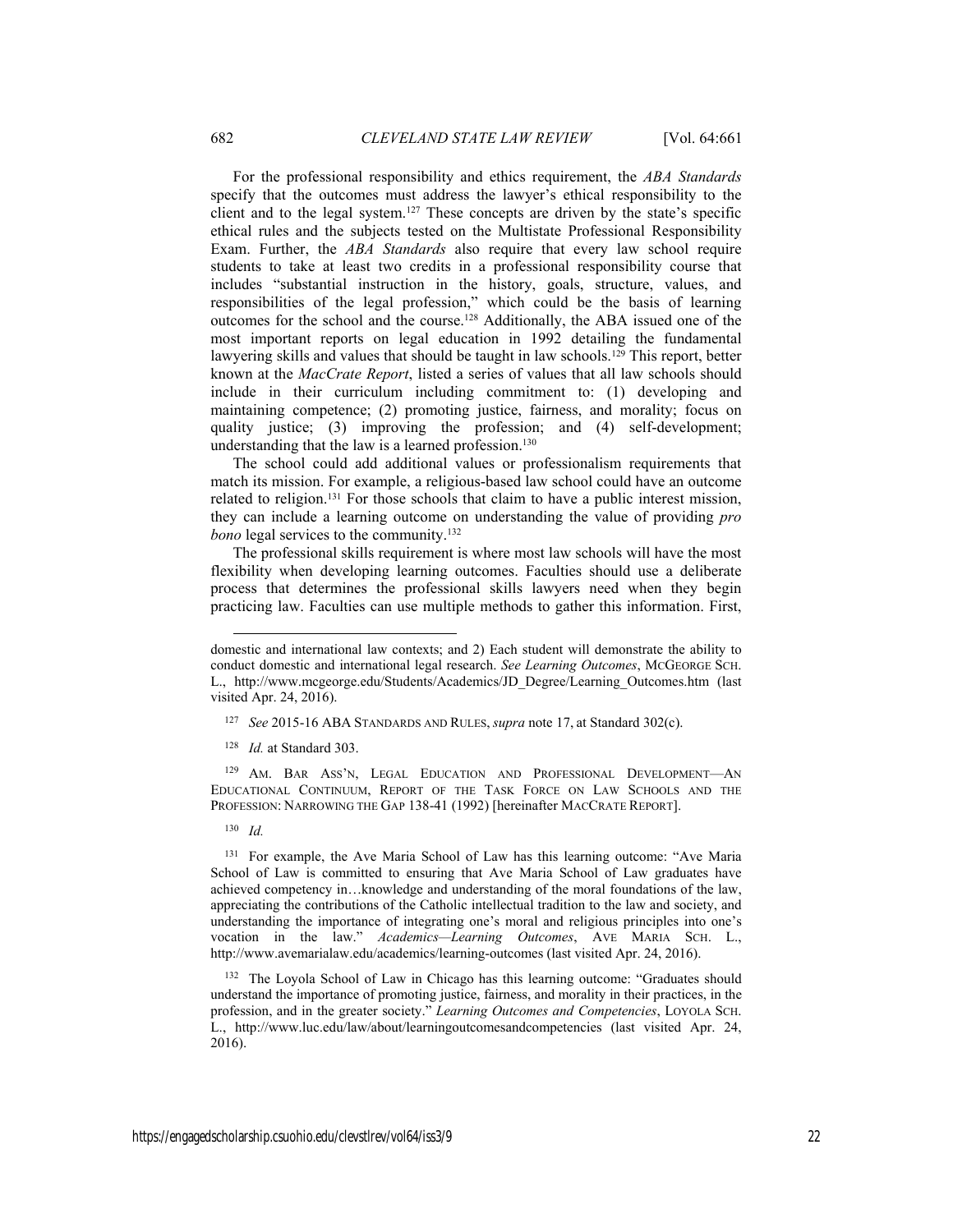schools can look at which skills their faculties are already teaching by mapping the current courses. Second, schools can review the many different sources that enumerate the basic skills that should be part of the law school curriculum.133 Third, schools can review the most recent surveys of lawyers that detail the skills needed to practice law. Finally, the school can do its own survey to see what its alumni and employers believe are the most important skills that lawyers need for practice. Throughout the process, it is important to include the constituents of the school, including students, faculty, local lawyers and judges, and alumni.

For example at The John Marshall Law School in Chicago, the professors who taught in the Lawyering Skills Program<sup>134</sup> engaged in yearlong project to determine the learning outcomes for the entire program, each course, and courses outside of the program. The faculty in the program wanted to know which skills the students were likely to use when they began to practice law, so they could spend the appropriate time teaching those skills in the program. The faculty in the Lawyering Skills Program uses course-mapping review, surveys and reports on law practice and legal education, and administers their own survey of the program's alumni and employers. The faculty subsequently developed a series of learning outcomes for the entire program.

#### *A. Mapping the Current Courses to Determine Learning Outcomes*

Most relevant to determining the learning outcomes for the school is using curricular mapping to see what the school's professors are currently teaching. As mentioned earlier, this is a backward process designed to help determine learning outcomes.135 Debra Moss Curtis and David Curtis have written the most about this approach to curricular planning. In their article *Curriculum Mapping: Bringing Evidence-Based Frameworks to Legal Education* they discuss the mapping process they used at Nova Southeastern Law School to see the knowledge and skills that each professor was teaching in each course.<sup>136</sup> The process also detailed the ways that professors were assessing students' learning of these tasks. The authors described this form of curriculum mapping as "a coordinated effort conducted by faculty members to better understand the scope and sequence of their own curriculum with the explicit outcome of engaging in a coordinated and evidencebased reform process."137 This process is meant to open a dialogue and improve "communication and instruction throughout the curriculum."138

The authors detailed the history of curricular mapping, but point to Heidi Hayes Jacobs as a leader of the movement. Jacobs believed that the mapping process should

<sup>&</sup>lt;sup>133</sup> For examples on the types of sources a school can use to determine the substance of their learning outcomes, see *infra* Part IV.C.

<sup>&</sup>lt;sup>134</sup> The Lawyering Skills Program at John Marshall is a four-semester program that covers the basic legal writing, reasoning, research, and communication skills. It also includes the skills the students will need when they graduate.

<sup>&</sup>lt;sup>135</sup> This is different from the forward-looking curricular mapping process described earlier in Part II *supra*.

<sup>136</sup> *See generally* Moss Curtis & Moss, *supra* note 99.

<sup>137</sup> *Id.* at 474.

<sup>138</sup> *Id.* at 477.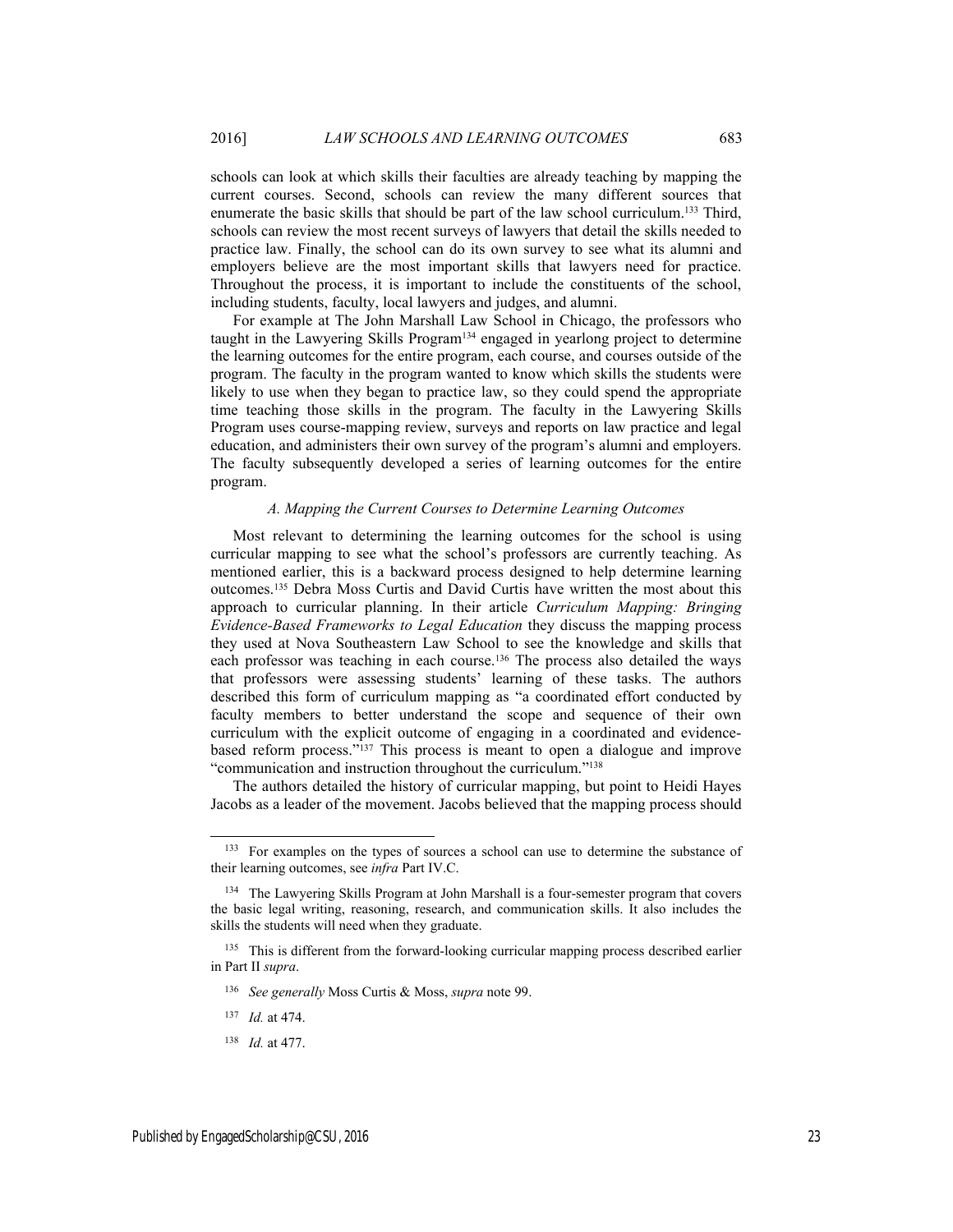include several phases.139 The process begins with the professors collecting data on their own teaching.140 They each record the skills and subjects emphasized in their courses and the "product/performances of the assessments."141 This process is followed with several steps of sharing the information with colleagues to open a dialogue of what should be taught and assessed throughout each course.<sup>142</sup> The data is then combined with other courses, and the result is a detailed view of what is being taught, when it is being taught, how it is being assessed, and when it is being assessed. The sharing of this information alone can begin a larger process of collaboration among professors teaching the same course, or among professors teaching in similar programs. These discussions are meant to produce information, start a conversation, and engage in curricular evaluation and self-reflection.<sup>143</sup> This process can inform the process of developing learning outcomes, by showing where there is commonality among the professors.<sup>144</sup>

Nova Southeastern used a formal process of curricular mapping where each professor completed a timesheet for each class, which the authors described as a "CourseMap."145 Each professor used the CourseMap to describe the skills and topics covered in class along with the amount of time spent on each topic or skill.<sup>146</sup> The professors also indicated the types of assessment used in the class for these skills and topics.147 The professors then added together the time for each skill and topic covered over the course of the semester.<sup>148</sup> The professors who taught the same subject then met to discuss their maps, with an eye toward identifying common learning goals for the course.<sup>149</sup>

This process requires a great deal from work of each professor, and it can be a long process before it produces information that is helpful to developing learning outcomes. Instead, a school can use a slightly less formal process. At John Marshall, the professors in the Lawyering Skills Program used a curricular mapping form to gather data on what each professor taught in his or her course.150 The form included a detailed checklist of topics and skills, which was developed from the skills listed in the Clinical Legal Education Association's *Best Practices in Legal Education*, the *Sourcebook on Legal Writing*, the *MacCrate Report*, and different surveys on the

- 141 *Id.*
- 142 *Id.*
- 143 *Id.* at 478-80.
- 144 *Id.* at 478.
- 145 *Id.* at 493.
- 146 *Id.* at 493-94.
- 147 *Id.* at 494.
- 148 *Id.*
- 149 *Id.*
- 150 The form appears in Appendix C *infra*.

 <sup>139</sup> *Id.* at 477-78.

<sup>140</sup> *Id.* at 478.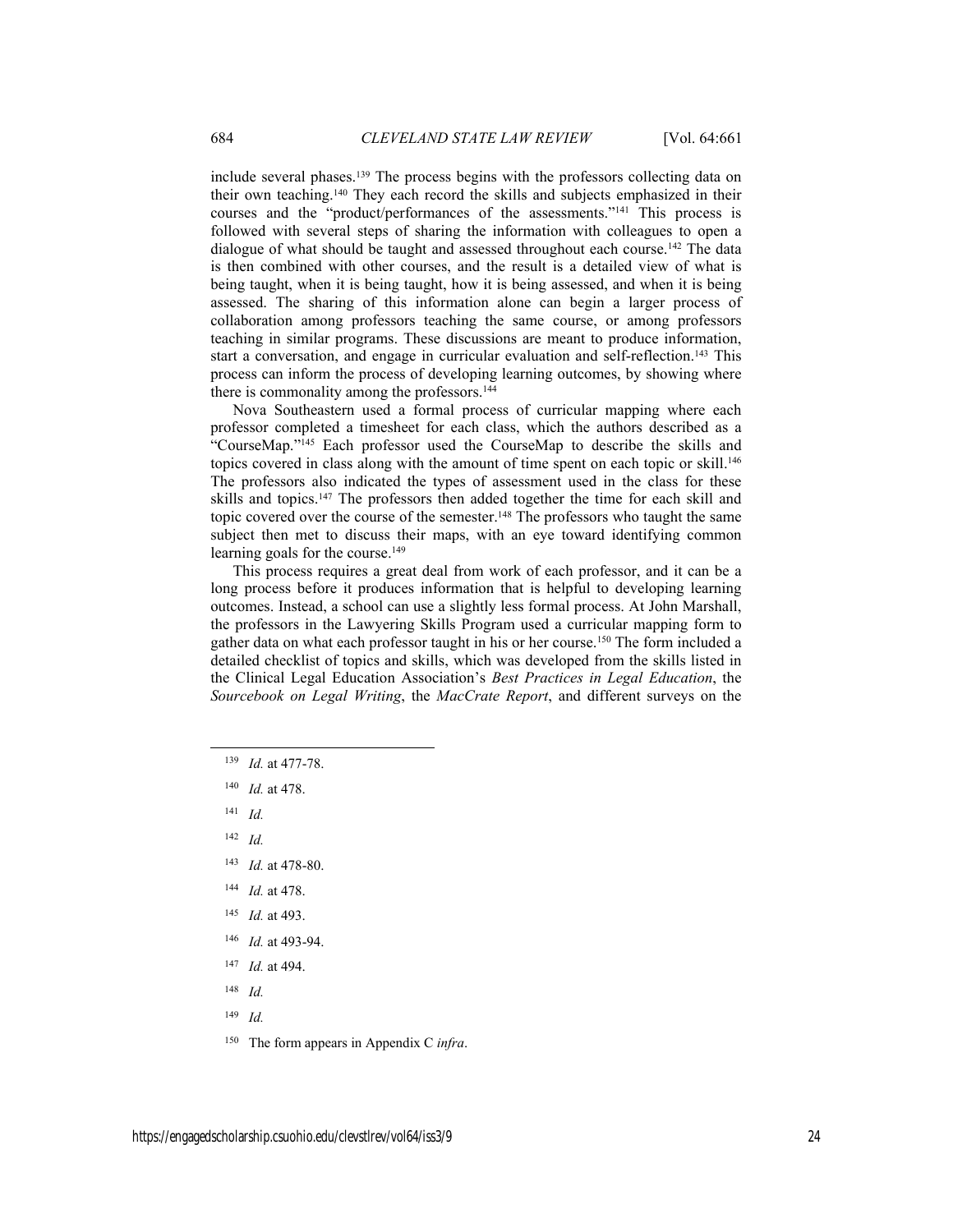skills needed to practice law.151 Each professor detailed the amount of time spent on each skill, the competency they wanted students to achieve by the end of the course, and the manner in which they assessed the skill. The competency levels were defined as follows:

\*INTRODUCE=the students are only introduced to this skill. They also may practice the skill, but are not fully assessed on their competency. These are skills that you introduce to your students, but you know they will be covered in another course. One example may be introducing the students to client interviewing. You could have the students interview a client in class, but they are not fully assessed on how well they did. Assessment is defined as a tool for providing students feedback or grades on their progress or competency level.

\*COMPETENT= You expect the students to be minimally competent in this skill by the end of LS 1. This is an important skill in the class, but you know that the skill will be further developed in another course (whether in another LS, doctrinal, or specialized skills-based course). The student should be able to complete the skill satisfactorily, but you don't expect that the student will have completely mastered the skill. You assess the students on this skill, but you do not require mastery. An example of a skill requiring only competency in LS 1 may be using citation signals or parentheticals. You may teach the skill during the semester and provide feedback on it (and maybe even factor it into your grade), but you expect the student to have much more practice with it in LS 2 or beyond.

\*MASTERY= You expect the students to master the skill by the time they complete LS 1. You expect the students to perform this skill satisfactorily without any further instruction. The students should be able to do this skill in the practice of law without any further law school courses. An example of this skill would be organizing an office memorandum or using IRAC/CREAC.

When all of the professors submitted their timesheets, we placed the data into one document, which was distributed to all of the professors without attribution. At the same time the professors were completing the timesheets, the law school administered a survey to employers and alumni. Given all of this information, the entire faculty was able to engage in an informed discussion about what should be taught in each of the semesters of the Lawyering Skills Program.

We began our discussions with the areas of commonality, and those skills most emphasized in the surveys. Generally, the professors were covering very similar skills, but they differed on the amount of time and level of competency. It was important not to attribute the mapping data to individual professors because it allowed the faculty to discuss ideas in a more neutral manner without having to defend what they were doing in their class, especially when it might conflict with the data from the survey. The result was a list of professional skills that we agreed

 <sup>151</sup> *See, e.g.*, ERIC EASTON ET AL., SOURCEBOOK ON LEGAL WRITING PROGRAMS 6 (2d ed. 2006); STUCKEY ET AL., *supra* note 47; MACCRATE REPORT, *supra* note 129; *see also Hiring Partners Reveal New Attorney Readiness for Real World Practice*, LEXISNEXIS, https://www.lexisnexis.com/documents/pdf/20150325064926\_large.pdf (last visited Mar. 16, 2016). *See generally* Kathy Morris, *Law Students Need Professional Development,* L. PRACTICE TODAY (May 2014), http://www.americanbar.org/content/newsletter/publications/ law\_practice\_today\_home/lpt-archives/2014/may14/law-students-need-professional-developmenttoo.html; STEVEN NETTLES & JAMES HELLRUNG, NAT'L CONF. OF BAR EXAMINERS, A STUDY OF THE NEWLY LICENSED LAWYER (2012), https://www.ncbex.org/pdfviewer/?file=%2Fdmsdocument%2F56.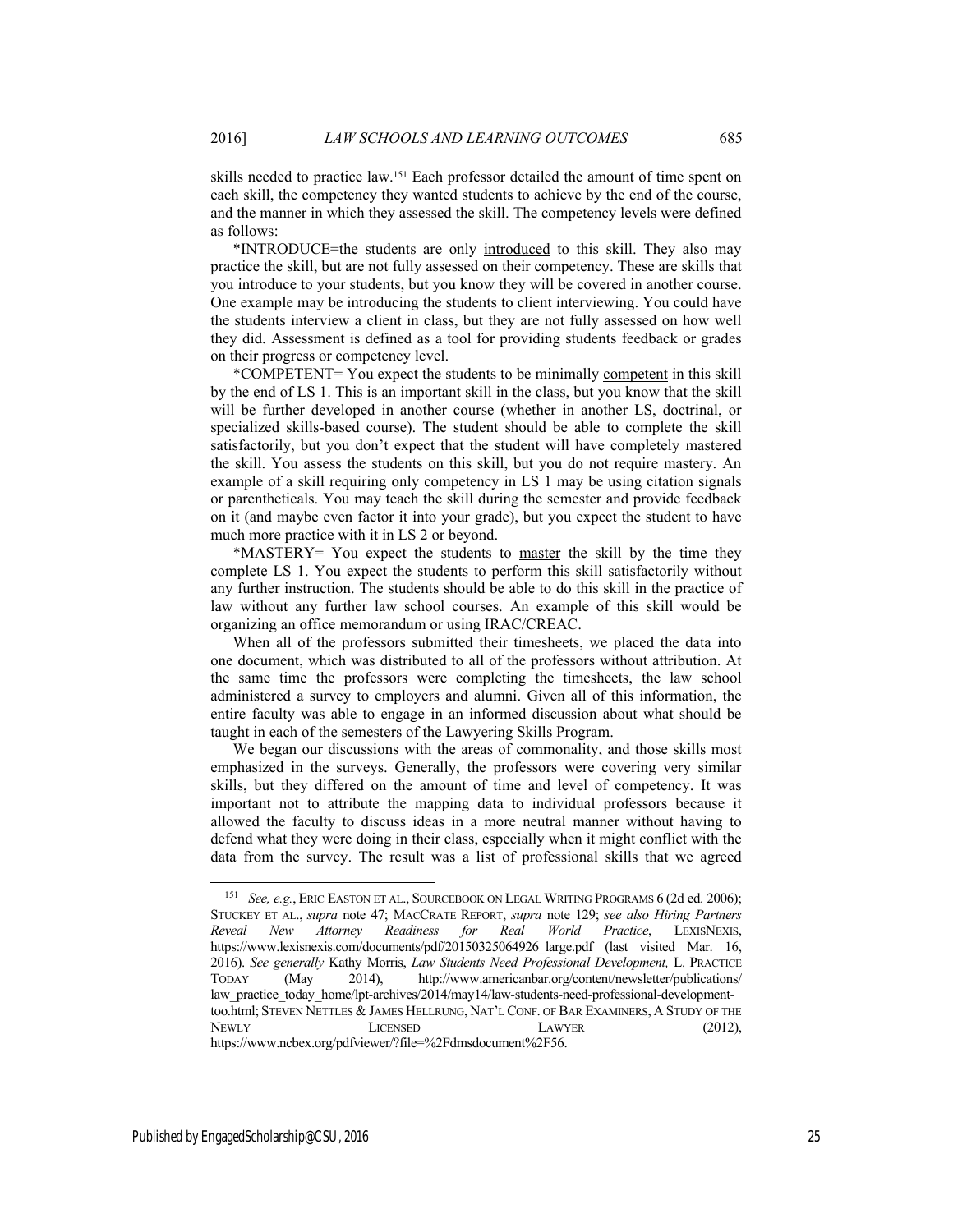should be taught, which then led to the process of deciding in which courses each skills should be taught.<sup>152</sup>

#### *B. Basic Lawyering Skills*

Most people in legal education and in the practice of law can agree on some very basic lawyering skills that all new attorneys will need. The *MacCrate Report* was one of the first reports on legal education that detailed the skills that law schools should teach, and it has been the basis for professional skills training in law schools across the country for several years.153 The report lists ten skills that should be included in the law school curriculum: (1) problem solving; (2) legal analysis; (3) legal research; (4) factual investigation; (5) communication; (6) counseling; (7) negotiation; (8) choosing between and counseling about ADR and litigation options; (9) recognizing and resolving ethical dilemmas; and (10) organization and management of legal work.154

Along with the *MacCrate Report*, the new ABA accreditation standards, the *Carnegie Report*, and CLEA's *Best Practices in Legal Education* provide clear guidance on what the minimal competencies of law school graduates should be. The ABA also publishes the *Sourcebook on Legal Writing Programs*, which provides another detailed list of recommended competencies of law school graduates. 155 The guide focuses on the skills of legal research, legal analysis, advocacy, and communication. There is a general consensus among these sources on the skills that should be taught in law school, including the following: (1) understanding the U.S. legal system; (2) analyzing facts, issues, and legal authorities; (3) conducting efficient legal research; (4) communicating effectively in writing and orally; (5) recognizing and addressing professional responsibility issues; (6) applying knowledge and skills to solve legal problems; (7) engaging in oral and written advocacy; (8) interviewing, counseling, and negotiation; and (10) engaging in selfregulated learning and self-assessment<sup>156</sup>

Although some of these skills are taught in legal writing programs, many are not. For example, most professors do not teach or introduce interviewing, counseling, or negotiation into their legal research and writing courses, nor do all legal writing professors fully integrate the teaching of the relevant ethical rules into assignments. Many law schools teach skills courses separately from a stand-alone professional responsibility course.157

154 *Id.* at 121-24.

156 *Id.*

<sup>&</sup>lt;sup>152</sup> The data was compiled into an Excel sheet, which is on file with the author.

<sup>153</sup> STUCKEY ET AL., *supra* note 47, at 12 ("The responsibility of law schools to prepare students for practice was not made clear by the accreditation standards until 1996 after the 1992 McCrate Report prompted this clarification.").

<sup>155</sup> *See* EASTON ET AL., *supra* note 151, at 6 (publication of the American Bar Association's Communication Skills Committee of the Section of Legal Education and Admissions to the Bar).

<sup>157</sup> Charlotte S. Alexander, *Learning to be Lawyers: Professional Identity and the Law School Curriculum*, 70 MD. L. REV. 465, 467-72 (2011) (discussing a course at Georgia State that integrates lawyering skills and ethics, something that the author claims is missing from most school's law school curriculum).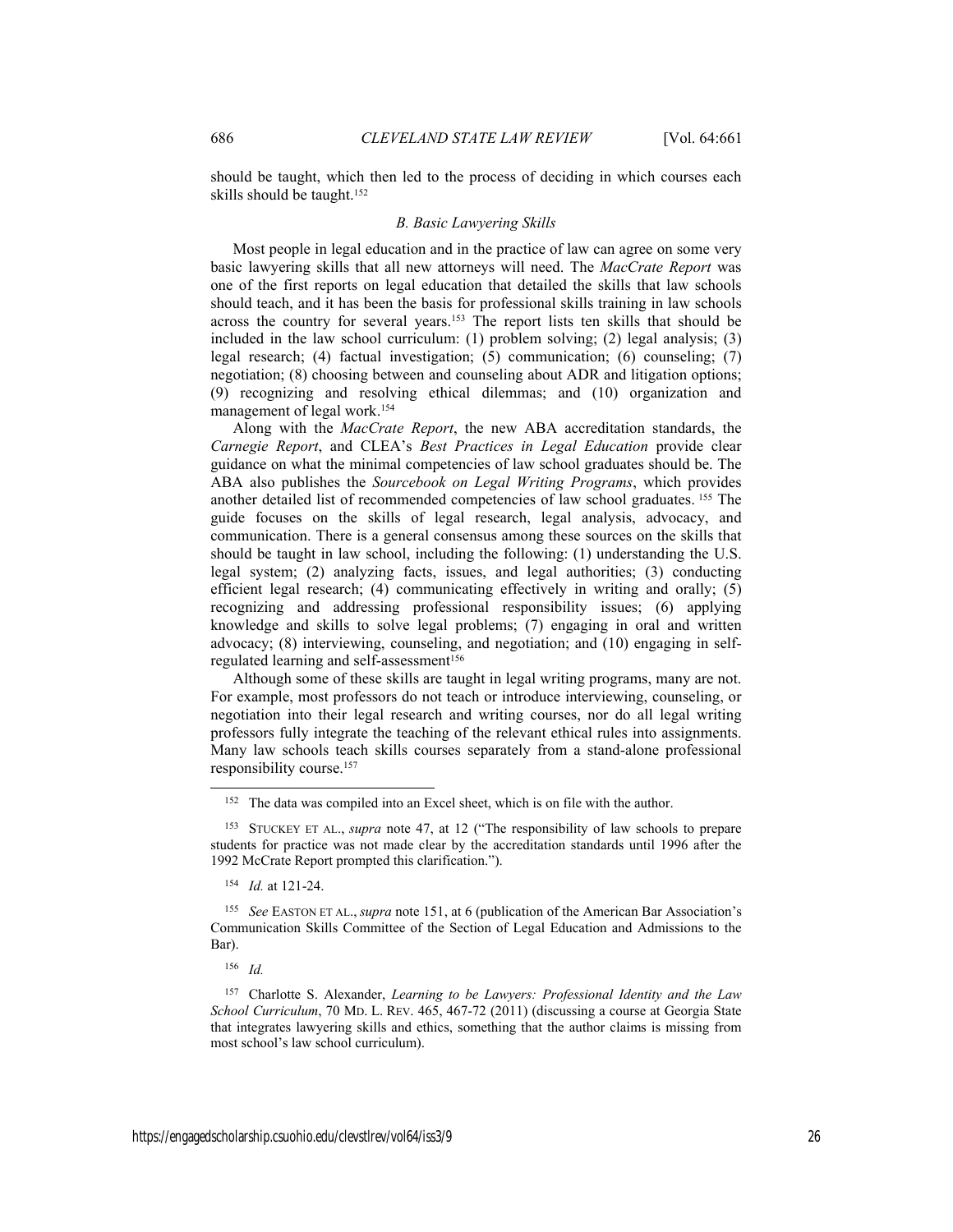#### *C. Surveys of the Skills Needed to Practice Law*

In addition to the very basic skills that most people agree should be part of the law school curriculum, several different surveys on the skills and competencies a first-year attorney will need when entering practice have been released in the past couple of years. These all provide some guidance on additional learning outcomes law schools may want to include in their curriculum. These surveys asked lawyers about their practice habits (i.e., research, writing, lawyering skills, etc.) and the skills needed to be a competent lawyer.

The most comprehensive report was issued by the National Conference on Bar Examiners (NCBE) based on a survey it completed in 2011 and 2012.<sup>158</sup> The report, *A Study of the Newly Licensed Lawyer*, details the skills and knowledge needed by all lawyers and those that are needed in several specific areas.159 The survey and report was divided into four categories: (1) General Lawyering Tasks; (2) Knowledge; (3) Skills and Abilities; and (4) Specific Content Tasks.<sup>160</sup>

Most relevant to determining the learning outcomes for a law school, the survey details the knowledge and skills needed by all lawyers.

| Knowledge                            | <b>Skills and Abilities</b>        |
|--------------------------------------|------------------------------------|
| Rules of Civil Procedure             | Written communication              |
| Rules of Evidence                    | Paying attention to details        |
| Other Statutory and Court Rules of   | Listening                          |
| Procedure                            |                                    |
| Rules of Evidence                    | Oral communication                 |
| Professionalism                      | Professionalism                    |
| <b>Research Methodology</b>          | Using office technology            |
| <b>Statutes of Limitation</b>        | Critical reading and comprehension |
| Rules of Professional Responsibility | Synthesizing facts and law         |
| and Ethical Obligations              |                                    |
| <b>Statutory Interpretation</b>      | Legal reasoning                    |
| Document Review                      | Knowing when to go back and ask    |
|                                      | questions                          |
| Privileges                           | Organizational skills              |
| Contract Law                         | Working within time constraints    |
| <b>Tort Law</b>                      | Interpersonal skills               |
| Criminal Law                         | Issue spotting                     |

#### Table 3

 <sup>158</sup> *See generally* Nettles & Hellrung, *supra* note 156.

<sup>159</sup> *Id.*

<sup>&</sup>lt;sup>160</sup> *Id.* at 1. The Specific Content Tasks section included thirteen areas of law: Administrative, Business Organizations, Civil Litigation, Commercial, Criminal, Debtor/Creditor Relations, Employment, Environmental Law/Natural Resources, Family, Immigration, Intellectual Property, Real Estate, and Wills, Trusts, Estate Planning, and Probate. *Id.*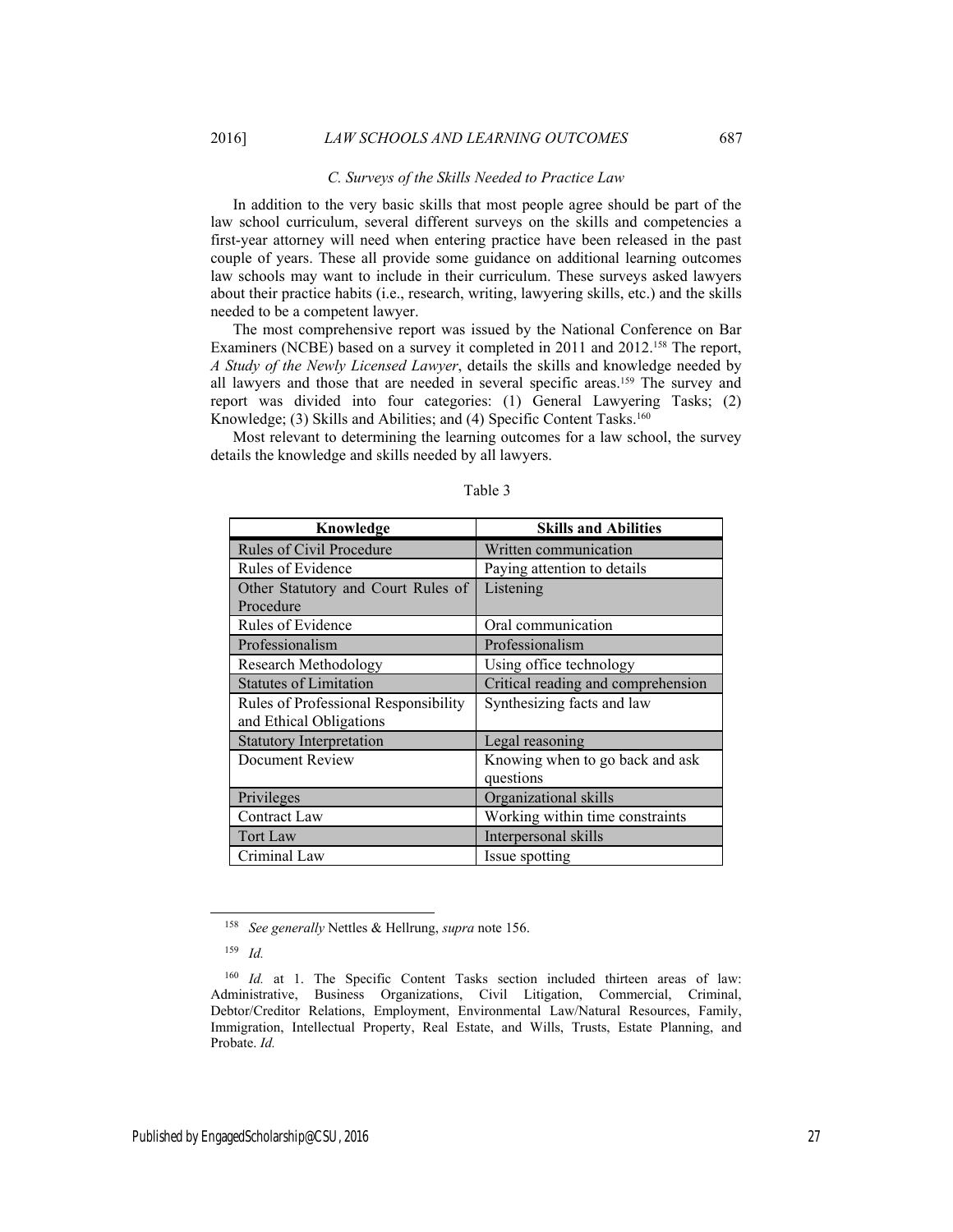After this report was issued, Neil Hamilton, a professor at the St. Thomas School of Law, synthesized the data from four different studies, including the NCBE's report, to develop a list of core competencies that each new lawyer needs.161 The skills and abilities that appeared at the top of all of the surveys include: (1) integrity, honesty, and trustworthiness; (2) effective written and oral communication skills; (3) project management skills, including high quality, efficiency, and timeliness; (4) analytical skills: identify legal issues from facts, apply the law, and draw conclusions; (5) dedication to client service and responsiveness to client; (6) good judgment, common sense, and problem solving; (7) research skills; (8) seeks feedback and is responsive to feedback.162

In July 2011, the Academic Law Libraries Special Interest Section of the Association of Law Libraries administered a survey on the research practices of new associates.163 The survey showed that new associates regularly use free resources for their research, did not use case digests often, and regularly used fee-based services.<sup>164</sup> Most lawyers use Westlaw instead of Lexis Advance or Bloomberg.<sup>165</sup> The most common free resources that new lawyers use include Google, court websites, and governmental websites.<sup>166</sup> They do not use Google Scholar or legal blogs very often.<sup>167</sup>

Almost annually, new surveys are completed that can provide a full view of what is currently happening in law practice. Some surveys detail the technology habits of lawyers, the research skills of new attorneys, and types of skills necessary to be a successful lawyer. These reports can be the basis for the skills portion of the learning outcomes, and law schools should examine these reports regularly to determine if any adjustments should be made to the curriculum.

#### *D. Determining School-Specific Skills for the Learning Outcomes*

In addition to the general surveys that detail the current practices of lawyers, law schools can administer their own surveys or focus groups to determine the types of skills that may be particular to a school. To determine those skills that fit within the mission of The John Marshall Law School and best prepare its students for the types

- 165 *Id.* at 72-75.
- 166 *Id.* at 58-68.
- 167 *Id.*

 <sup>161</sup> Neil Hamilton, *Empirical Research on the Core Competencies Needed to Practice Law: What Do Clients, New Lawyers, and Legal Employers Tell Us?*, B. EXAMINER, Sept. 2014, at 6. The paper synthesized data from a study done by Marjorie Shultz and Sheldon Zedeck at the University of California-Berkley in 2003, a study on the value of outside counsel from the perspective of in-house lawyers done by the Association of Corporate Counsel in 2009, the 2013 Altman Weil Chief Legal Officer Survey, and the NCBE's *A Study of the Newly Licensed Lawyer. Id.* at 6-8.

<sup>162</sup> *Id.* at 13.

<sup>163</sup> ALL-SIS TASK FORCE ON IDENTIFYING SKILLS AND KNOWLEDGE FOR LEGAL PRACTICE*,* A STUDY OF ATTORNEYS' LEGAL RESEARCH PRACTICES AND OPINIONS OF NEW ASSOCIATES' RESEARCH SKILLS (2013), http://www.aallnet.org/sections/all/storage/committees/practicetf/ final-report-07102013.pdf.

<sup>164</sup> *Id.* at 58-68.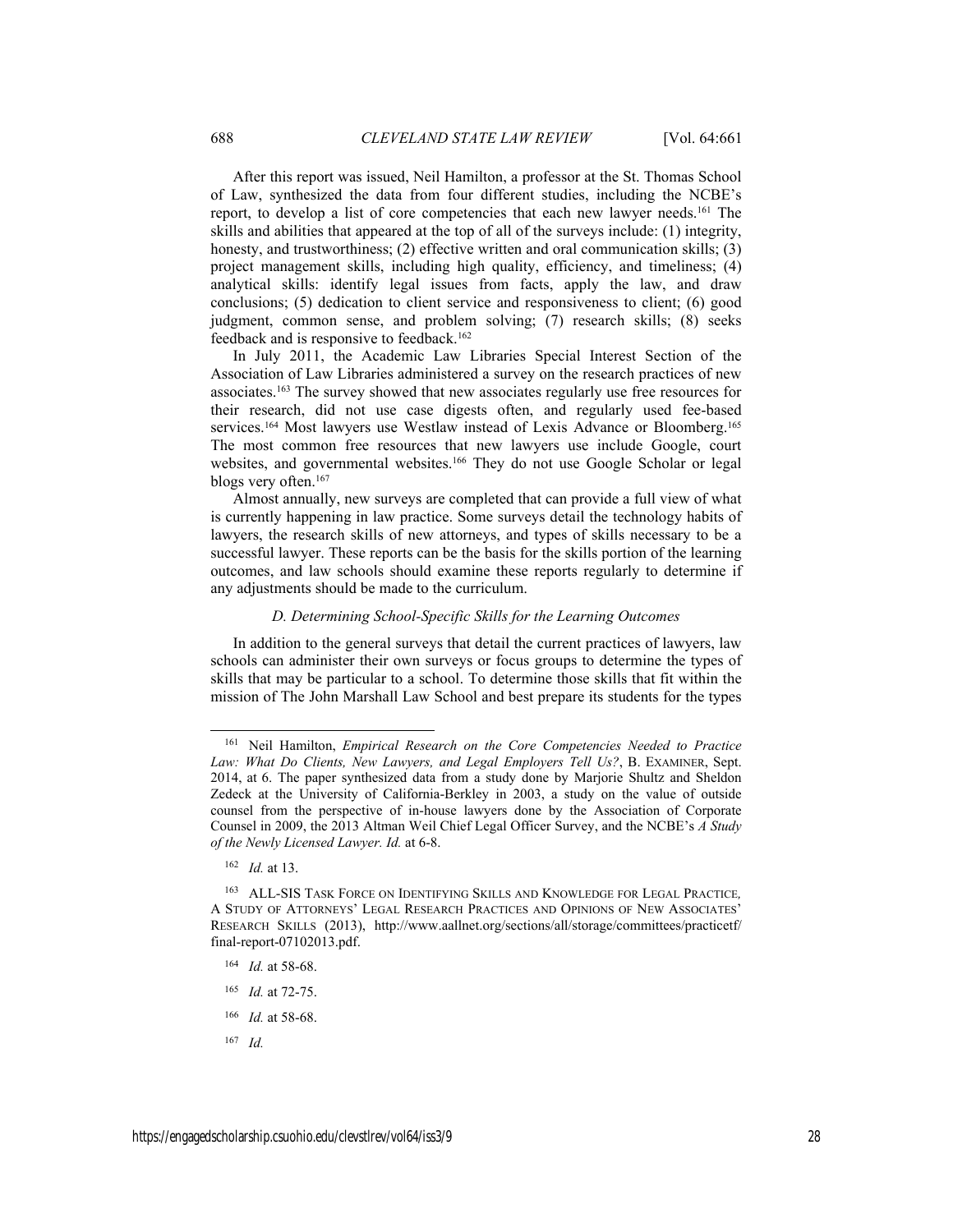of practice its graduates would likely encounter, the law school developed and administered a survey to employers and its alumni in April 2011.168 Many of the questions were based on the recommendations in CLEA's *Best Practices in Legal Education*169 and the *Sourcebook on Legal Writing Programs*, 170 as well as similar surveys done by the ABA, other law schools, and state bar associations. Specifically, the law school examined and used parts of similar surveys done at Dayton Law School, at Phoenix Law School, and through the Arizona Bar Association. The annual ABA Technology Survey also provided a foundation for the research and technology questions for the school's survey.171

The goal of the survey was to determine which skills are needed for a first-year attorney. The survey questions were divided into several general categories: general research habits, the use of technology in the practice of law, the typical documents that new attorneys draft, and the lawyering skills required of an entry-level attorney. The survey to employers concluded with a series of questions about their views of John Marshall graduates. The alumni survey concluded with questions about their views on how well John Marshall prepared them to practice law.

The career services office provided lists of current and prospective employers to target. The list included both legal employers who have hired John Marshall graduates and those who have not. This list included legal employers throughout Illinois. It also included public interest employers who hire graduates from Illinois schools even if they do not have any offices in Illinois. For the employers, the school asked that the person most familiar with the skills needed of a first-year attorney complete the survey. For the alumni, the school sent the survey to those who graduated within the preceding five years.

Three notices were sent over the month of April asking the employers and alumni to complete the survey. We sent a letter in early April, an email reminder in the middle of April, and a postcard reminder at the end of April. Accounting for returned letters due to wrong address, the law school sent the survey to 2,403 people.<sup>172</sup> The school received responses from 602 people, for a response rate of approximately 25%.

Of the alumni who responded to the survey (475) approximately sixty-seven percent engage in litigation-focused work while twenty-four engage in transactionaloriented work (IP, real estate, trust and estates, business planning, etc.). The top areas were: general litigation (29%), real estate (10%), criminal (9%), bankruptcy (7%), and commercial litigation (6%). The majority of alumni work in a law firm (53%), while many others were solo practitioners (10%). The overwhelming majority work in offices with less than twenty-five attorneys (75%), and almost half work in offices with less than five attorneys (45%). Our respondents' practice areas

<sup>&</sup>lt;sup>168</sup> For the complete details of the results of the survey, see Appendix D.

<sup>169</sup> *See* STUCKEY ET AL., *supra* note 47, at 39-92.

<sup>170</sup> *See* EASTON, *supra* note 156, at 5-46.

<sup>171</sup> *See generally* AM. BAR ASS'N, LEGAL TECHNOLOGY SURVEY (2015), http://www.americanbar.org/groups/departments\_offices/legal\_technology\_resources/publicat ions.html.

<sup>&</sup>lt;sup>172</sup> This number represents the total number of letters sent minus those that were returned to the law school because of the addresses were wrong or no longer valid.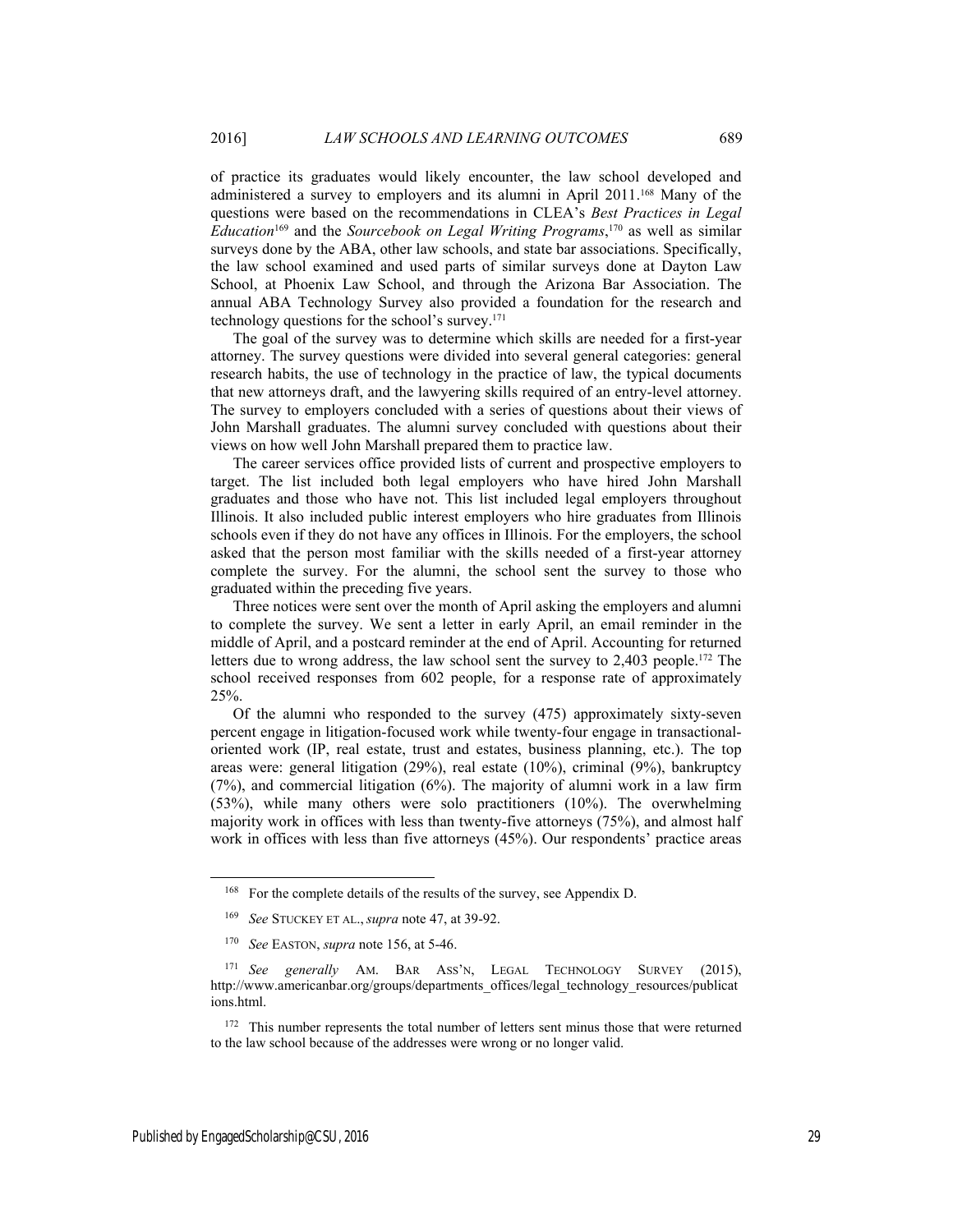|                         | $%$ of     |         |                                       |         |         |         |         |
|-------------------------|------------|---------|---------------------------------------|---------|---------|---------|---------|
|                         | Graduates  |         |                                       |         |         |         |         |
|                         | Employed - |         |                                       |         |         |         |         |
| Area of Practice        | Survey     |         | % of Graduates Employed - JMLS Office |         |         |         |         |
|                         |            | 2010    | 2009                                  | 2008    | 2007    | 2005    | 2004    |
| <b>Private Practice</b> | 62%        | 50.8%   | 57.2%                                 | 54.9%   | 62.2%   | 62.5%   | 56.6%   |
| Business/Industry       | 18%        | 22.0%   | 22.0%                                 | 22.8%   | 21.4%   | 18.2%   | 20.9%   |
| Government              | 14.8%      | 15.7%   | 13.5%                                 | 15.3%   | 12.8%   | 13.4%   | 16.7%   |
| Judicial                | $1.9\%$    | $1.8\%$ | $1.2\%$                               | $1.7\%$ | 2.5%    | $2.0\%$ | $1.9\%$ |
| Clerkship               |            |         |                                       |         |         |         |         |
| Public Interest         | 1.2%       | 2.4%    | 1.2%                                  | $1.9\%$ | $0.6\%$ | $1.0\%$ | $1.9\%$ |
| Academic                | n/a        | 7.3%    | $5.0\%$                               | $3.3\%$ | $0.6\%$ | $2.9\%$ | 1.9%    |

were similar to those statistics reported to our career services office. Here is a comparison:

Of the employers who responded, forty-six percent were from law firms and thirteen percent were from governmental entities. Similar to the alumni, seventy-six percent were from offices with less than twenty-five attorneys and sixty-eight percent had a mostly litigation focus. Essentially, the demographics of the employers matched the demographics of the alumni who responded. These demographics of John Marshall graduates were important in developing learning outcomes because it told the faculty that most of their students will likely be in employed in small law firms or governmental settings. Thus, the faculty needed to expose the students to more skills than if they were going to places that had others to do those skills or places where they would receive additional training or mentoring.

No matter how the data was sorted (number of attorneys or type of practice), each survey produced very similar results. The only difference occurred between areas of practice and the documents they draft.173 Across all practice areas, the research habits and typical lawyering skills were very similar.

The surveys produced helpful information about the types of skills new lawyers will need and the typical documents they will draft. The survey showed that the types of documents most common for lawyers in their first year include: (1) memos and emails with legal analysis; (2) correspondence to other lawyers (with the possible exception of demand letters); (3) client letters and emails to clients; (4) complaints and answers; (5) motions to dismiss; (6) motions for summary judgment; (7) discovery motions; (8) settlement agreements; and (9) basic contractual provisions.174

The surveys showed that the types of lawyering skills most common to first-year lawyers include the following: (1) filing documents; (2) fact investigation and interviews; (3) client counseling and problem solving; (4) negotiation; (5) oral communication; (6) oral argument; (7) ethics and professionalism. Most of these

<sup>&</sup>lt;sup>173</sup> For example, if the firm or alumnus had a largely transactional practice, they drafted more contracts, while litigators drafted more motions.

<sup>&</sup>lt;sup>174</sup> The documents that were the most commonly done by first-year attorneys doing litigation include office memoranda (mostly informal ones), email correspondence, client letters, general correspondence, and basic pre-trial documents. The most common transactional documents were simple contracts and real estate documents.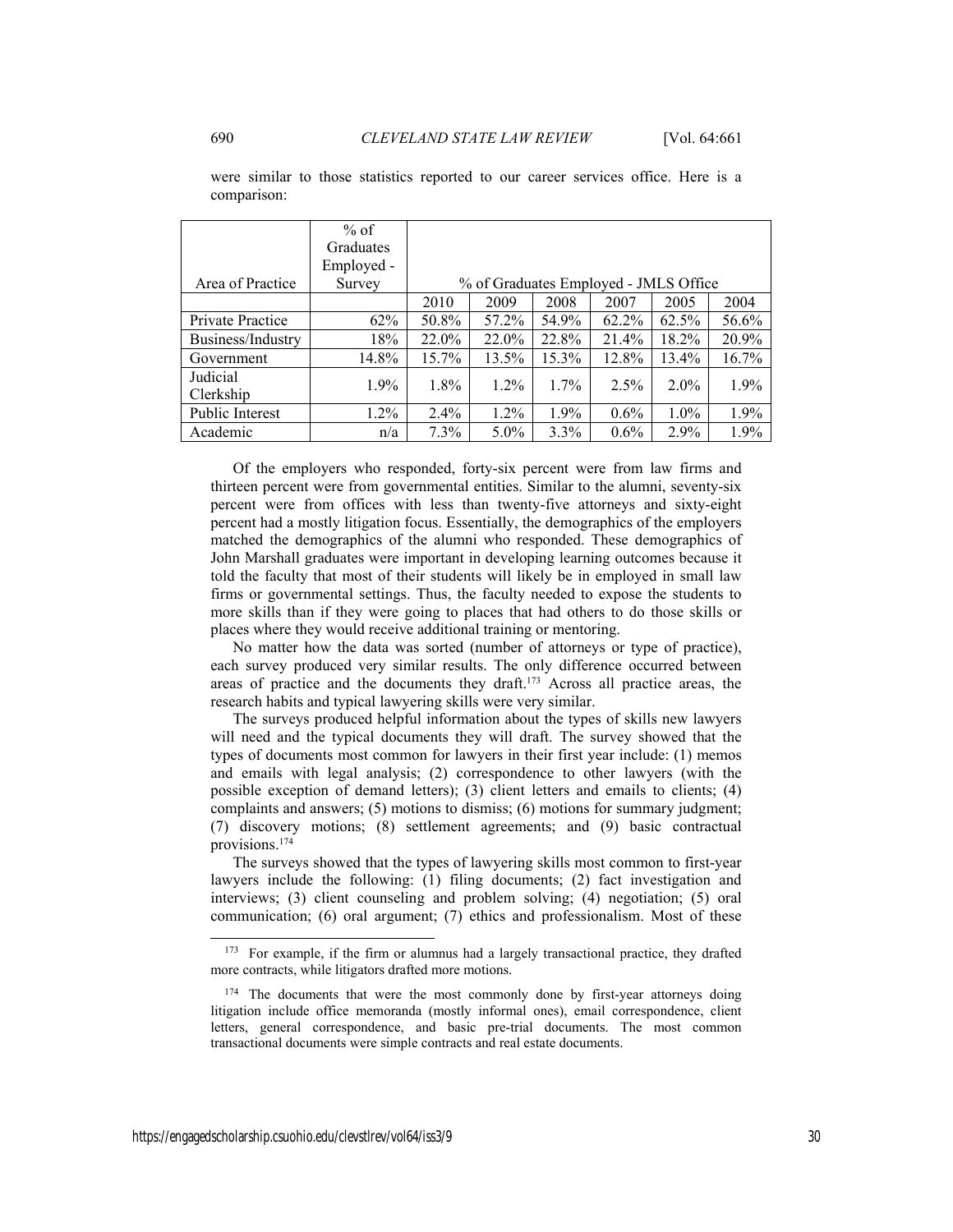skills were universal regardless of practice area, with the exception of filing court documents. The skills most common in practice were fact investigations, document filing, client counseling, networking, negotiation, oral communication, and professional responsibility.

The curricular mapping process, the review of lawyer surveys, and its own survey of employers and alumni produced a great deal of data that allowed the John Marshall faculty to engage in a more informed and deliberate process in determining the law school's learning outcomes for professional skills. The faculty subsequently developed a series of general learning outcomes for the entire law school. The faculty then developed more specific and narrow learning outcomes that were mapped across the Lawyering Skills Program and its courses. Some of the learning outcomes were also added to courses outside of the Lawyering Skills Program because all of the skills could not be covered in the four courses in the program. A list of learning outcomes for the Lawyering Skills Program is in Appendix E.

# **CONCLUSION**

Overall, the new *ABA Standards* provide a roadmap on how to develop learning outcomes and properly develop a coherent, cohesive, and comprehensive curriculum. The process should begin with the *ABA Standards*, which require learning outcomes based on the knowledge, skills, and values required to practice law. The school should then develop learning outcomes for the school, more specific outcomes for a program, and even more narrow outcomes for courses. Here is an example of learning outcomes that the Lawyering Skills Program at John Marshall designed that are aligned with the *ABA Standards* and the law school outcomes:

| ABA Standard 302(d)         | "[P]rofessional skills needed for          |
|-----------------------------|--------------------------------------------|
|                             | competent and ethical participation as a   |
|                             | member of the legal profession"            |
| Law School Learning Outcome | Each student will be able speak and        |
|                             | write in a clear, concise, and well-       |
|                             | organized manner that is appropriate to    |
|                             | the audience and circumstances.            |
| Professional Skills Program | Each student will be able to write a       |
|                             | pre-trial motion that is clear, organized, |
|                             | persuasive, and supported by relevant      |
|                             | authority.                                 |
| Specific Course             | Each student will be able to write a       |
|                             | pre-trial brief that accomplishes the      |
|                             | following:                                 |
|                             | Articulates a thorough and complete        |
|                             | statement of the issue that identifies the |
|                             | relevant source of law, legal question,    |
|                             | and legally significant facts;             |
|                             | Clearly articulates the relevant and       |
|                             | necessary facts in a persuasive manner;    |
|                             | Follows the appropriate format and         |
|                             | includes all of the necessary sections     |

Table 4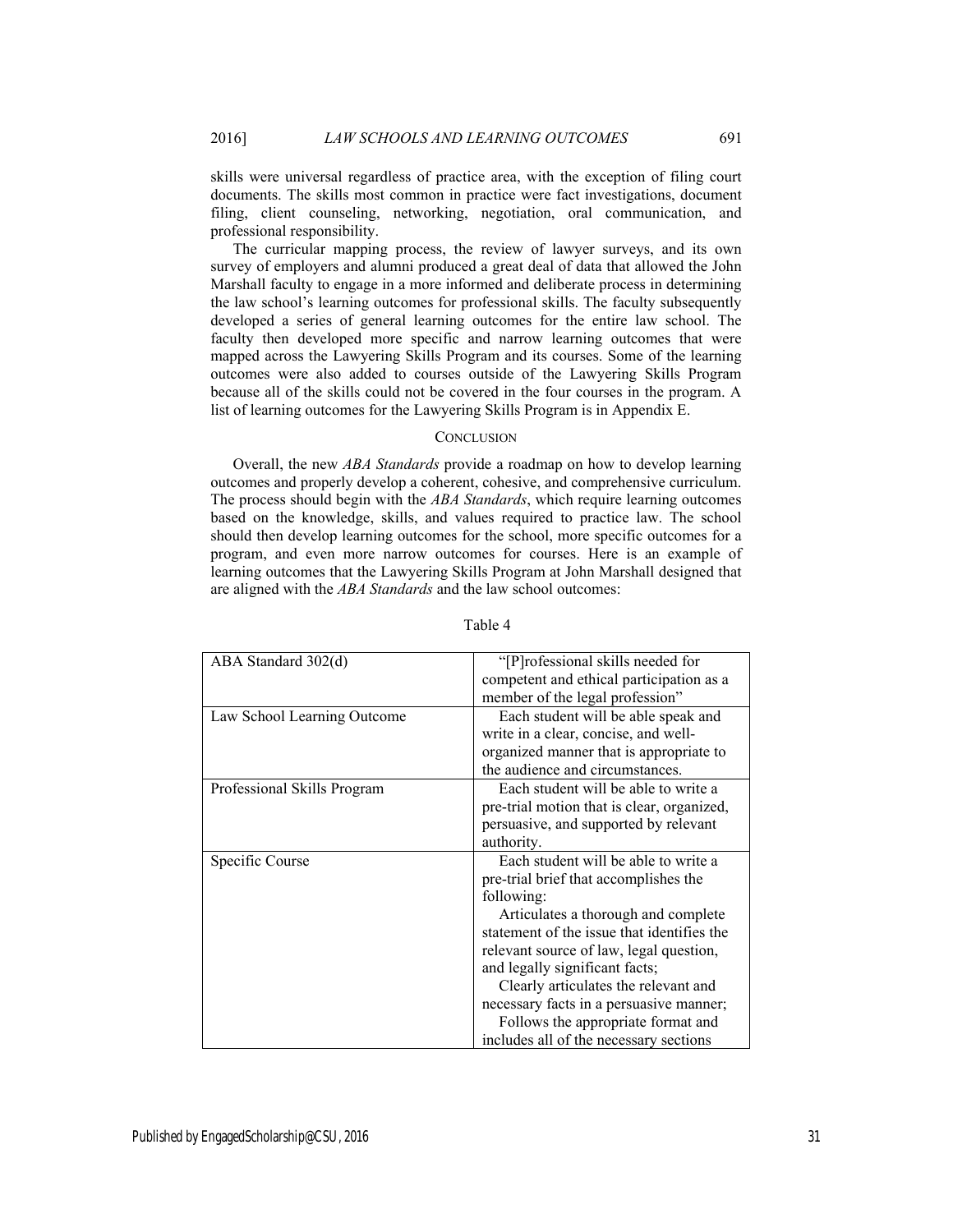| required by the civil procedure and local    |
|----------------------------------------------|
| rules of a court:                            |
| Organizes the argument section               |
| around a synthesized rule of law;            |
| Employs a deductive framework for            |
| large and small-scale organization           |
| (overview and thesis paragraphs);            |
| Explains the law within each                 |
| analytical element with appropriate detail   |
| from the relevant authorities that           |
| supports the arguments in the brief;         |
| Applies the law clearly and                  |
| persuasively, referencing the relevant       |
| authority and its relationship to relevant   |
| client facts while illustrating analysis and |
| rebutting counter-analysis;                  |
| Employs an appropriate tone that             |
| persuades the court while maintaining        |
| the writer's credibility.                    |

 The process adopted at John Marshall resulted in a unanimous vote for the changes to the Lawyering Skills Program, including adding another credit to the third course in the program's sequence.

Law schools can go through the process of developing learning outcomes by reviewing and copying what other law schools are doing, or they can take the new *ABA Standards* as an opportunity to engage in a comprehensive review of their law school curriculum. Law schools can take many different steps to complete the process of developing learning outcomes, but the most time-consuming step will be determining the learning outcomes for professional skills. Engaging in a thorough and comprehensive process will better inform the faculty when making its decision, allow for less ideological battles, and better prepare the students for the types of practice they are likely to face when they graduate.

# APPENDIX A

# *SUMMARY OF OUTCOMES AND ASSESSMENT REQUIREMENTS FOR EACH REGIONAL ACCREDITATION AGENCY*

#### NEW ENGLAND ASSOCIATION: REQUIREMENTS FOR OUTCOMES

NEASC expects its members to develop and publically disclose information regarding learning outcomes. An institution must "publish[] its mission, objectives, and expected educational outcomes" as well as "statements of its goals for students' education and the success of students in achieving those goals."175 Institutions must "undertake[] academic planning and evaluation as part of its overall planning and evaluation to enhance the achievement of institutional mission and program

 <sup>175</sup> *Standards for Accreditation*, COMM'N ON INST.S HIGHER EDUC. NEW ENG. ASS'N SCH. & C., 24-25, https://cihe.neasc.org/standards-policies/standards-accreditation/standardseffective-july-1-2016 (Revisions Effective July 1, 2016).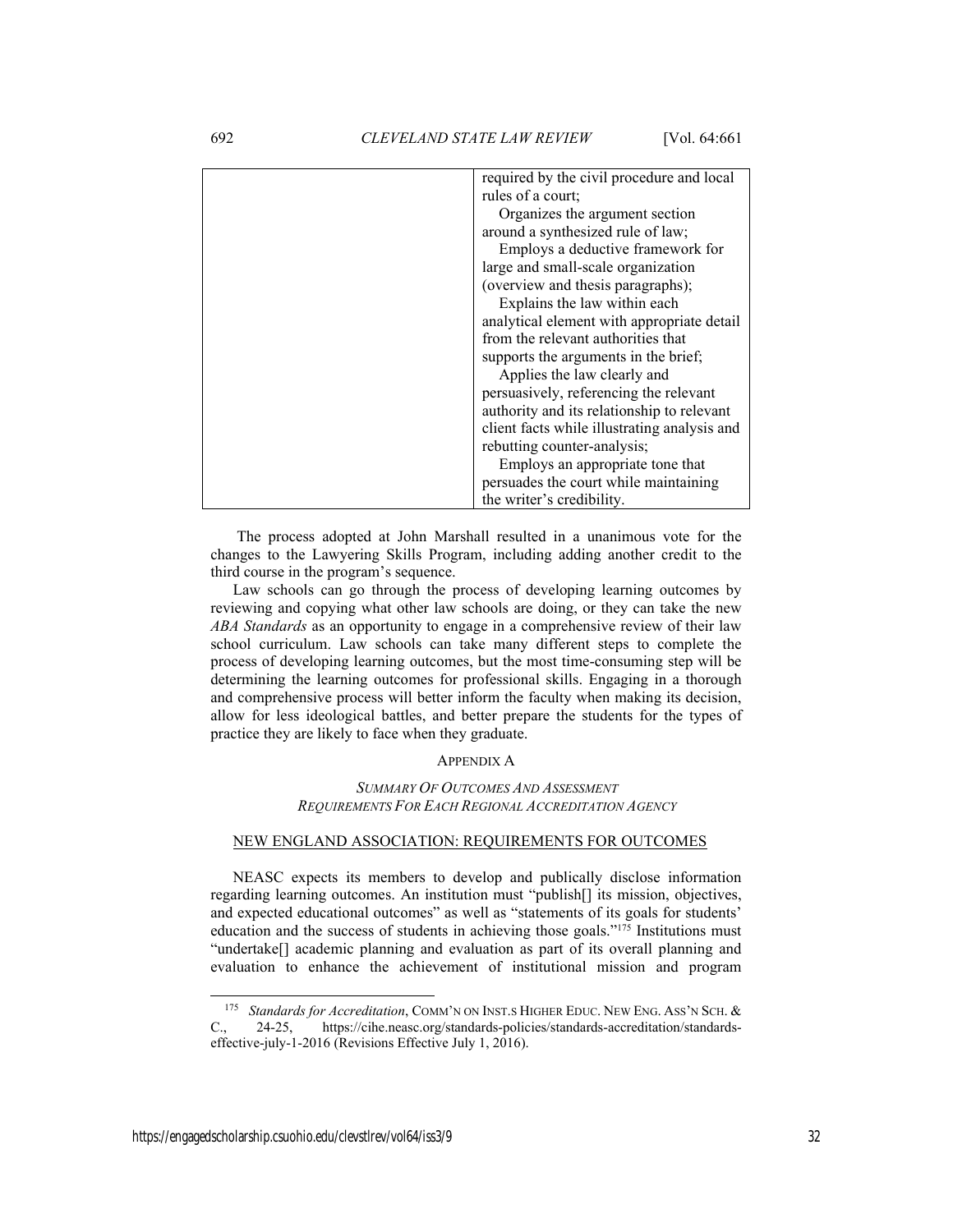objectives… [in a] realistic [manner that] take[s] into account stated goals and available resources."176 And where "multiple sections of the same course" are offered at an institution, the institution should "ensure an appropriate balance between achieving consistency in learning outcomes and flexibility, allowing students to benefit from individual faculty members' experience and teaching style."177

NEASC expects "learning goals and requirements" to be published for every program.178 In graduate degree programs, institutions should create "[l]earning objectives [that] reflect a high level of complexity, specialization, and generalization."179 Programs, such as JD programs, should reflect the "general expectations of the larger academic community for the level of degree awarded and the field of study."180 Law school "[p]rograms encompassing both research activities and professional practice [should] define their relative emphases in program objectives that are reflected in curricular, scholarly, and program requirements."181 Law schools should also provide information on the "knowledge, intellectual and academic skills, and methods of inquiry to be acquired" and "specific careerpreparation practices to be mastered" to be in compliance with NEASC standards.<sup>182</sup> Additionally, a law schools expectations should be "consistent[] with the institution's mission in preparing students for . . . employment, as appropriate."183

# NEW ENGLAND ASSOCIATION: REQUIREMENTS FOR ASSESSMENTS

 NEASC "institution[s] regularly and systematically evaluate[] the achievement of its mission and purposes."184 NEASC expects its "institution[s to] implement[] and provide[] support for systematic and broad-based assessment of what and how students are learning through their academic program and experiences outside the classroom."185 Institutional assessments ought to "primar[ily] focus [on] the realization of its educational objectives."186 Schools need to use "a variety of quantitative and qualitative methods and direct and indirect measures to understand the experiences and learning outcomes."187 NEASC also expects "evaluation of student learning or achievement and the award of credit [to be] based upon clearly

- 176 *Id.* at 7-8.
- 177 *Id.* at 15-16.
- 178 *Id.* at 7.
- 179 *Id.* at 9.
- 180 *Id.* at 12.
- 181 *Id.* at 10.
- 182 *Id.* at 7.
- 183 *Id.* at 12.
- 184 *Id.* at 4.
- 185 *Id.* at 12.
- 186 *Id.* at 4.
- 187 *Id.* at 13.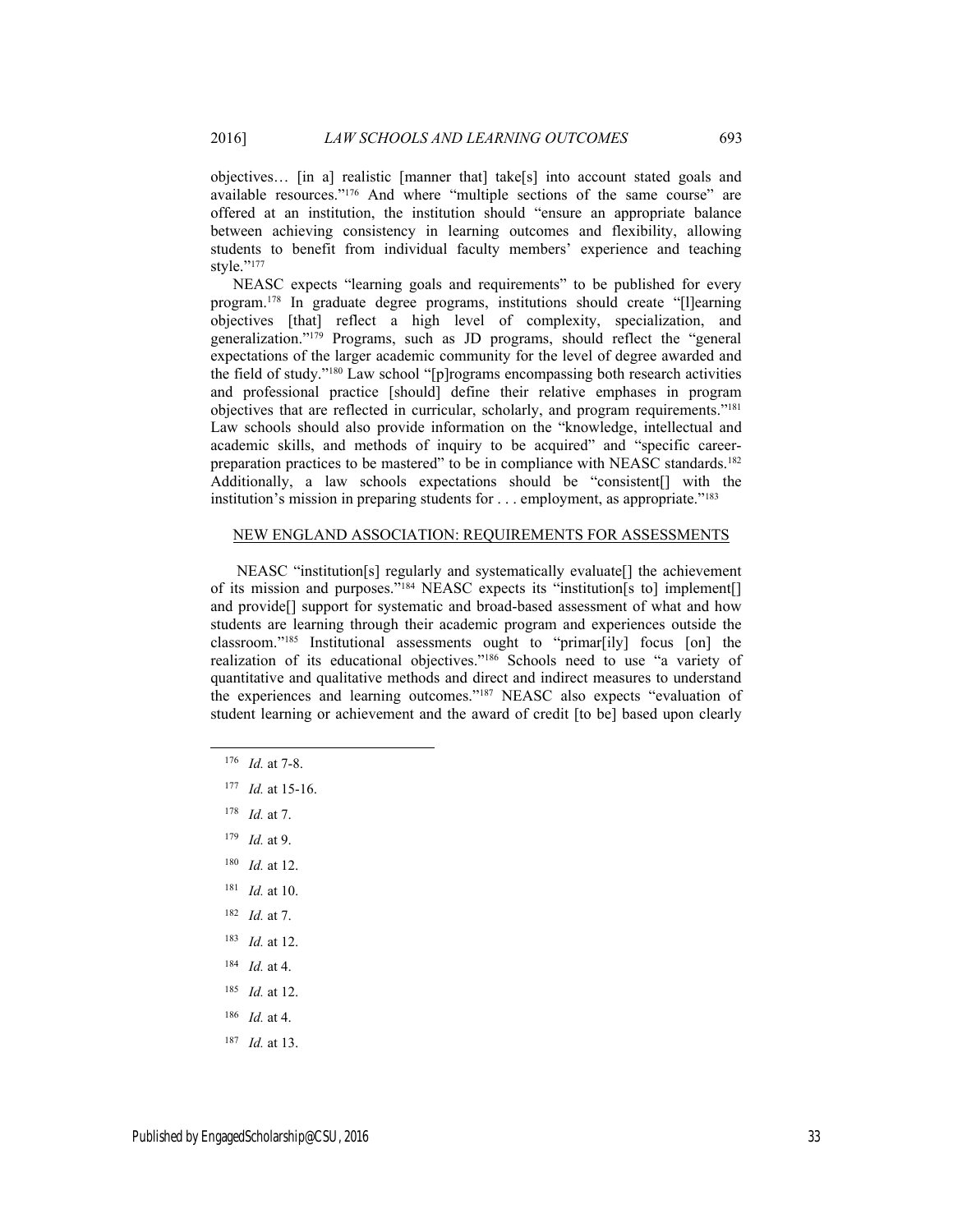stated criteria that reflect learning objectives."188 Assessment of student learning should be "based on clear statements of what students are expected to gain, achieve, demonstrate, or know by the time they complete their academic program."189

# NORTHWEST COMMISSION: REQUIREMENTS FOR OUTCOMES

A NWCCU accredited school "establishes objectives for each of its core themes and identifies meaningful, assessable, and verifiable indicators of achievement that form the basis for evaluating accomplishment of the objectives of its core themes" as a part of its accreditation obligations.<sup>190</sup> Members are expected to "provide<sup>[]</sup> programs . . . [that] culminate in achievement of clearly identified student learning outcomes[ which] lead to collegiate-level degrees . . . consistent with program content in recognized fields of study."191 A member school "identifies and publishes expected course, program, and degree learning outcomes" "in a catalog . . . [or other] manner reasonably available to students and other stakeholders."<sup>192</sup> NWCCU schools must distribute "[e]xpected student learning outcomes for courses . . . in written form to enrolled students."193

# NORTHWEST COMMISSION: REQUIREMENTS FOR ASSESSMENTS

NWCCU expects its members to "engage in an effective system of evaluation of its programs and services . . . to evaluate achievement of clearly identified program goals or intended outcomes."194 A NWCCU accredited law school would be expected to "engage<sup>[]</sup> in ongoing systematic collection and analysis of meaningful, assessable, and verifiable data—quantitative and/or qualitative, as appropriate to its indicators of achievement—as the basis for evaluating the accomplishment of its core theme objectives."195 In achieving these goals, "faculty with teaching responsibilities [are expected to] take collective responsibility for fostering and assessing student achievement of clearly identified learning outcomes."196

# MIDDLE STATES COMMISSION: REQUIREMENTS FOR OUTCOMES

MSCHE accredited institutions are expected to have a "clearly defined mission [in addition to] goals that<sup>[]</sup> guide faculty, administration, staff, and governing

- 191 *Id.* at 27.
- 192 *Id.* at 27, 30.
- 193 *Id.* at 27.
- 194 *Id.* at 35.
- 195 *Id.*
- 196 *Id.* at 27.

 <sup>188</sup> *Id.* at 11.

<sup>189</sup> *Id.* at 12.

<sup>&</sup>lt;sup>190</sup> NW. COMM'N ON COLL. & UNIV., ACCREDITATION HANDBOOK 23 (2015), http://www.nwccu.org/Pubs%20Forms%20and%20Updates/Publications/Accreditation%20H andbook,%202015%20Edition.pdf.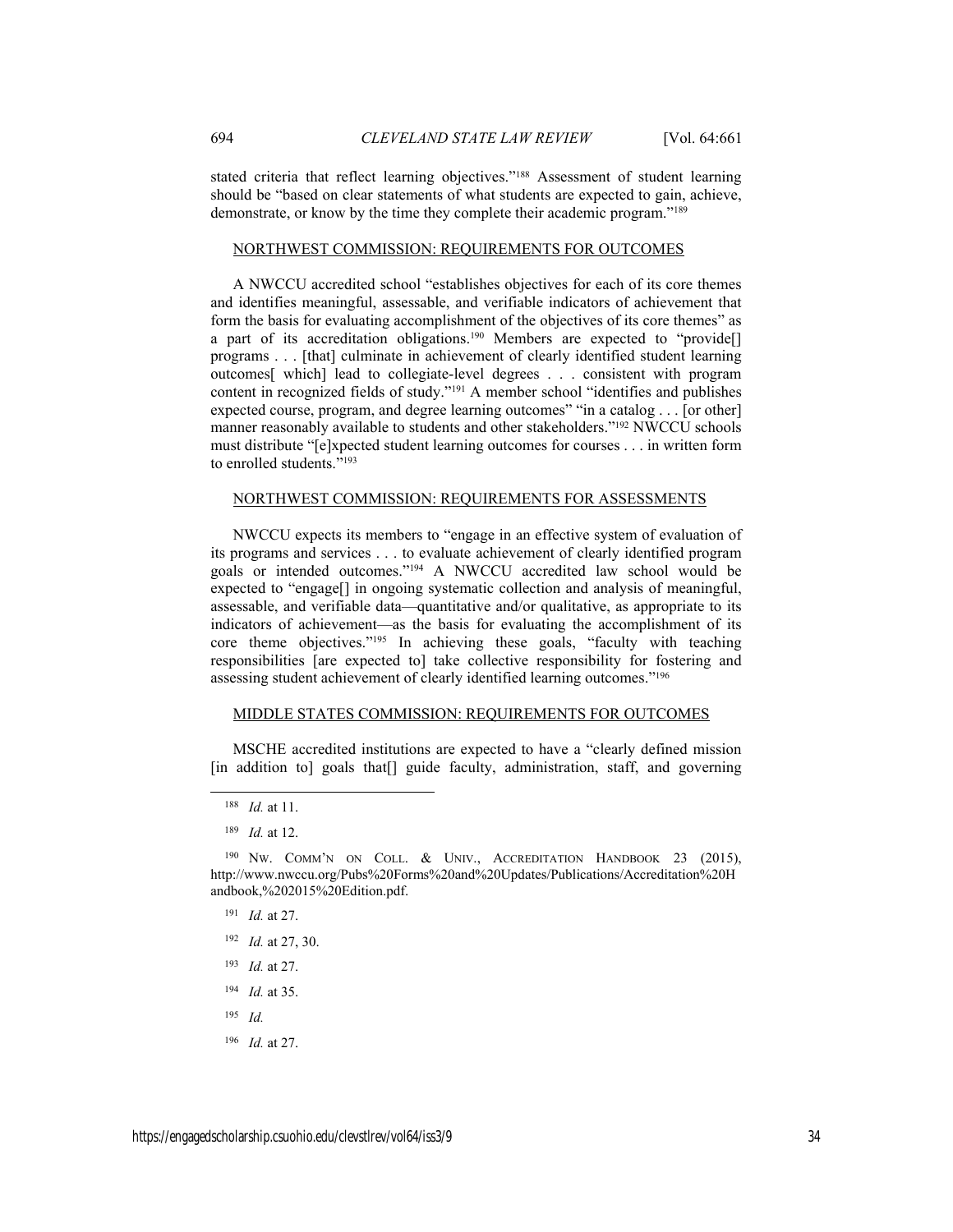structures in making decisions related to planning, resource allocation, program and curricular development and the definition of institutional and educational outcomes [and] goals that focus on student learning and related outcomes."<sup>197</sup> With MSCHE accreditation, the member "institution possesses and demonstrates . . . institutional [and individual unit based] objectives . . . that are clearly stated, assessed appropriately, linked to mission and goal achievement, reflect conclusions drawn from assessment results, and are used for planning and resource allocation[.]"198 Institutions strive for "educational goals at the institution and degree/program levels which are interrelated with one another, with relevant educational experiences, and with the institution's mission."<sup>199</sup> Additionally, MSCHE advises members that they should "define meaningful curricular goals with defensible standards for evaluating whether students are achieving those goals [and] articulate how they prepare students in a manner consistent with their mission for successful careers, meaningful lives, and, where appropriate, further education."200

#### MIDDLE STATES COMMISSION: REQUIREMENTS FOR ASSESSMENTS

As a member of MSCHE, the law school must demonstrate "periodic assessment of the effectiveness of programs providing student learning opportunities."201 To meet this goal, institutions have to "collect and provide data," perform "organized and systematic assessments, conducted by faculty and/or appropriate professionals, [to] evaluat[e] the extent of student achievement of institutional and degree/program goals," and "support and sustain assessment of student achievement and communicate the results of this assessment to stakeholders."202

#### SOUTHERN ASSOCIATION: REQUIREMENTS FOR OUTCOMES

The institution that is accredited by SACS "publishes policies that include criteria for evaluating… are consistent with its mission and ensure that course work and learning outcomes are at the collegiate level and comparable to the institution's own degree programs."203 Law school programs that are members of SACS must "identif[y] expected outcomes, assesses the extent to which it achieves these outcomes, and provides evidence of improvement based on analysis of the results in . . . [its] educational programs, to include student learning outcomes."204

- 200 *Id.*
- 201 *Id.* at 7-8.
- 202 *Id.* at 10.

<sup>203</sup> S. ASS'N OF COLL. & SCH. COMM'N ON COLL., THE PRINCIPLES OF ACCREDITATION: FOUNDATIONS FOR QUALITY ENHANCEMENT 28 (2012), http://www.sacscoc.org/pdf/ 2012PrinciplesOfAcreditation.pdf.

204 *Id.* at 27.

<sup>&</sup>lt;sup>197</sup> MIDDLE STATES COMM'N ON HIGHER EDUC., STANDARDS FOR ACCREDITATION AND REQUIREMENTS AFFILIATION 4 (2014), http://www.msche.org/documents/ RevisedStandardsFINAL.pdf.

<sup>198</sup> *Id.* at 12.

<sup>199</sup> *Id.* at 10.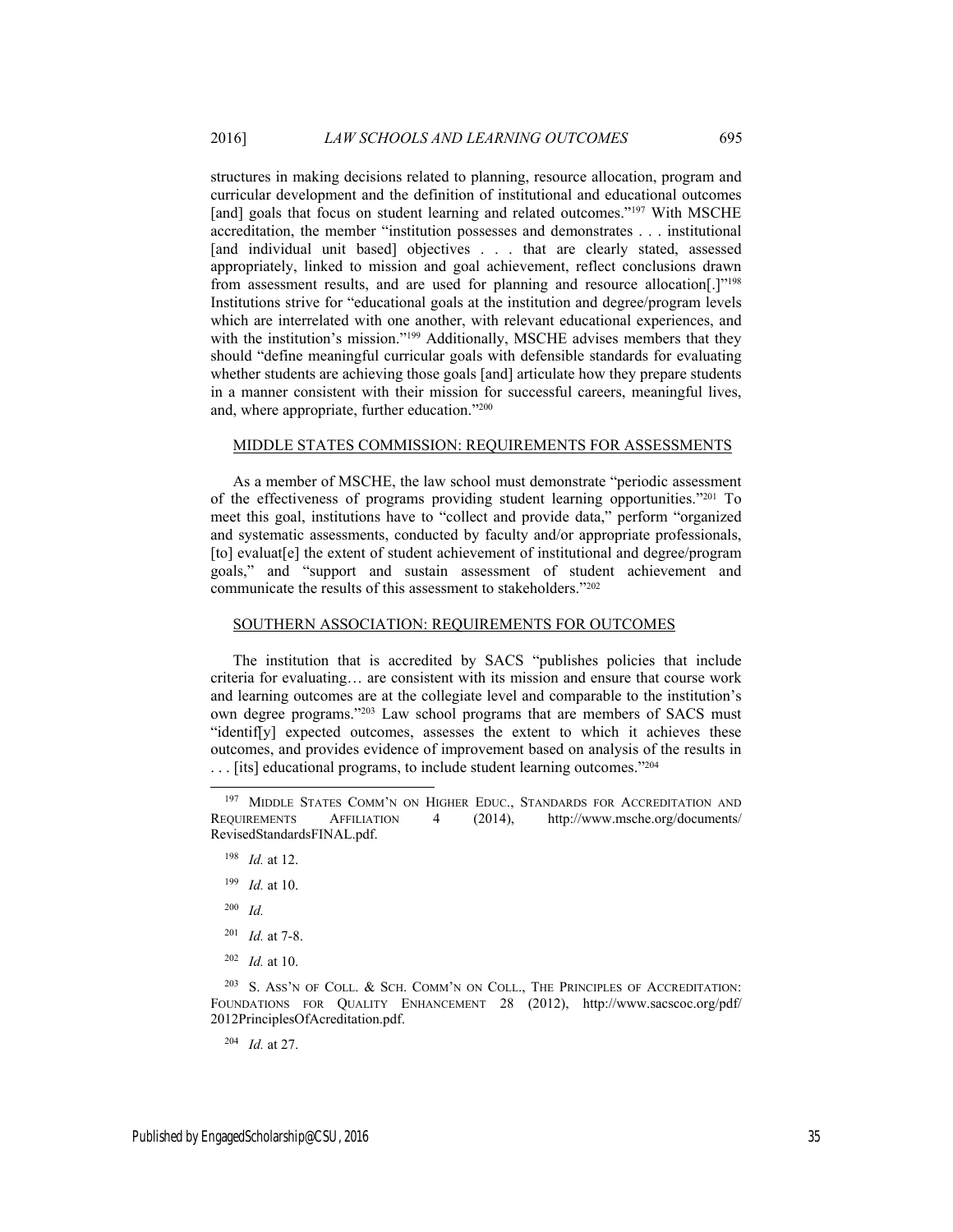#### SOUTHERN ASSOCIATION: REQUIREMENTS FOR ASSESSMENTS

SACS schools have to "engage[] in ongoing, integrated, and institution-wide research-based planning and evaluation processes."205 These processes are to include the "incorporate[ion of] a systematic review of institutional mission, goals, and outcomes."206 From the research and evaluation that takes place, "results in continuing improvement in institutional quality."207 Additionally, SACS institutions must "developed an acceptable Quality Enhancement Plan (QEP) that includes an institutional process for identifying key issues emerging from institutional assessment and focuses on learning outcomes and/or the environment supporting student learning and accomplishing the mission of the institution."208

#### WESTERN ASSOCIATION: REQUIREMENTS FOR OUTCOMES

Schools must "have clear educational goals and student learning outcomes" and "collect, analyze, and interpret valid and reliable evidence of learning as a way of assessing student achievement and success" to "seek to understand and improve student success."209 An "institution's student learning outcomes and standards of performance are [to be] developed by faculty…[who take a] collective responsibility for establishing appropriate standards of performance and demonstrating through assessment the achievement of these standards."210 Information on learning outcomes and performance standards should be "widely shared among faculty, students, staff, and (where appropriate) external stakeholders."211 What an institution expects of its students with regards to "learning outcomes and standards of performance are to be clearly stated at the course, program, and, as appropriate, institutional level."212 Law school programs (as graduate level programs) must "establish clearly stated objectives differentiated from and more advanced than undergraduate programs in terms of admissions, curicula, standards of performance, and student learning outcomes."213

#### WESTERN ASSOCIATION: REQUIREMENTS FOR ASSESSMENTS

Institutions that are accredited by WASC are expected to "demonstrate[] that its graduates consistently achieve its stated learning outcomes and established standards

206 *Id.*

208 *Id.* at 21.

210 *Id.* at 15.

- 211 *Id.*
- 212 *Id.*
- 213 *Id.*

 <sup>205</sup> *Id.* at 18.

<sup>207</sup> *Id.*

 $209$  WASC SENIOR COLL. & UNIV. COMM'N, 2013 HANDBOOK OF ACCREDITATION REVISED 8 (2015), https://www.wascsenior.org/content/2013-handbook-accreditation.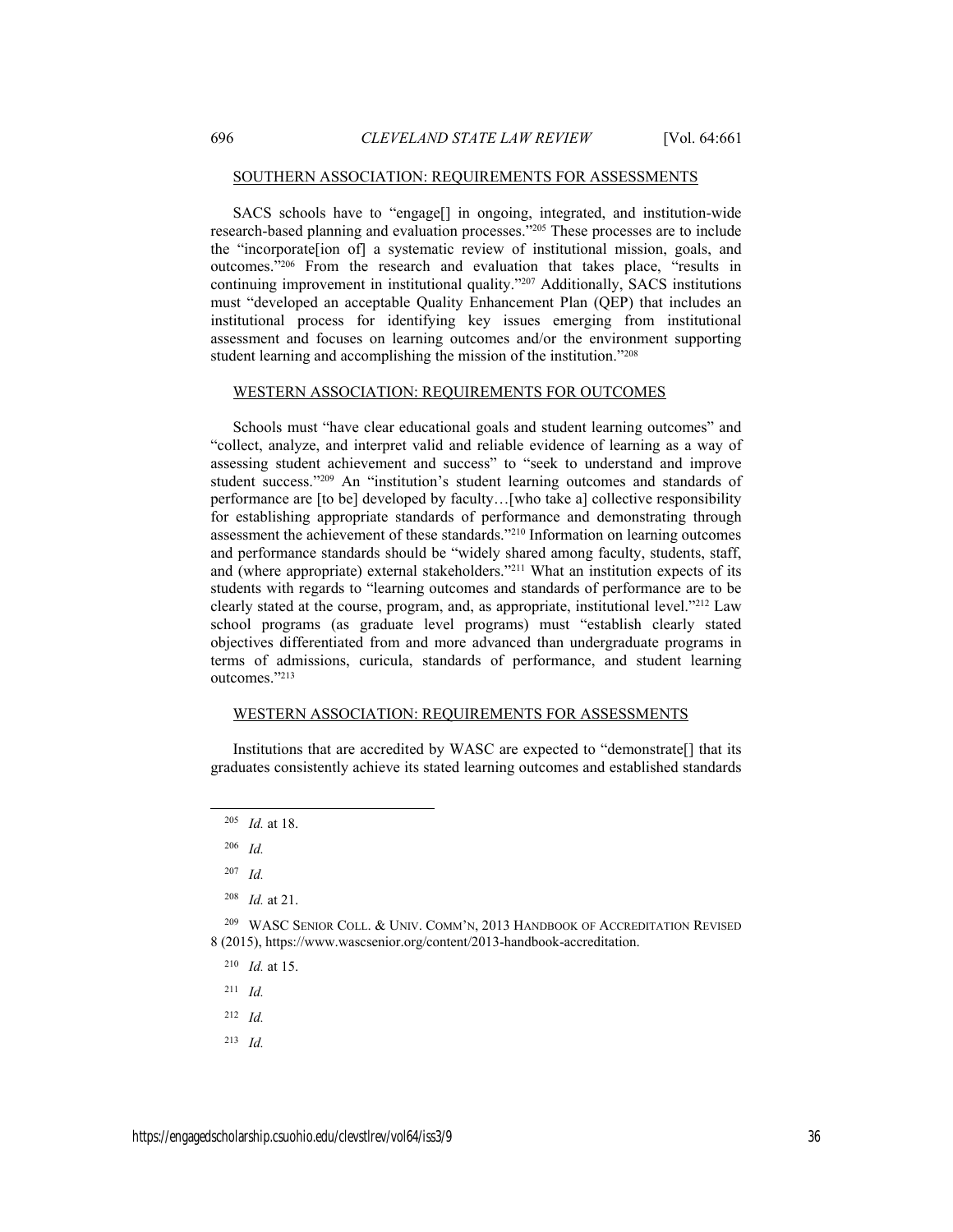of performance."214 WASC requires accredited law schools to have "expectations for student learning are embedded in the standards that faculty use to evaluate student work."215

#### APPENDIX B

| Cognitive Level | <b>Illustrative Verbs</b>                                                                                                                                                                                                                                                                                                | Definitions                                                                                                        |
|-----------------|--------------------------------------------------------------------------------------------------------------------------------------------------------------------------------------------------------------------------------------------------------------------------------------------------------------------------|--------------------------------------------------------------------------------------------------------------------|
| Remember        | arrange, define, describe, duplicate,<br>identify, label, list, match, memorize,<br>name, order, outline, recognize, relate,<br>recall, repeat, reproduce, select, state                                                                                                                                                 | remembering<br>previously learned<br>information                                                                   |
| Understand      | classify, convert, defend, discuss,<br>distinguish, estimate, explain, express,<br>extend, generalize, give example(s),<br>identify, indicate, infer, locate, paraphrase,<br>predict, recognize, rewrite, report, restate,<br>review, select, summarize, translate                                                       | grasping the<br>meaning of<br>information                                                                          |
| Apply           | apply, change, choose, compute,<br>demonstrate, discover, dramatize, employ,<br>illustrate, interpret, manipulate, modify,<br>operate, practice, predict, prepare,<br>produce, relate schedule, show, sketch,<br>solve, use write                                                                                        | applying<br>knowledge to actual<br>situations                                                                      |
| Analyze         | analyze, appraise, breakdown, calculate,<br>categorize, classify, compare, contrast,<br>criticize, derive, diagram, differentiate,<br>discriminate, distinguish, examine,<br>experiment, identify, illustrate, infer,<br>interpret, model, outline, point out,<br>question, relate, select, separate,<br>subdivide, test | breaking down<br>objects or ideas into<br>simpler parts and<br>seeing how the<br>parts relate and are<br>organized |
| Evaluate        | appraise, argue, assess, attach, choose,<br>compare, conclude, contrast, defend,<br>describe, discriminate, estimate, evaluate,<br>explain, judge, justify, interpret, relate,<br>predict, rate, select, summarize, support,                                                                                             | making judgments<br>based on internal<br>evidence or external<br>criteria                                          |

# BLOOM'S TAXONOMY (Revised): Learning Outcome Verbs for Each Level of Bloom's Taxonomy216

214 *Id.* at 15.

<sup>215</sup> *Id.*

<sup>216</sup> This Table is adapted from *Bloom's Taxonomy: Learning Objective Verbs at Each Bloom Taxonomy Level*, http://www.au.af.mil/au/awc/awcgate/edref/bloom.htm (last visited Apr. 24, 2016).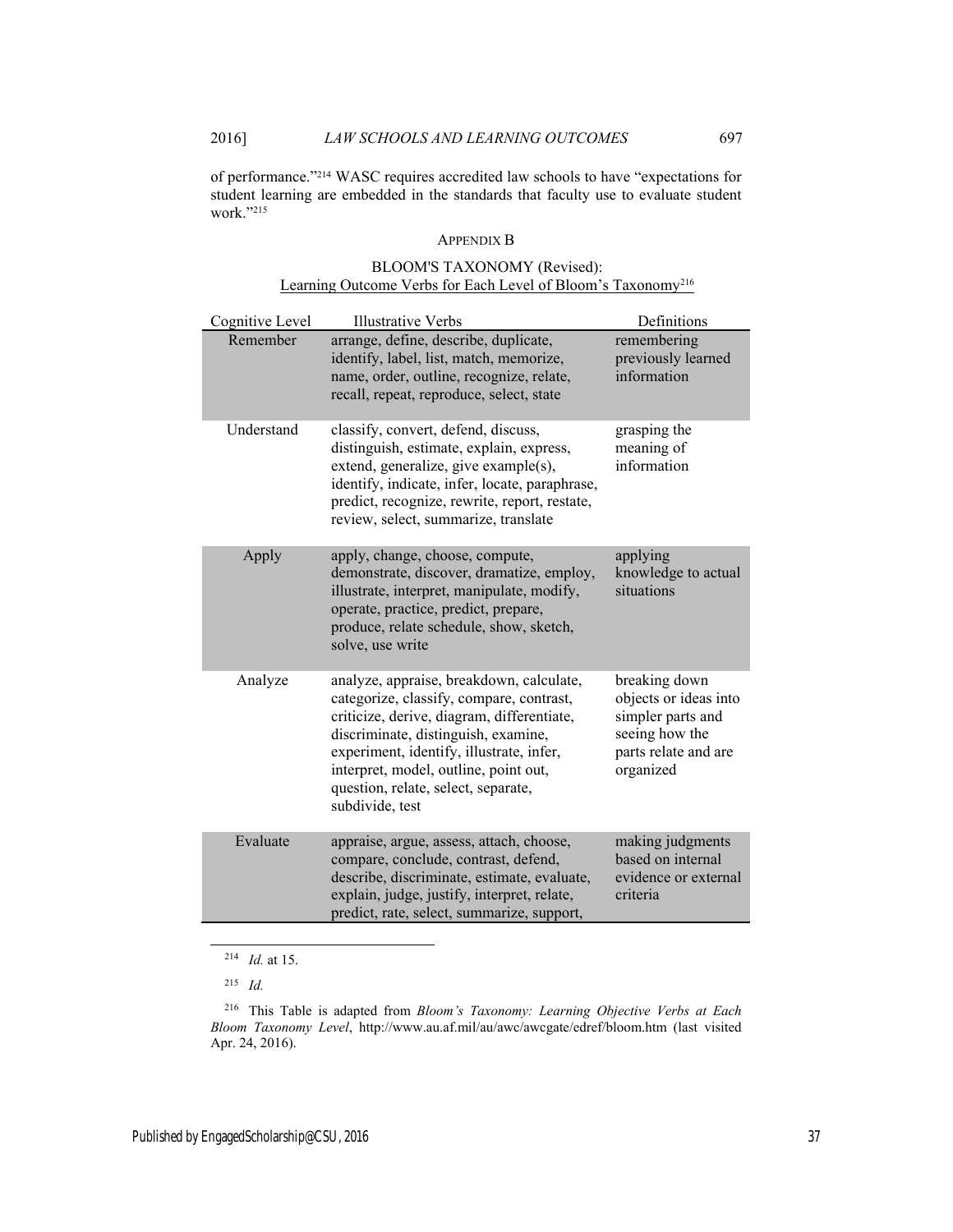|        | value                                                                                                                                                                                                                                                                                         |                                                    |
|--------|-----------------------------------------------------------------------------------------------------------------------------------------------------------------------------------------------------------------------------------------------------------------------------------------------|----------------------------------------------------|
| Create | arrange, assemble, categorize, collect,<br>combine, comply, compose, construct,<br>create, design, develop, devise, explain,<br>formulate, generate, plan, prepare,<br>propose, rearrange, reconstruct, relate,<br>reorganize, revise, rewrite, set up,<br>summarize, synthesize, tell, write | rearranging<br>component ideas<br>into a new whole |

APPENDIX C

Lawyering Skills 1 Program Assessment Table

To better assess the curriculum for our LS Program, I am asking that you complete this table during the semester. You can complete it over the course of the semester (after each class) or while reviewing your syllabus. You will likely get a better assessment of what you teach if you complete this as you go through the semester. Please give your completed form to Diane Gordon. To enable you to make the best and most complete assessment of what you teach, I will not look at individual responses. Diane will compile the data into one document without any reference to individual professors. This should give us a good starting point for any discussions about the curriculum and what needs to be covered in LS 2, 3 and 4.

Here are the directions for completing this chart.

Find the skill that best represents what you are teaching. If none exist, write what you believe the skill to be into one of the blank spaces. Try to fit the new skill under the appropriate category.

Estimate the number of hours and minutes you spend teaching those skills in the classroom. Remember that you only have approximately 2400 minutes for the semester, but there may be times when you teach two or more skills at the same time. Please include any teaching that others may do for your class (i.e., teaching assistants, Lexis/Westlaw reps). The amount of time is less important than the competency level you believe the students should have.

Designate the competency level you expect the students to have for this skill by the end of LS 1. Use the following codes:

I=the students are only introduced to this skill. They also may practice the skill, but are not fully assessed on their competency. These are skills that you introduce to your students, but you know they will be covered in another course. One example may be introducing the students to client interviewing. You could have the students interview a client in class, but they are not fully assessed on how well they did. Assessment is defined as a tool for providing students feedback or grades on their progress or competency level.

C=You expect the students to be minimally competent in this skill by the end of LS 1. This is an important skill in the class, but you know that the skill will be further developed in another course (whether in another LS, doctrinal, or specialized skills-based course). The student should be able to complete the skill satisfactorily, but you don't expect that the student will have completely mastered the skill. You assess the students on this skill, but you don't require mastery. An example of a skill requiring only competency in LS 1 may be using citation signals or parentheticals.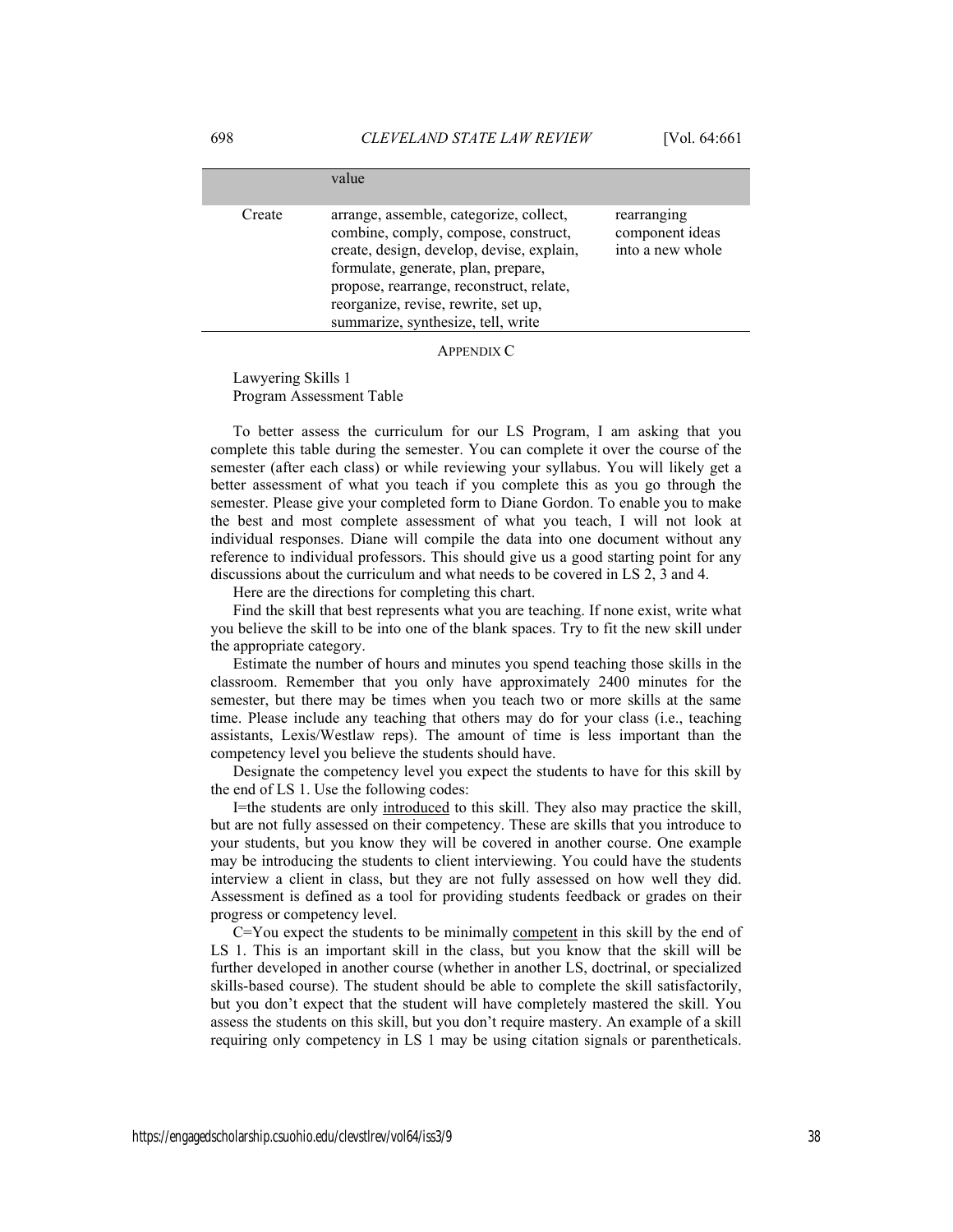You may teach the skill during the semester and provide feedback on it (and maybe even factor it into your grade), but you expect the student to have much more practice with it in LS 2 or beyond.

M=You expect the students to master the skill by the time they complete LS 1. You expect the students to perform this skill satisfactorily without any further instruction. The students should be able to do this skill in the practice of law without any further law school courses. An example of this skill would be organizing an office memorandum or using IRAC/CREAC.

Discuss briefly how you analyze whether the students have mastered or are competent in a particular skill. A few examples of assessment tools include: grading a memorandum, giving the students a quiz, offering a performance exam, or critiquing an oral presentation.

Name of Professor: Semester:

| Topic/Skill                            | Time<br>(hours $&$<br>mins) | Competency<br>(I, C, M) | Assessment<br>(briefly describe) |
|----------------------------------------|-----------------------------|-------------------------|----------------------------------|
| Understanding the legal                |                             |                         |                                  |
| system and court system                |                             |                         |                                  |
| Legal Analysis                         |                             |                         |                                  |
| Reading and understanding              |                             |                         |                                  |
| cases                                  |                             |                         |                                  |
| Reading and understanding<br>statutes  |                             |                         |                                  |
| Briefing cases or using<br>case charts |                             |                         |                                  |
| Synthesizing law                       |                             |                         |                                  |
| Statutory interpretation               |                             |                         |                                  |
| Understanding and using                |                             |                         |                                  |
| regulations and                        |                             |                         |                                  |
| administrative materials               |                             |                         |                                  |
| (rules, regs, executive                |                             |                         |                                  |
| orders, government                     |                             |                         |                                  |
| opinions, etc.)                        |                             |                         |                                  |
|                                        |                             |                         |                                  |
|                                        |                             |                         |                                  |
| Organization of legal                  |                             |                         |                                  |
| analysis                               |                             |                         |                                  |
| Understanding CREAC,<br>IRAC, etc      |                             |                         |                                  |
| Organizing multiple issues             |                             |                         |                                  |
| (umbrella paragraphs,                  |                             |                         |                                  |
| roadmaps, placement of                 |                             |                         |                                  |
| issues, etc.)                          |                             |                         |                                  |
| Developing rules                       |                             |                         |                                  |
| <b>Explaining rules</b>                |                             |                         |                                  |
| Applying rules                         |                             |                         |                                  |
|                                        |                             |                         |                                  |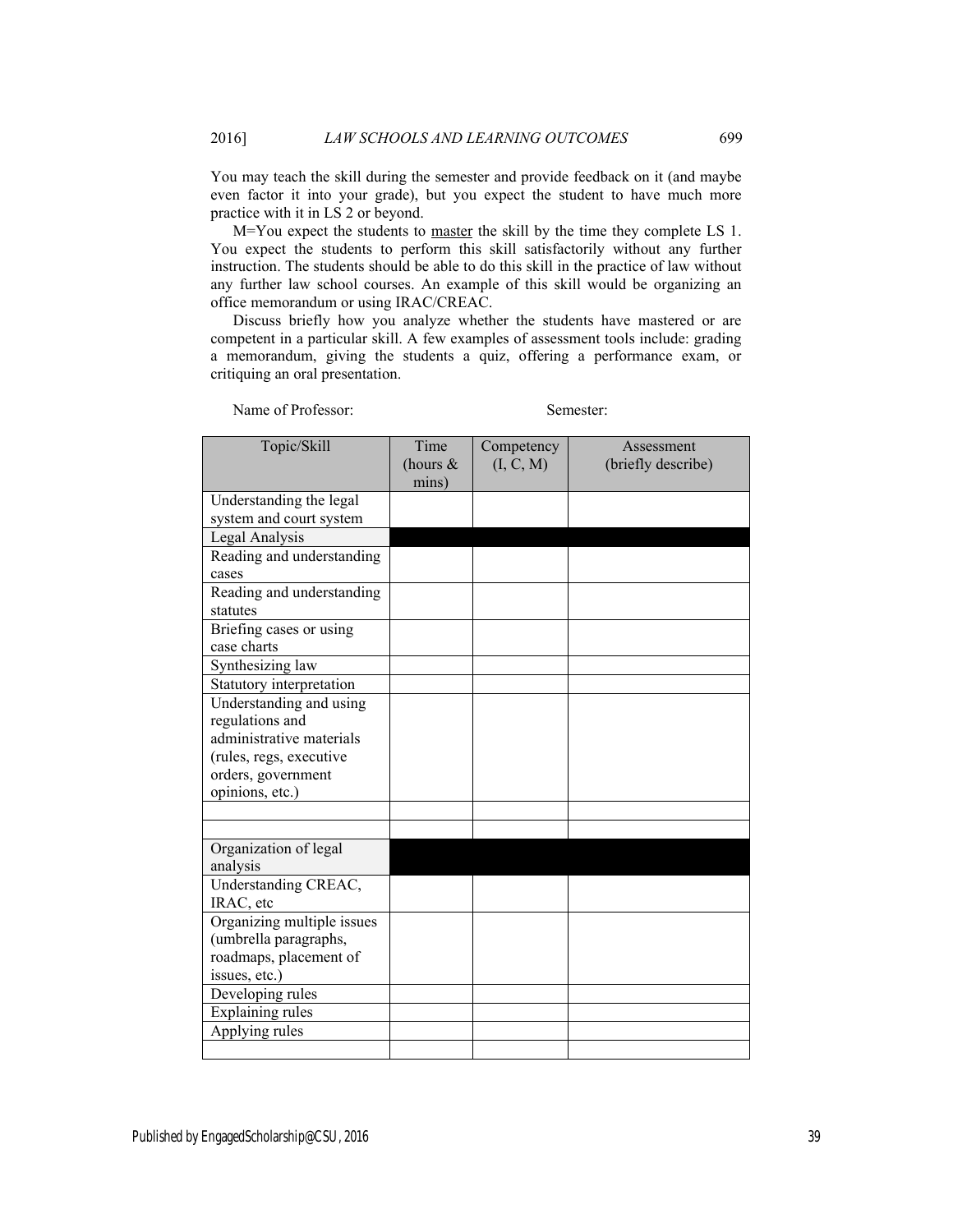| Topic/Skill                              | Time<br>(hours $\&$<br>mins) | Competency<br>(I, C, M) | Assessment<br>(briefly describe) |
|------------------------------------------|------------------------------|-------------------------|----------------------------------|
|                                          |                              |                         |                                  |
|                                          |                              |                         |                                  |
|                                          |                              |                         |                                  |
|                                          |                              |                         |                                  |
| Office Memorandum                        |                              |                         |                                  |
| Question/Issue Presented                 |                              |                         |                                  |
| <b>Brief Answer</b>                      |                              |                         |                                  |
| Statement of facts                       |                              |                         |                                  |
| Conclusion                               |                              |                         |                                  |
| Overall format                           |                              |                         |                                  |
| Purpose and use of<br>predictive writing |                              |                         |                                  |
|                                          |                              |                         |                                  |
|                                          |                              |                         |                                  |

| Topic/Skill                                      | Time<br>(hours $\&$<br>mins) | Competency | Assessment |
|--------------------------------------------------|------------------------------|------------|------------|
| Legal Research-Book                              |                              |            |            |
| Secondary sources                                |                              |            |            |
| State case research                              |                              |            |            |
| Federal case research                            |                              |            |            |
| State statutes                                   |                              |            |            |
| <b>Federal statutes</b>                          |                              |            |            |
| Administrative materials<br>and executive orders |                              |            |            |
|                                                  |                              |            |            |
|                                                  |                              |            |            |
| Legal Research-Electronic                        |                              |            |            |
| Secondary sources                                |                              |            |            |
| State case research                              |                              |            |            |
| Federal case research                            |                              |            |            |
| State statutes                                   |                              |            |            |
| Federal statutes                                 |                              |            |            |
| Administrative materials<br>and executive orders |                              |            |            |
| Free resources                                   |                              |            |            |
|                                                  |                              |            |            |
|                                                  |                              |            |            |
| Citation                                         |                              |            |            |
| Secondary sources                                |                              |            |            |
| State case research                              |                              |            |            |
| Federal case research                            |                              |            |            |
| State statutes                                   |                              |            |            |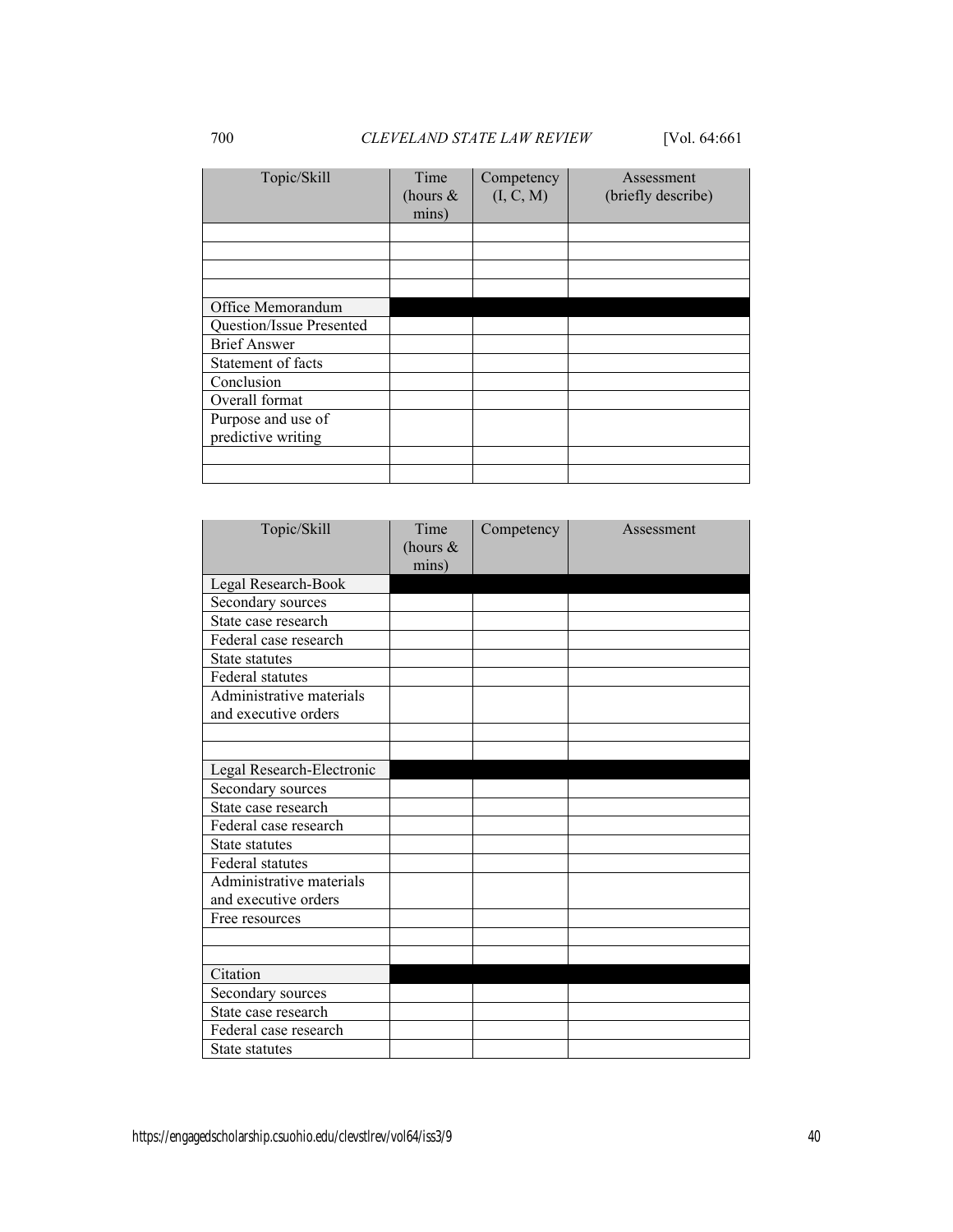| Federal statutes                     |  |  |
|--------------------------------------|--|--|
| Administrative materials             |  |  |
| and executive orders                 |  |  |
| Other sources                        |  |  |
| Using signals                        |  |  |
| Using parentheticals                 |  |  |
| Paraphrasing and quoting<br>material |  |  |
|                                      |  |  |
| Editing                              |  |  |
| Self-editing                         |  |  |
| Peer editing                         |  |  |
|                                      |  |  |
| Ethics and Professionalism           |  |  |
| Model Rules of                       |  |  |
| Professional Conduct                 |  |  |
| Illinois Rules of                    |  |  |
| Professional Conduct                 |  |  |
| Professional conduct                 |  |  |
| Role of lawyer in society            |  |  |
| Plagiarism                           |  |  |
|                                      |  |  |
|                                      |  |  |

| Topic/Skill              | Time        | Competency | Assessment |
|--------------------------|-------------|------------|------------|
|                          | (hours $\&$ |            |            |
|                          | mins)       |            |            |
| Exams                    |             |            |            |
| Exam taking techniques   |             |            |            |
| Outlining                |             |            |            |
| Performance exam for bar |             |            |            |
|                          |             |            |            |
|                          |             |            |            |
| Writing and grammar      |             |            |            |
| Conciseness and clarity  |             |            |            |
| Punctuation              |             |            |            |
| Sentence structure       |             |            |            |
| Paragraph structure      |             |            |            |
| Grammar                  |             |            |            |
|                          |             |            |            |
|                          |             |            |            |
| Other lawyering skills   |             |            |            |
| Interviewing             |             |            |            |
| Client counseling        |             |            |            |
| Client letters           |             |            |            |
| Demand letters           |             |            |            |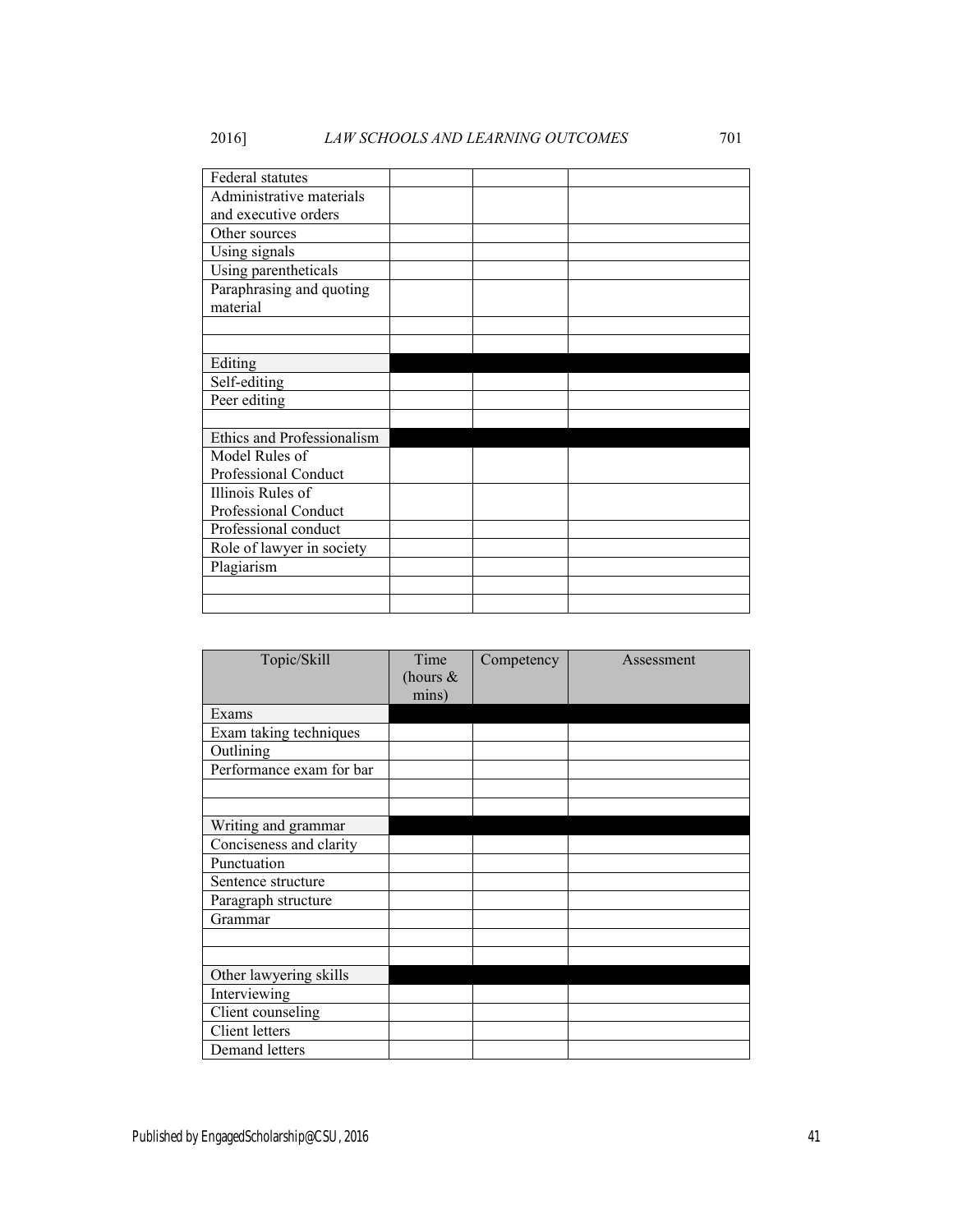# 702 *CLEVELAND STATE LAW REVIEW* [Vol. 64:661

| Pleadings                 |  |  |
|---------------------------|--|--|
| Negotiation               |  |  |
| Mediation                 |  |  |
| Other ADR techniques      |  |  |
| Email correspondence      |  |  |
| Client billing and        |  |  |
| timesheets                |  |  |
| Courtroom conduct         |  |  |
| Process of lawsuit        |  |  |
| General Contract drafting |  |  |
| Settlement agreements     |  |  |
|                           |  |  |
|                           |  |  |
|                           |  |  |
| Other                     |  |  |
|                           |  |  |
|                           |  |  |
|                           |  |  |
|                           |  |  |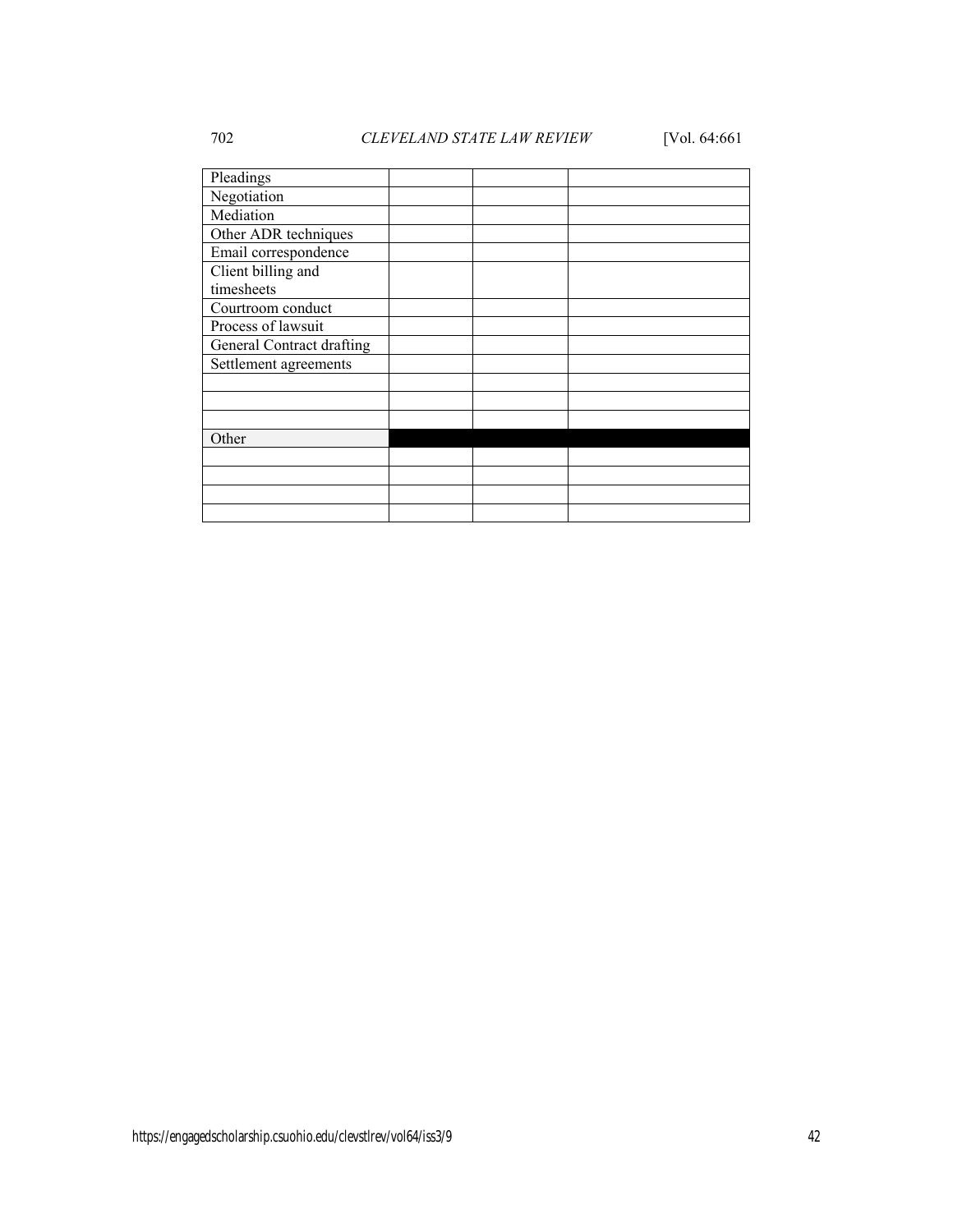#### APPENDIX D

# *Survey Results: Types of Documents Typical of First-Year Attorneys*

EMPLOYERS: How often are first-year attorneys in your office expected to draft the following documents?

|                                         | <b>Never</b> | <b>Seldom</b> | <b>Sometimes</b> | Often    | <b>Very</b><br>Often | <b>Total</b> |
|-----------------------------------------|--------------|---------------|------------------|----------|----------------------|--------------|
| <b>Office memos-</b><br>formal          | 18.6%        | 16.1%         | 22.9%            | 24.6%    | 17.8%                | 100%         |
| <b>Office memos-</b><br>informal        | $9.3\%$      | 8.5%          | 26.3%            | 28.0%    | 28.0%                | $100\%$      |
| <b>Emails involving</b><br>legal issues | 2.5%         | 10.2%         | 22.0%            | 36.4%    | 28.8%                | 100%         |
| <b>Client letters</b>                   | $10.2\%$     | $9.3\%$       | 22.9%            | 28.0%    | 29 7%                | $100\%$      |
| <b>Demand letters</b>                   | 30.5%        | 17.8%         | 26.3%            | $14.4\%$ | $11.0\%$             | $100\%$      |
| Letters to other<br>lawyers             | $5.9\%$      | $10.2\%$      | $26.3\%$         | 28.8%    | 28.8%                | $100\%$      |

ALUMNI: How often did you draft the following documents in your first year of practicing law?

|                                         | <b>Never</b> | <b>Seldom</b> | <b>Sometimes</b> | Often | <b>Very</b><br>Often | <b>Total</b> |
|-----------------------------------------|--------------|---------------|------------------|-------|----------------------|--------------|
| <b>Office memos</b><br>(formal)         | 20.9%        | 25.4%         | 23.4%            | 14.5% | 15.8%                | 100%         |
| <b>Office memos</b><br>(informal)       | 12.9%        | 14.9%         | 26.3%            | 25.4% | 20.5%                | 100%         |
| <b>Emails involving</b><br>legal issues | $5.1\%$      | 7.8%          | 19.8%            | 29.6% | 37.6%                | 100%         |
| <b>Client letters</b>                   | $15.1\%$     | $11.1\%$      | $19.4\%$         | 24.5% | 29.8%                | 100%         |
| <b>Demand letters</b>                   | 30.5%        | 22.3%         | 17.6%            | 14.5% | $15.1\%$             | 100%         |
| <b>Letters to other</b><br>lawyers      | $10.2\%$     | 16.3%         | 22.3%            | 22.5% | 28.7%                | 100%         |

EMPLOYERS: How often are first-year attorneys in your office expected to draft the following trial, appellate, and administrative documents?

|                                                          | <b>Never</b> | <b>Seldom</b> | <b>Sometimes</b> | Often    | Very<br>Often | <b>Total</b> |
|----------------------------------------------------------|--------------|---------------|------------------|----------|---------------|--------------|
| <b>Requests or</b><br>responses for<br>injunctive relief | 33.1%        | $28.0\%$      | 23.7%            | $8.5\%$  | 6.8%          | $100\%$      |
| <b>Complaints or</b><br><b>Answers</b>                   | $20.3\%$     | $6.8\%$       | 21 2%            | 31.4%    | 20.3%         | $100\%$      |
| <b>Motions to Dismiss</b>                                | 169%         | $17.8\%$      | $31.4\%$         | $22.0\%$ | 119%          | $100\%$      |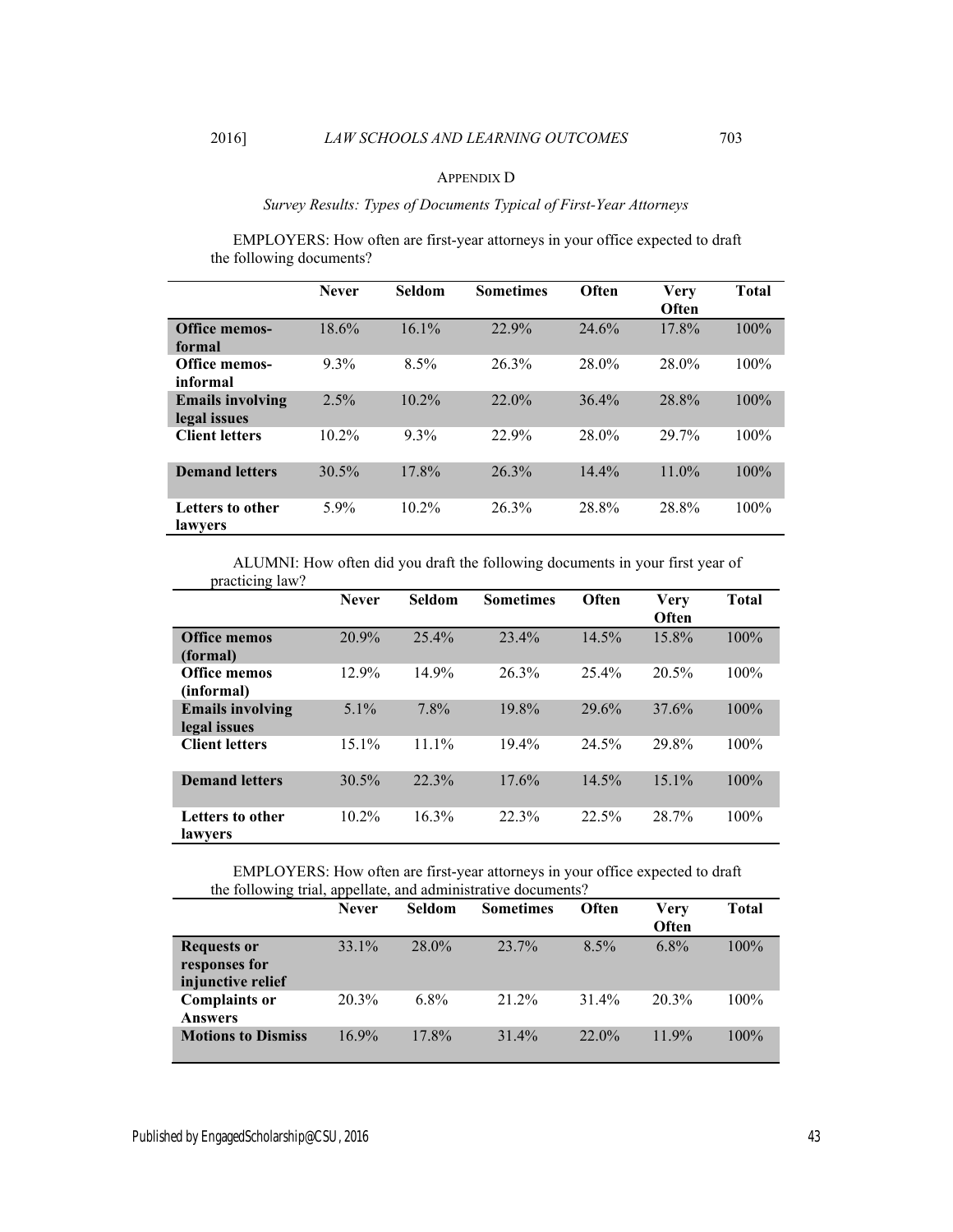|                                                                                                                        | <b>Never</b> | <b>Seldom</b> | <b>Sometimes</b> | Often | <b>Very</b><br>Often | <b>Total</b> |
|------------------------------------------------------------------------------------------------------------------------|--------------|---------------|------------------|-------|----------------------|--------------|
| <b>Motions</b> for<br>Judgment on the<br><b>Pleadings</b>                                                              | 24.6%        | 23.7%         | 27.1%            | 16.1% | 8.5%                 | 100%         |
| <b>Discovery requests</b><br>or responses                                                                              | 16.1%        | 8.5%          | 23.7%            | 30.5% | 21.2%                | 100%         |
| <b>Motions to Compel</b>                                                                                               | 18.6%        | 21.2%         | 30.5%            | 16.1% | 13.6%                | 100%         |
| <b>Motions</b> for<br><b>Summary</b><br><b>Judgment</b>                                                                | 22.9%        | 25.4%         | 28.0%            | 17.8% | 5.9%                 | 100%         |
| Pre-Trial<br>Memorandum                                                                                                | 19.5%        | 21.2%         | 34.7%            | 16.1% | 8.5%                 | 100%         |
| <b>Motions in Limine</b>                                                                                               | 22.9%        | 33.1%         | 19.5%            | 16.1% | 8.5%                 | 100%         |
| <b>Jury instructions</b>                                                                                               | 35.6%        | 28.0%         | 18.6%            | 10.2% | 7.6%                 | 100%         |
| <b>Post-Trial Motions</b>                                                                                              | 22.9%        | 28.8%         | 28.0%            | 16.1% | 4.2%                 | 100%         |
| <b>Settlement</b><br>agreements                                                                                        | 26.3%        | 19.5%         | 24.6%            | 16.9% | 12.7%                | 100%         |
| <b>Administrative law</b><br>filings (e.g., EEOC,<br>health law,<br>immigration,<br>environmental,<br>social security) | 39.0%        | 16.1%         | 17.8%            | 16.9% | 10.2%                | 100%         |
| <b>Appellate Briefs</b>                                                                                                | 32.2%        | 32.2%         | 22.9%            | 6.8%  | 5.9%                 | 100%         |
| <b>Other motions</b><br>(please specify)                                                                               | 57.4%        | 8.5%          | 10.6%            | 10.6% | 12.8%                | 100%         |

ALUMNI: How often did you draft the following trial, appellate, and administrative documents in your first year of practicing law?

|                                                           | <b>Never</b> | <b>Seldom</b> | ັ<br><b>Sometimes</b> | Often    | Verv<br>Often | <b>Total</b> |
|-----------------------------------------------------------|--------------|---------------|-----------------------|----------|---------------|--------------|
| <b>Requests or</b><br>responses for<br>injunctive relief  | 62.4%        | 19.8%         | 11.8%                 | $3.1\%$  | 2.9%          | 100%         |
| <b>Complaints or</b><br>answers                           | 28.7%        | 9.6%          | 16.3%                 | 20.5%    | 24.9%         | 100%         |
| <b>Motions to Dismiss</b>                                 | 36.7%        | 10.5%         | 22.0%                 | 16.9%    | 13.8%         | 100%         |
| <b>Motions</b> for<br>Judgment on the<br><b>Pleadings</b> | 51.4%        | 16.9%         | 14.3%                 | $10.5\%$ | $6.9\%$       | 100%         |
| <b>Discovery requests</b><br>or responses                 | 27.8%        | 11.1%         | 20.3%                 | 14.5%    | 26.3%         | 100%         |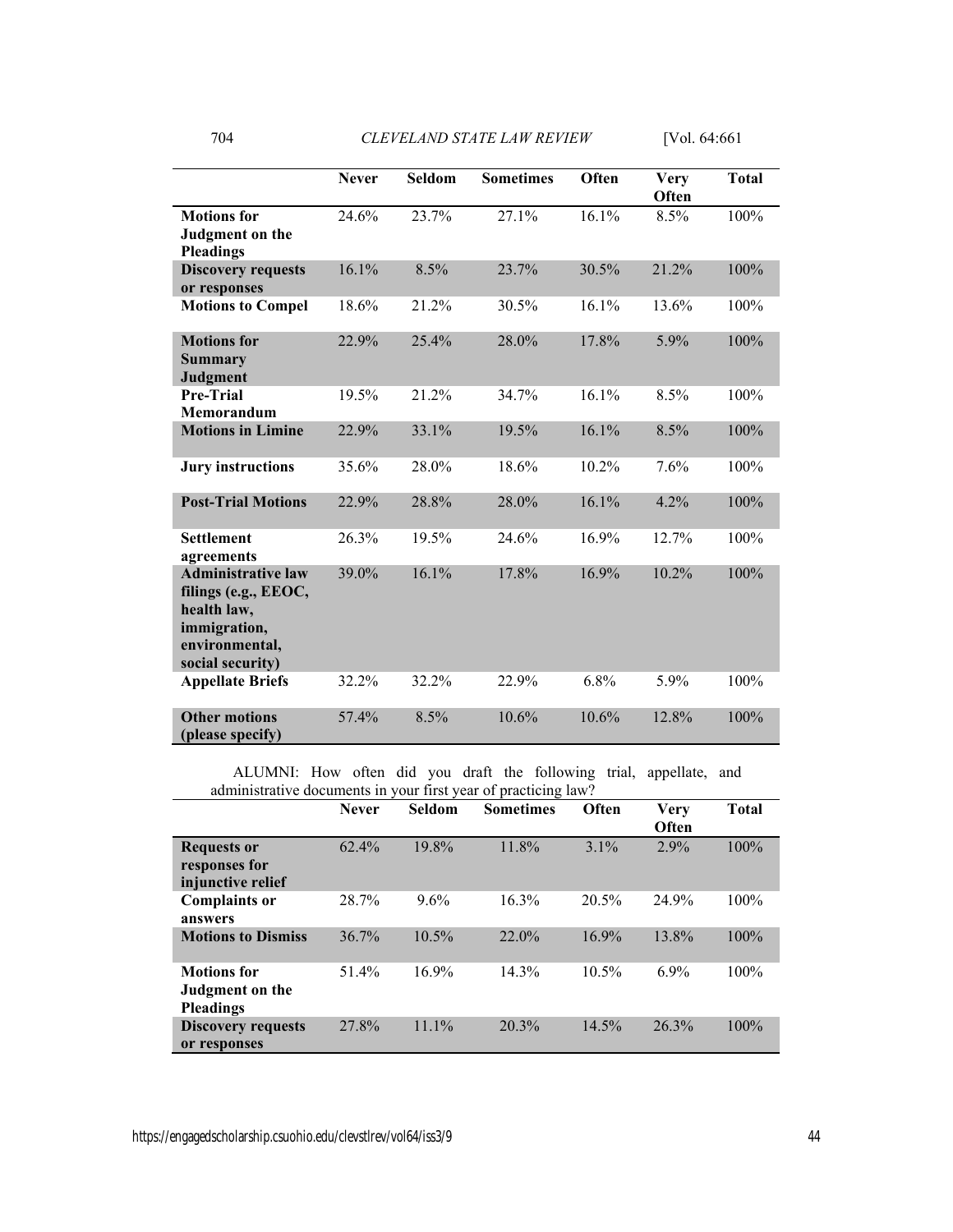| <b>Motions to Compel</b>                                                                                               | 44.5% | 17.8% | 17.6%    | 10.2%   | 9.8%    | 100% |
|------------------------------------------------------------------------------------------------------------------------|-------|-------|----------|---------|---------|------|
| <b>Motions</b> for                                                                                                     | 45.0% | 15.8% | 19.6%    | 10.2%   | 9.4%    | 100% |
| Summary<br>Judgment                                                                                                    |       |       |          |         |         |      |
| <b>Pre-Trial</b><br>Memorandum                                                                                         | 45.9% | 21.8% | 16.5%    | 11.1%   | 4.7%    | 100% |
| <b>Motions in Limine</b>                                                                                               | 54.8% | 18.3% | $15.1\%$ | 7.1%    | 4.7%    | 100% |
| <b>Jury instructions</b>                                                                                               | 60.6% | 19.4% | $9.4\%$  | $6.7\%$ | $4.0\%$ | 100% |
| <b>Post-Trial Motions</b>                                                                                              | 61.7% | 17.4% | 12.2%    | 6.0%    | 2.7%    | 100% |
| <b>Settlement</b><br>agreements                                                                                        | 41.4% | 14.0% | 18.7%    | 14.9%   | 10.9%   | 100% |
| <b>Administrative law</b><br>filings (e.g., EEOC,<br>health law,<br>immigration,<br>environmental,<br>social security) | 68.4% | 9.8%  | 8.5%     | 7.1%    | 6.2%    | 100% |
| <b>Appellate Briefs</b>                                                                                                | 69.7% | 11.1% | 11.8%    | $4.0\%$ | 3.3%    | 100% |
| <b>Other motions</b><br>(please specify)                                                                               | 69.9% | 2.5%  | 10.2%    | 6.8%    | 10.6%   | 100% |

EMPLOYERS: How often are first-year attorneys in your office expected to draft the following transactional documents?

|                                                                                       | <b>Never</b> | <b>Seldom</b> | <b>Sometimes</b> | Often   | <b>Very</b><br>Often | <b>Total</b> |
|---------------------------------------------------------------------------------------|--------------|---------------|------------------|---------|----------------------|--------------|
| <b>Contracts</b>                                                                      | 44.1%        | 20.3%         | 20.3%            | $9.3\%$ | 5.9%                 | 100%         |
| Corporate<br>documents (e.g.,<br>mergers, financing,<br>corporate by-laws,<br>etc.)   | 66.9%        | $14.4\%$      | 9.3%             | 8.5%    | $0.8\%$              | 100%         |
| <b>Real estate</b><br>documents (e.g.,<br>deeds, mortgages,<br>sales contracts, etc.) | 56.8%        | 15.3%         | 12.7%            | 11.0%   | 4.2%                 | 100%         |
| Wills or trusts                                                                       | 68.6%        | 10.2%         | 11.0%            | 7.6%    | 2.5%                 | 100%         |
| <b>Intellectual law</b><br>documents (e.g.,<br>patent or copyright<br>applications)   | 82.2%        | $9.3\%$       | 3.4%             | 3.4%    | $1.7\%$              | 100%         |
| Other (please)<br>specify the type)                                                   | 75.0%        | $0.0\%$       | 11.4%            | $6.8\%$ | 6.8%                 | 100%         |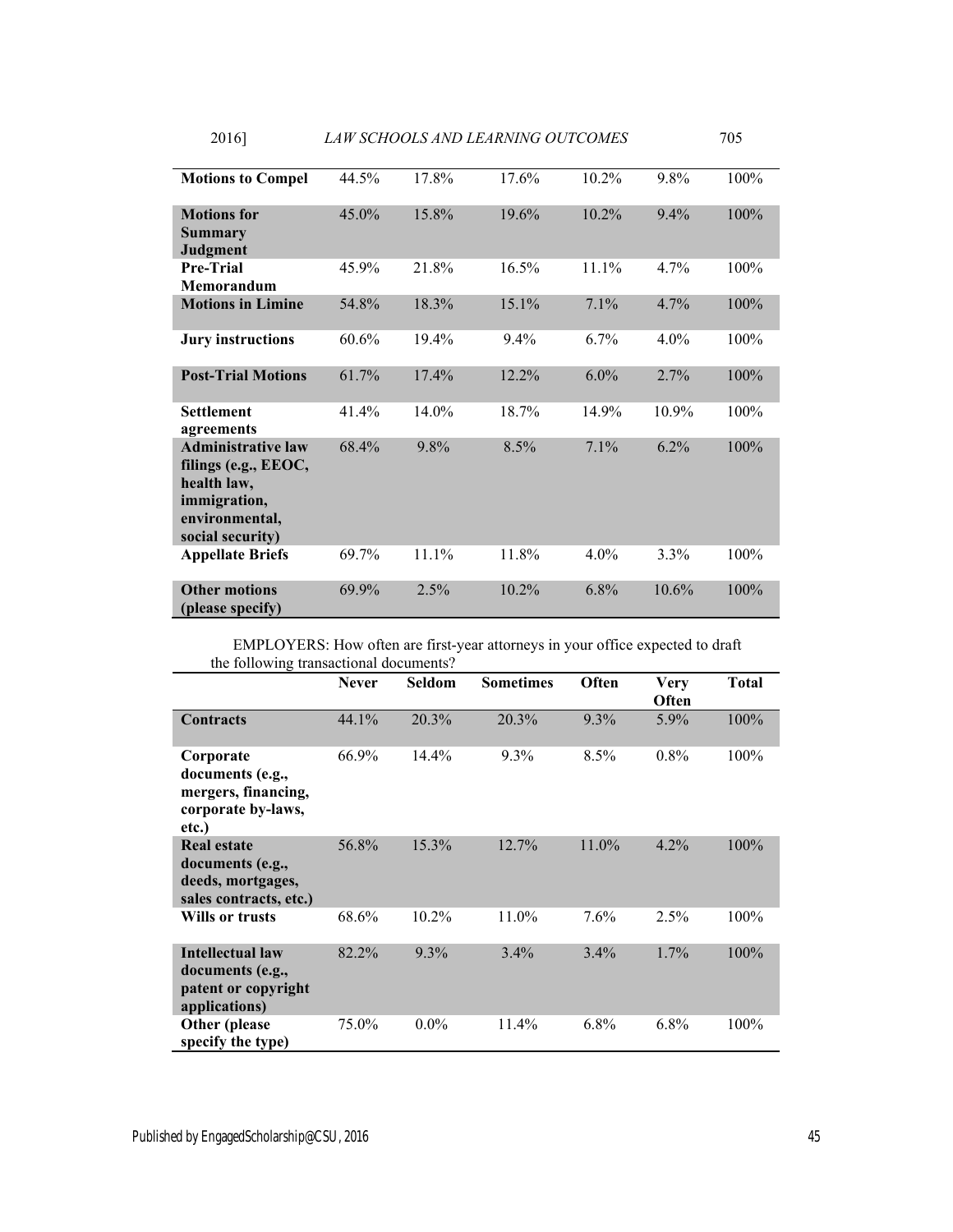|                                                                                              | <b>Never</b> | Seldom  | <b>Sometimes</b> | Often   | <b>Very</b><br>Often | <b>Total</b> |
|----------------------------------------------------------------------------------------------|--------------|---------|------------------|---------|----------------------|--------------|
| <b>Contracts</b>                                                                             | 42.3%        | 16.5%   | 19.6%            | 11.8%   | 9.8%                 | 100%         |
| Corporate<br>documents ( <i>i.e.</i> ,<br>mergers, financing,<br>corporate by-laws,<br>etc.) | 68.2%        | 10.9%   | 11.8%            | 5.8%    | 3.3%                 | 100%         |
| <b>Real estate</b><br>documents (i.e.,<br>deeds, mortgages,<br>sales contracts, etc.)        | 65.3%        | 11.8%   | 9.1%             | 6.2%    | 7.6%                 | 100%         |
| Wills or trusts                                                                              | 69.7%        | 13.1%   | 8.9%             | $3.1\%$ | $5.1\%$              | 100%         |
| <b>Intellectual law</b><br>documents (e.g.,<br>patent or copyright<br>applications)          | 84.6%        | 5.8%    | 2.7%             | $1.6\%$ | $5.4\%$              | 100%         |
| <b>Other</b> (please<br>specify)                                                             | 84.2%        | $2.0\%$ | $3.0\%$          | $3.0\%$ | 7.9%                 | 100%         |

ALUMNI: How often did you draft these types of transactional documents in your first year of practicing law?

EMPLOYERS: How often are first-year attorneys in your office expected to engage in the following lawyering skills?

|                            | <b>Never</b> | Seldom  | <b>Sometimes</b> | Often | <b>Very</b> | <b>Total</b> |
|----------------------------|--------------|---------|------------------|-------|-------------|--------------|
|                            |              |         |                  |       | Often       |              |
| <b>Client intake</b>       | $30.5\%$     | 8.5%    | 22.9%            | 15.3% | 22.9%       | 100%         |
| interviews                 |              |         |                  |       |             |              |
| <b>Drafting</b>            | 44.1%        | 21.2%   | 19.5%            | 5.9%  | 9.3%        | 100%         |
| attorney/client            |              |         |                  |       |             |              |
| agreements                 |              |         |                  |       |             |              |
| <b>Fact investigations</b> | 8.5%         | 5.1%    | 31.4%            | 26.3% | 28.8%       | 100%         |
| <b>Filing documents</b>    | 11.0%        | $4.2\%$ | $27.1\%$         | 32.2% | $25.4\%$    | 100%         |
|                            |              |         |                  |       |             |              |
| <b>Client counseling</b>   | 17.8%        | 15.3%   | 30.5%            | 13.6% | 22.9%       | 100%         |
|                            |              |         |                  |       |             |              |
| <b>Obtaining clients</b>   | 52.5%        | 22.9%   | 16.1%            | 4.2%  | 4.2%        | 100%         |
|                            |              |         |                  |       |             |              |
| <b>Networking</b>          | 21.2%        | 21.2%   | 29.7%            | 20.3% | 7.6%        | 100%         |
|                            |              |         |                  |       |             |              |
| <b>Negotiations</b>        | $16.9\%$     | 20.3%   | 25.4%            | 20.3% | 16.9%       | 100%         |
|                            |              |         |                  |       |             |              |
| <b>Mediations</b>          | 33.9%        | 30.5%   | 24.6%            | 11.0% | $0.0\%$     | 100%         |
|                            |              |         |                  |       |             |              |
| <b>Arbitrations</b>        | 47.5%        | 31.4%   | 17.8%            | 2.5%  | $0.8\%$     | 100%         |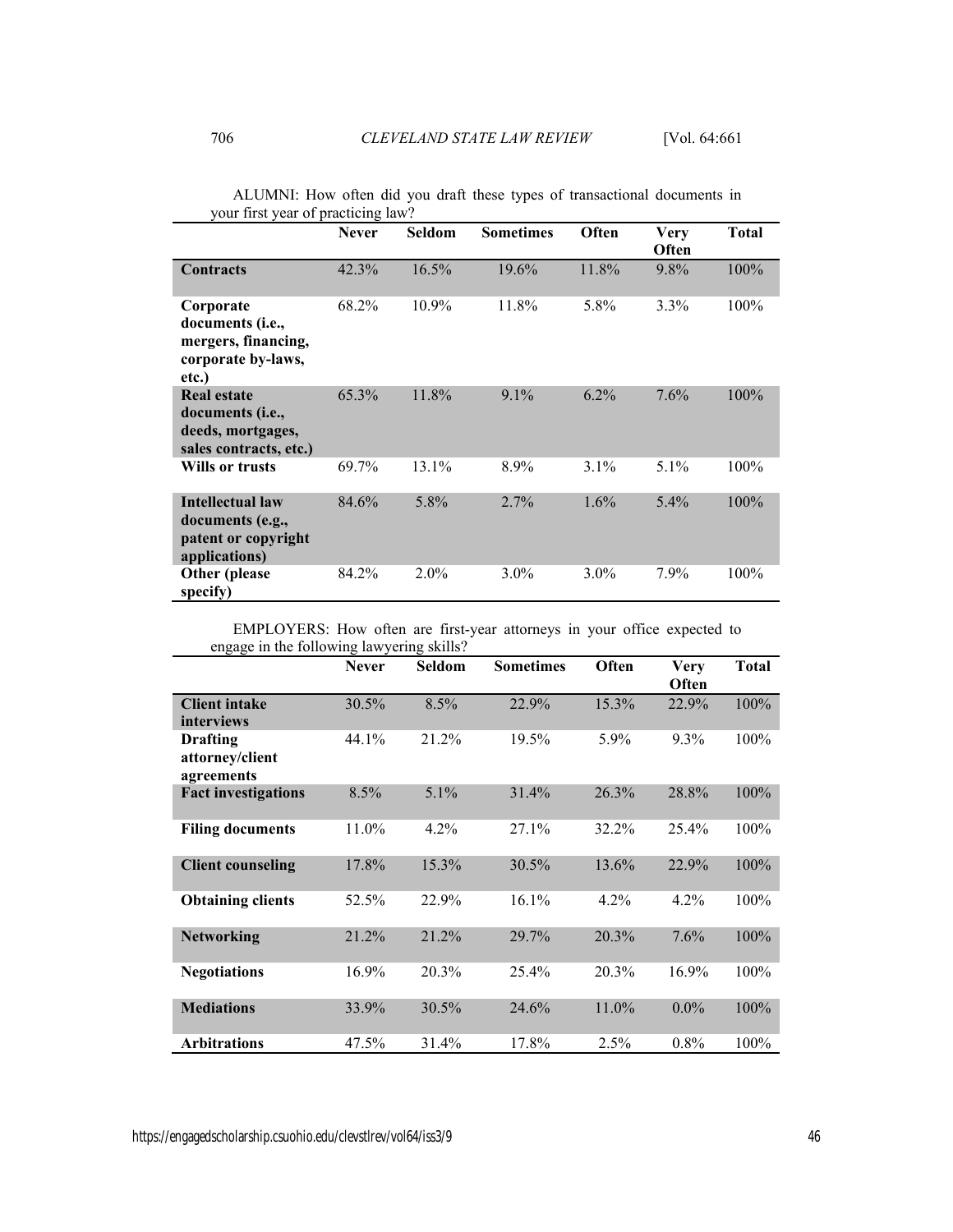|                                                                    | <b>Never</b> | Seldom | <b>Sometimes</b> | Often   | <b>Very</b><br>Often | <b>Total</b> |
|--------------------------------------------------------------------|--------------|--------|------------------|---------|----------------------|--------------|
|                                                                    |              |        |                  |         |                      |              |
| <b>Depositions</b>                                                 | 27.1%        | 16.1%  | 39.8%            | 10.2%   | 6.8%                 | 100%         |
| <b>Trial advocacy</b>                                              | 23.7%        | 23.7%  | 19.5%            | 19.5%   | 13.6%                | 100%         |
| <b>Oral arguments</b><br>(motions and<br>appellate advocacy)       | 22.0%        | 19.5%  | 22.9%            | 25.4%   | 10.2%                | 100%         |
| <b>Oral communication</b><br>in general                            | 7.6%         | 3.4%   | 12.7%            | 32.2%   | 44.1%                | 100%         |
| Law practice<br>management                                         | 39.0%        | 31.4%  | 16.9%            | 9.3%    | 3.4%                 | 100%         |
| <b>Ethics and</b><br>professional<br>responsibility                | 9.3%         | 8.5%   | 26.3%            | 19.5%   | 36.4%                | 100%         |
| <b>Administrative</b><br>advocacy (appear<br>before an agency)     | 39.0%        | 22.0%  | 18.6%            | 14.4%   | 5.9%                 | 100%         |
| <b>Drafting legislation</b>                                        | 69.5%        | 20.3%  | $5.1\%$          | 4.2%    | 0.8%                 | 100%         |
| Lobbying<br>governmental<br>agencies                               | 78.0%        | 15.3%  | 4.2%             | 2.5%    | $0.0\%$              | 100%         |
| <b>Political advocacy</b><br>(for a candidate,<br>issue, or cause) | 85.6%        | 5.9%   | 6.8%             | $0.0\%$ | 1.7%                 | 100%         |
| <b>Others</b> (please<br>specify)                                  | 83.3%        | 2.8%   | 13.9%            | $0.0\%$ | $0.0\%$              | 100%         |

ALUMNI: How often did you engage in the following lawyering skills in your first year of practice?

| 111 U L<br>y var og pravave:              |              |               |                  |          |                      |              |
|-------------------------------------------|--------------|---------------|------------------|----------|----------------------|--------------|
|                                           | <b>Never</b> | <b>Seldom</b> | <b>Sometimes</b> | Often    | <b>Very</b><br>Often | <b>Total</b> |
| <b>Client intake</b><br>interview         | 37.0%        | 12.9%         | 17.6%            | $15.4\%$ | 17.1%                | 100%         |
| Drafting<br>attorney/client<br>agreements | 51.0%        | $15.4\%$      | 14.0%            | $10.5\%$ | $9.1\%$              | 100%         |
| <b>Fact investigation</b>                 | 14.9%        | 8.0%          | 23.2%            | 25.8%    | 28.1%                | 100%         |
| <b>Client counseling</b>                  | 21.4%        | 14.9%         | 21.2%            | 21.2%    | 21.4%                | 100%         |
| <b>Filing documents</b>                   | 18.7%        | 10.5%         | 18.7%            | 23.8%    | 28.3%                | 100%         |
| <b>Obtaining clients</b>                  | $50.6\%$     | 18.3%         | 13.1%            | 7.8%     | 10.2%                | 100%         |
| <b>Networking</b>                         | 14.3%        | 19.8%         | 31.8%            | 19.2%    | 14.9%                | 100%         |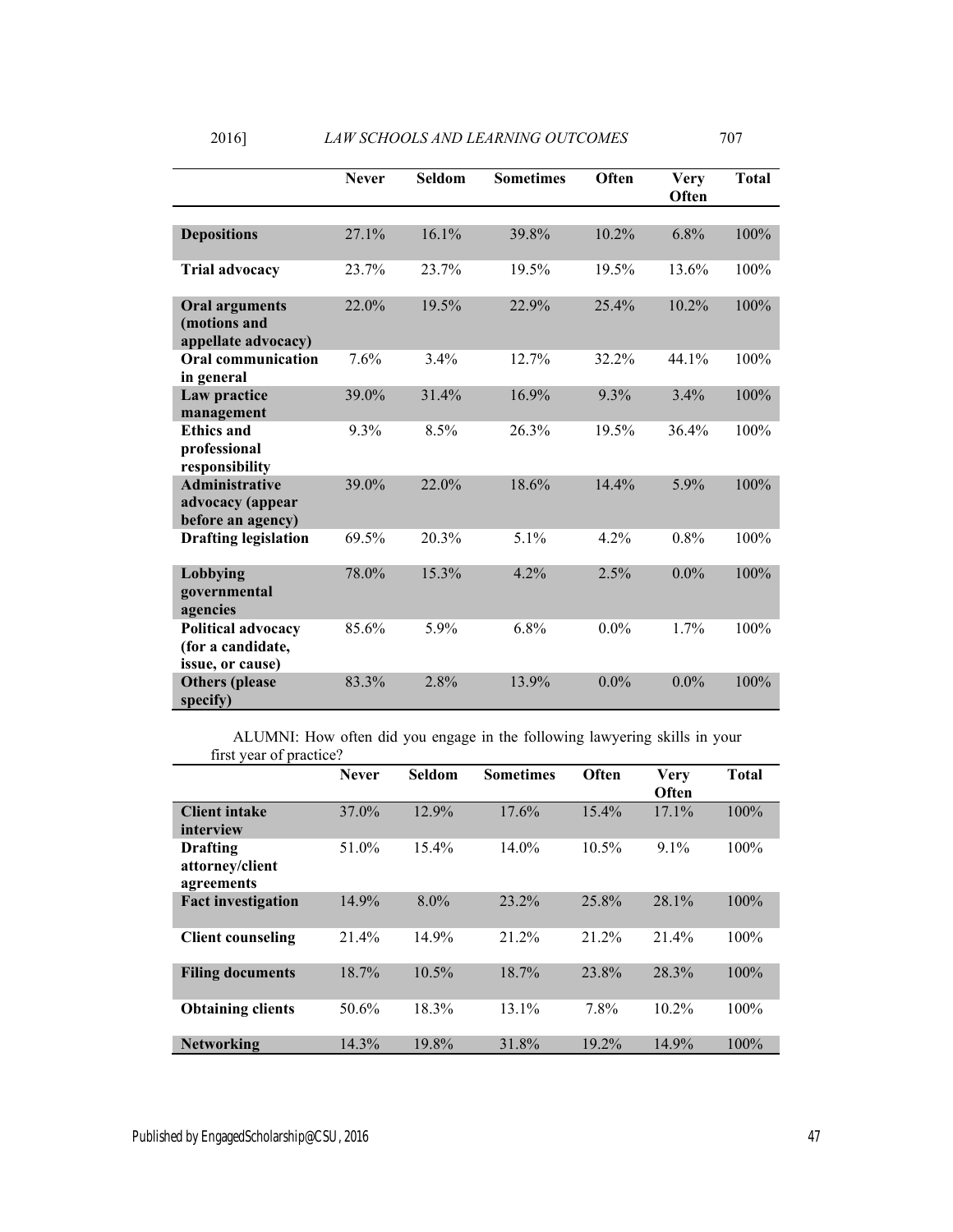|                                                                    | <b>Never</b> | Seldom  | <b>Sometimes</b> | Often   | <b>Very</b><br>Often | <b>Total</b> |
|--------------------------------------------------------------------|--------------|---------|------------------|---------|----------------------|--------------|
| <b>Negotiation</b>                                                 | 23.2%        | 14.7%   | 25.2%            | 15.8%   | 21.2%                | 100%         |
| <b>Mediations</b>                                                  | 58.4%        | 17.6%   | 16.5%            | 3.6%    | 4.0%                 | 100%         |
| <b>Arbitrations</b>                                                | 63.0%        | 14.7%   | 11.4%            | 4.5%    | 6.5%                 | 100%         |
| <b>Depositions</b>                                                 | 45.9%        | 18.5%   | 17.6%            | 11.1%   | 6.9%                 | 100%         |
| <b>Trial advocacy</b>                                              | 47.4%        | 14.3%   | 13.6%            | 10.5%   | 14.3%                | 100%         |
| <b>Oral argument</b><br>(motions and<br>appellate advocacy)        | 39.6%        | 12.0%   | 18.9%            | 16.0%   | 13.4%                | 100%         |
| Oral<br>communication in<br>general                                | 11.1%        | 3.6%    | 13.4%            | 24.3%   | 47.7%                | 100%         |
| Law practice<br>management                                         | 44.3%        | 16.3%   | 15.6%            | 11.4%   | 12.5%                | 100%         |
| <b>Ethics and</b><br>professional<br>responsibility                | 18.5%        | 15.8%   | 25.2%            | 18.0%   | 22.5%                | 100%         |
| <b>Administrative</b><br>advocacy (appear<br>before an agency)     | 64.6%        | 13.8%   | 10.0%            | 4.7%    | 6.9%                 | 100%         |
| <b>Drafting legislation</b>                                        | 92.9%        | 2.7%    | 2.4%             | 0.7%    | 1.3%                 | 100%         |
| Lobbying<br>governmental<br>agencies                               | 93.8%        | 3.1%    | 1.3%             | 0.9%    | 0.9%                 | 100%         |
| <b>Political advocacy</b><br>(for a candidate,<br>issue, or cause) | 92.2%        | 2.9%    | 2.4%             | $0.9\%$ | 1.6%                 | 100%         |
| <b>Others</b> (please<br>specify below)                            | 91.7%        | $0.0\%$ | 1.6%             | 0.5%    | 6.2%                 | 100%         |

# APPENDIX E

# *Learning Outcomes for Lawyering Skills Program*

Definition of Codes:

I=the students are only introduced to this skill. They also may practice the skill, but are not fully assessed on their competency. These are skills that you introduce to the students, but they will be covered in another course. One example may be introducing the students to client interviewing. The students may interview a client in class, but they are not fully assessed on how well they did. Assessment is defined as a tool for providing students feedback or grades on their progress or competency level.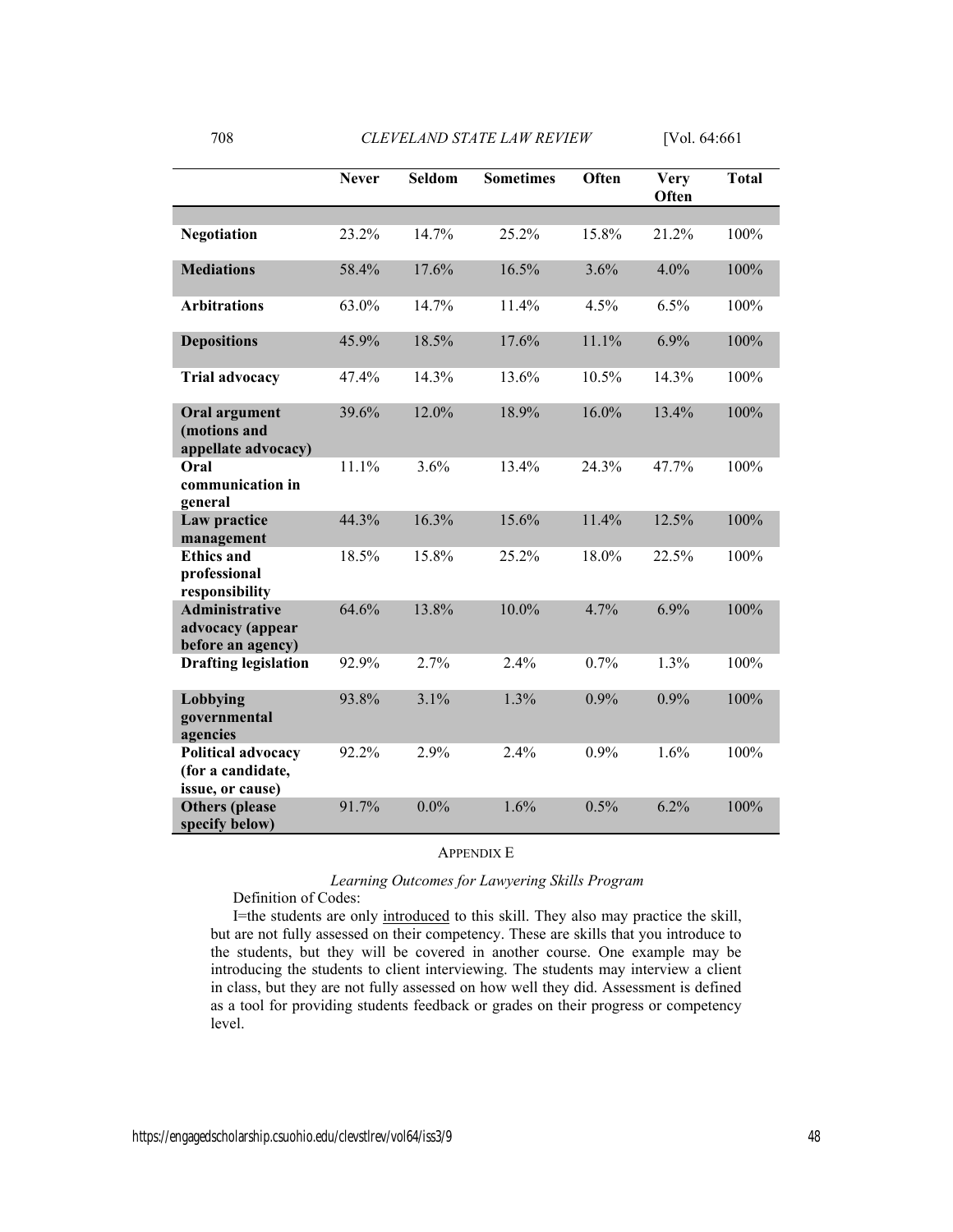C=The students are expected to be minimally competent in this skill by the end of the course. This is an important skill in the class, but that skill will be further developed in another course (whether in another LS, doctrinal, or specialized skillsbased course). The student should be able to complete the skill satisfactorily, but the student may not have completely mastered the skill. The students are assessed on this skill, but mastery is not require. An example of a skill requiring only competency in LS 1 may be using citation signals or parentheticals. You may teach the skill during the semester and provide feedback on it (and maybe even factor it into your grade), but you expect the student to have much more practice with it in LS 2 or beyond.

M=The students will need to master the skill by the time they complete the course. The students are expected to perform this skill satisfactorily without any further instruction. The students should be able to satisfactorily perform this skill in the practice of law at a competency level of a first-year attorney. An example of this skill would be organizing an office memorandum or using IRAC/CREAC.

A= The students already should have mastered the skill, but will need more advanced instruction.

#### Learning Outcomes

Students will recognize and apply basic concepts of federalism and the three branches of government.

Students will recognize, differentiate between, and apply concepts related to sources of law, and explain and/or apply how each is applied and enforced, and how they relate to one another.

Students will identify and apply concepts related to the basic structure and function of the American court system.

Students will recognize and apply basic concepts regarding jurisdiction, hierarchy, and weight of authority.

Students will appreciate the importance of, and obligation to, gather facts relevant to key legal issues and will employ strategies to gather such facts.

Students will synthesize authorities into legal principles with elements, factors, or conditions, as appropriate.

Students will strategize legal analysis by taking into account the hierarchy and relative weight of authority as appropriate for the jurisdiction and the client's particular issue.

Students will apply synthesized legal principles to the client's factual scenario, analogizing and distinguishing legal sources to the client's facts, as appropriate.

Students will be able to interview and counsel clients about their legal issues.

Students will identify, discriminate between, and select appropriate and conventional frameworks for legal analysis, including text-based, analogical, narrative, and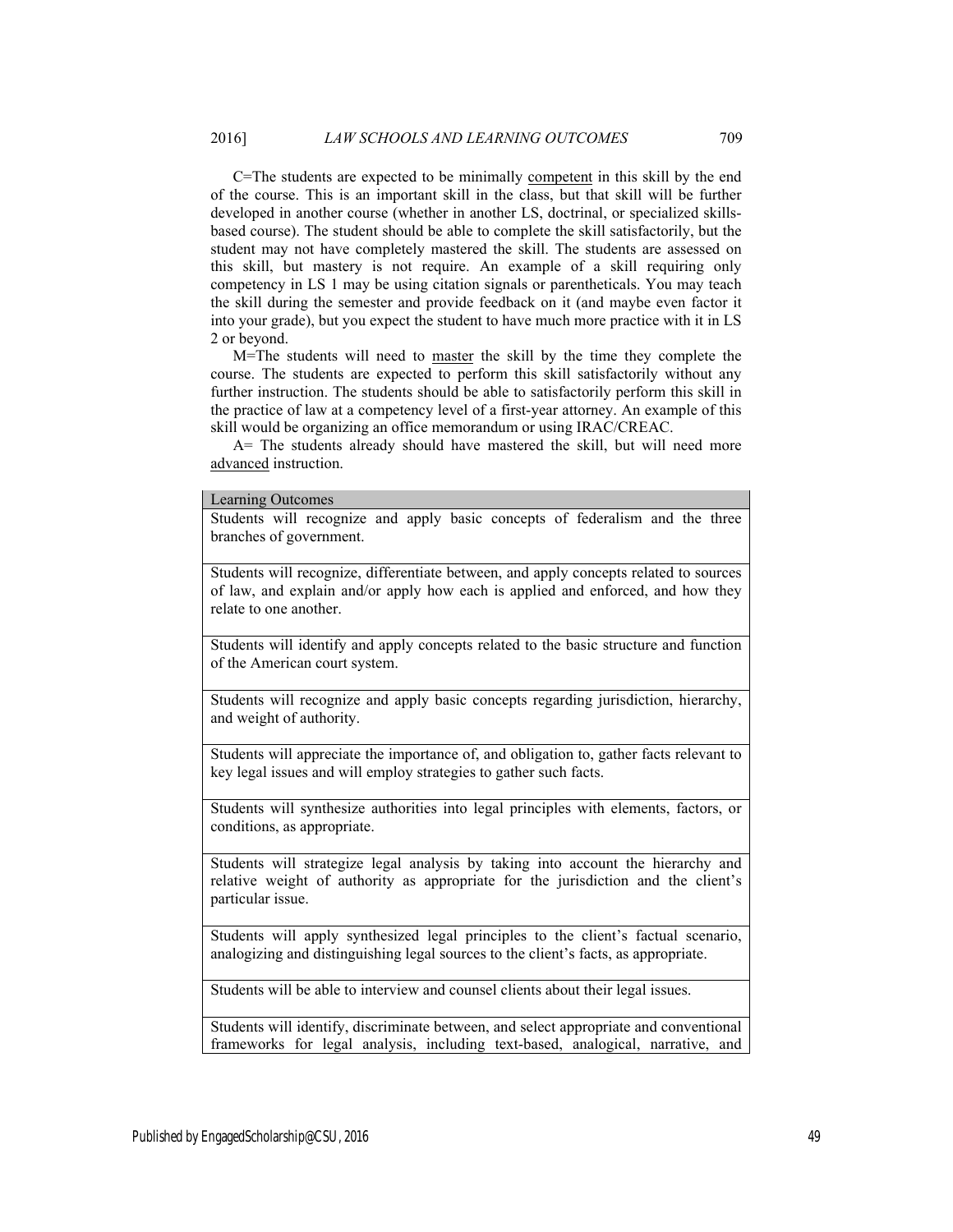Learning Outcomes

policy-based reasoning.

Students will recognize the range of possible outcomes/solutions for client problems, including reasonable arguments and counterarguments, and will produce reasonable predictions as to the resolution of a client matter, including available alternative courses of action.

Students will be able to locate, discriminate between, and use basic sources of legal authority, including primary and secondary authority, to select legally relevant and factually relevant sources for a particular issue.

Students will employ and document effective and efficient research strategies, including the production of research plans and research trails.

Students will recognize the obligation, and employ appropriate strategies, to update and validate sources.

Students will determine when research has been exhaustive in the jurisdiction, and when it has been exhaustive beyond the jurisdiction, given the time and financial limitations of law practice.

Students will cite to every legal proposition.

Students will employ accurate citation format.

Students will accurately use signals.

Students will accurately use explanatory parentheticals.

Students will accurately format quotations.

Students will accurately use citation formats for embedded sources.

Students will identify and distinguish between conventional legal documents, including the purpose of a particular document and how the purpose affects content and approach, and be able to craft those documents according to their conventional frameworks.

Students will employ appropriate large-scale organization.

Students will employ appropriate small-scale organization.

Students will accurately and effectively communicate legal argument, including analysis and counter-analysis.

Students will use topic and thesis sentences and appropriate transitions to create coherence.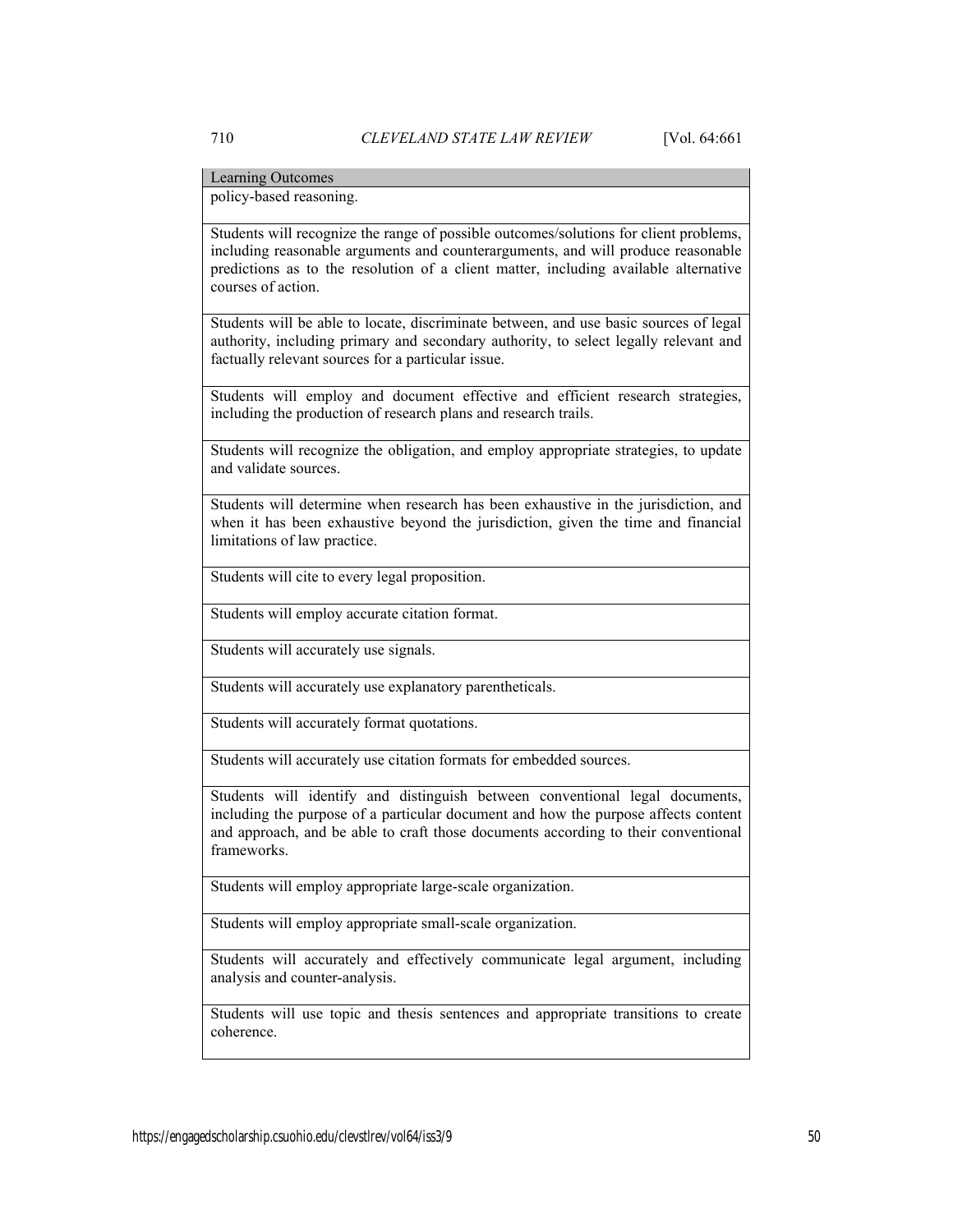# Learning Outcomes

Students will craft legal documents that are clear and concise and that employ appropriate tone and purpose.

Students will write a legal memorandum that accomplishes the following:

Articulates a thorough and complete question presented that identifies the relevant source of law, legal question, and legally significant facts;

Predicts a result for the client;

Organizes the discussion section around a synthesized rule of law;

Employs a deductive framework for large and small-scale organization (overview and thesis paragraphs);

Explains the law within each analytical element with appropriate detail from the relevant authorities (RE paragraphs);

Applies the law clearly and thoroughly, referencing the relevant authority and its relationship to relevant client facts and illustrating analysis and counter-analysis.

Students will write legal correspondence that accomplishes the following:

Summarizes the goals or purposes of the correspondence;

Uses the appropriate format for the correspondence;

Explains the law thoroughly enough to accomplish the purpose of the letter;

Uses the appropriate tone and language for the purpose of the correspondence;

Includes any necessary disclaimers and protections for the attorney-client privilege.

Students will write email that accomplishes the following:

Summarizes the analysis of the legal issue in a concise, clear, and direct manner; Employs the appropriate tone and language of an email while remaining formal; Includes any necessary disclaimers and protections for the attorney-client privilege.

Students will draft a simple and enforceable contractual provision.

Students will write a trial brief that accomplishes the following:

Articulates a thorough and complete statement of the issue that identifies the relevant source of law, legal question, and legally significant facts;

Clearly articulates the relevant and necessary facts in a persuasive manner;

Follows the appropriate format and includes all of the necessary sections required by the civil procedure and local rules of a court;

Organizes the argument section around a synthesized rule of law;

Employs a deductive framework for large and small-scale organization (overview and thesis paragraphs);

Explains the law within each analytical element with appropriate detail from the relevant authorities that supports the arguments in the brief;

Applies the law clearly and persuasively, referencing the relevant authority and its relationship to relevant client facts while illustrating analysis and rebutting counteranalysis;

Employs an appropriate tone that persuades the court while maintaining the writer's credibility.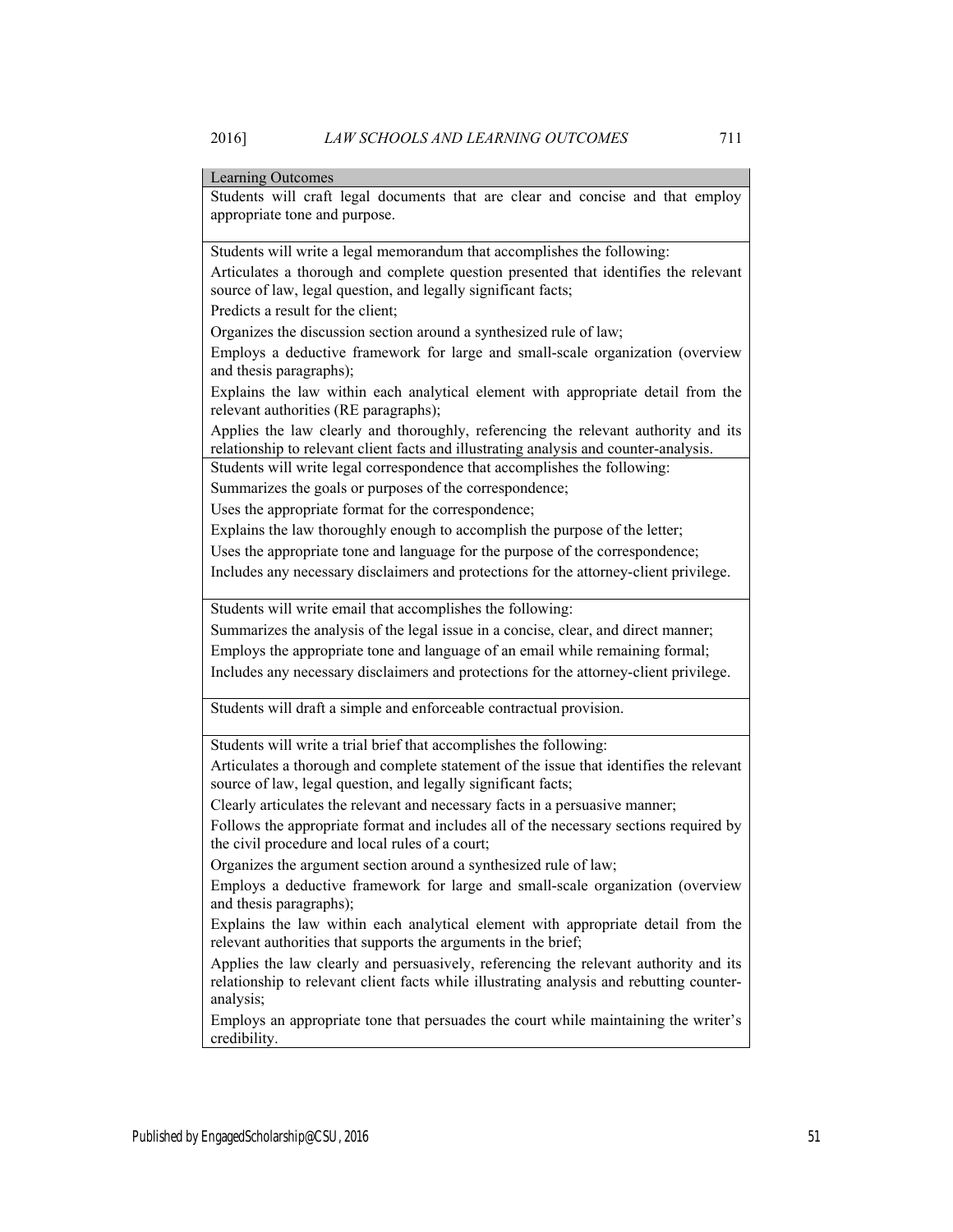Learning Outcomes Students will write an appellate brief that accomplishes the following: Articulates a thorough and complete issue presented that identifies the relevant source of law, legal question, and legally significant facts; Clearly articulates the relevant and necessary facts in a persuasive manner; Follows the appropriate format and includes all of the necessary sections required by a court; Organizes the argument section around a synthesized rule of law; Employs a deductive framework for large and small-scale organization (overview and thesis paragraphs); Explains the law within each analytical element with appropriate detail from the relevant authorities that supports the arguments in the brief; Applies the law clearly and persuasively, referencing the relevant authority and its relationship to relevant client facts while illustrating analysis and rebutting counteranalysis; Employs an appropriate tone that persuades the court while maintaining the writer's credibility. Students will understand and apply basic negotiation techniques and strategies. Students will write a clear and enforceable settlement agreement based on a negotiated settlement. Students will draft basic discovery requests and responses that are complete, clear, and relevant to the legal issues. Students will write a Complaint that accomplishes the following: Employs the appropriate format required by a court; Establishes the appropriate jurisdiction; Alleges facts in an organized and clear manner that establishes a cause of action. Articulates a specific request for relief and the relevant support for it. Students will observe law school and court rules, procedures, conventions, and etiquette. Students will speak in a clear, concise, well-organized, and professional manner that is appropriate to the audience and circumstances. Students will structure and present an oral argument that is clear, organized, supported by effective legal analysis, and persuasive. Students will utilize various advocacy strategies that effectively persuades a relevant audience. Students will follow all of the necessary steps for filing a document with the court, including e-filing and filing directly with the clerk of the court. Students will identify and apply relevant administrative rules and regulations.